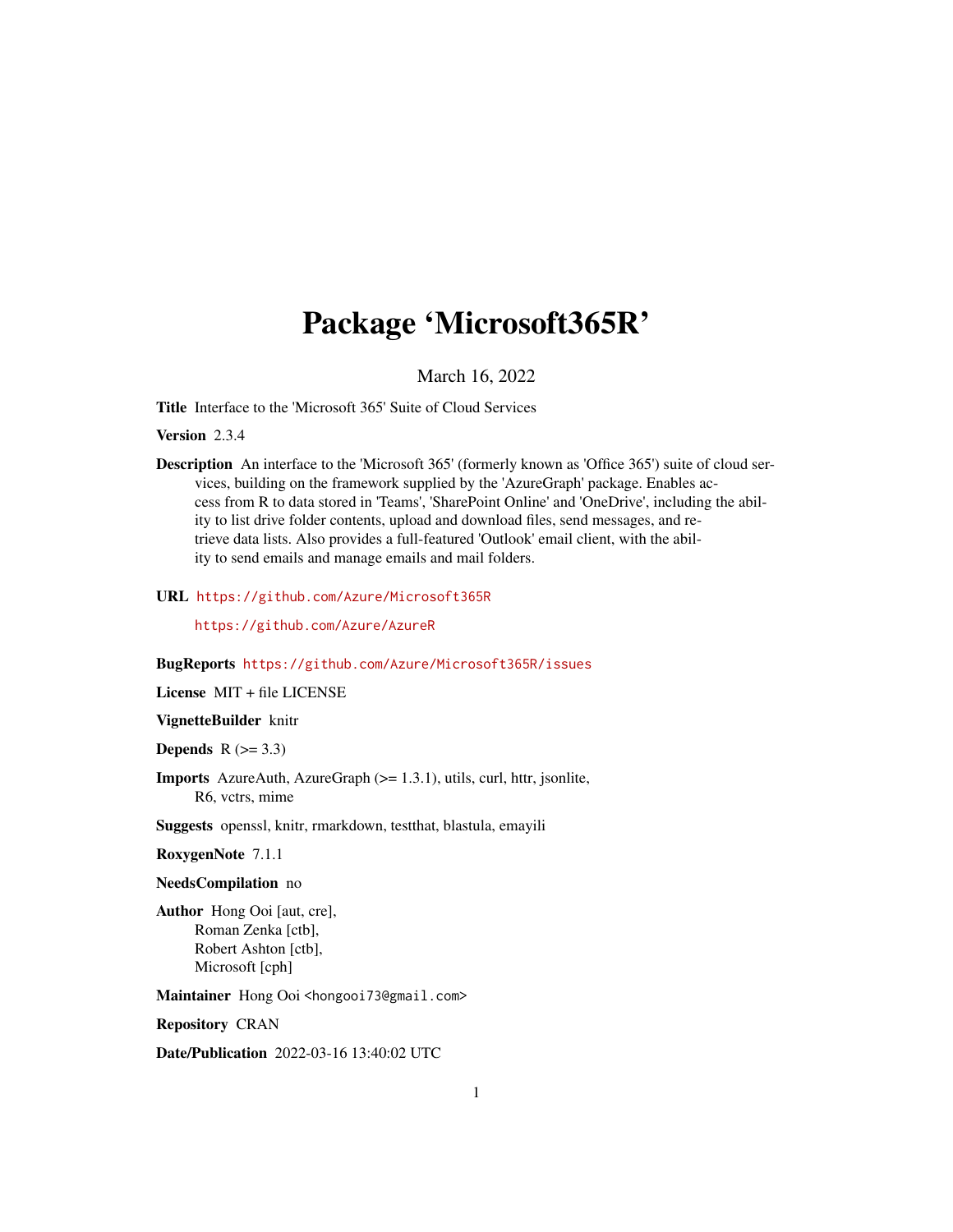# <span id="page-1-0"></span>R topics documented:

| Index | 52 |
|-------|----|

<span id="page-1-1"></span>add\_methods *Microsoft 365 object accessor methods*

# Description

Methods for the [AzureGraph::ms\\_graph](#page-0-0), [AzureGraph::az\\_user](#page-0-0) and [AzureGraph::az\\_group](#page-0-0) classes.

# Usage

```
## R6 method for class 'az_user'
get_chat(chat_id)
```
## R6 method for class 'ms\_graph' get\_drive(drive\_id)

## R6 method for class 'az\_user' get\_drive(drive\_id = NULL)

## R6 method for class 'az\_group' get\_drive(drive\_name = NULL, drive\_id = NULL)

## R6 method for class 'az\_group'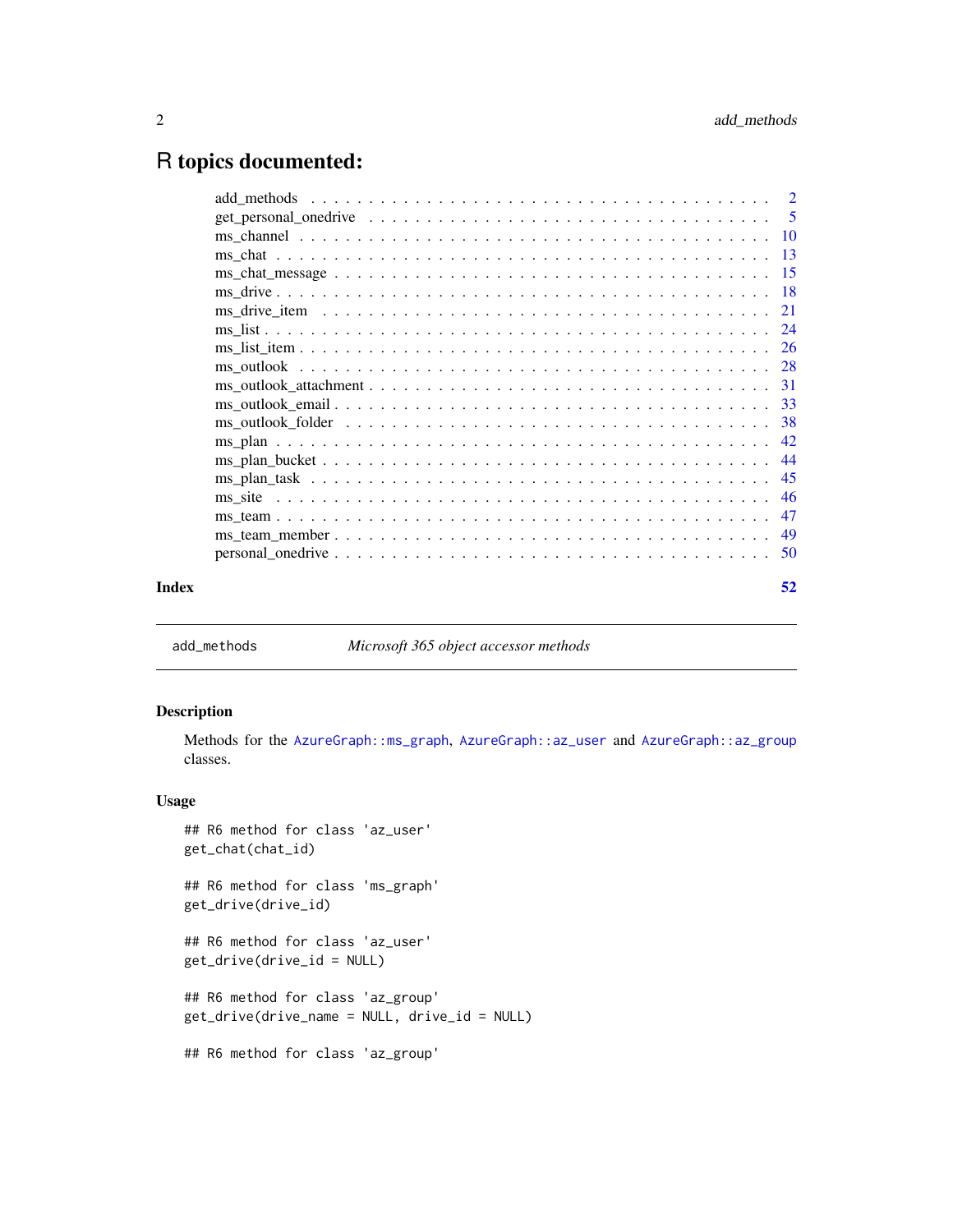# add\_methods 3

```
get_plan(plan_title = NULL, plan_id = NULL)
## R6 method for class 'ms_graph'
get_sharepoint_site(site_url = NULL, site_id = NULL)
## R6 method for class 'az_group'
get_sharepoint_site()
## R6 method for class 'ms_graph'
get_team(team_id = NULL)
## R6 method for class 'az_group'
get_team()
## R6 method for class 'az_user'
list_chats(filter = NULL, n = Inf)
## R6 method for class 'az_user'
list_drives(filter = NULL, n = Inf)
## R6 method for class 'az_group'
list_drives(filter = NULL, n = Inf)
## R6 method for class 'az_group'
list_plans(filter = NULL, n = Inf)
## R6 method for class 'az_user'
list_sharepoint_sites(filter = NULL, n = Inf)
## R6 method for class 'az_user'
list_teams(filter = NULL, n = Inf)
```
# Arguments

- drive\_name,drive\_id: For get\_drive, the name or ID of the drive or shared document library. Note that only the az\_group method has the drive\_name argument, as user drives do not have individual names (and most users will only have one drive anyway). For the az\_user and az\_group methods, leaving the argument(s) blank will return the default drive/document library.
- site\_url,site\_id: For ms\_graph\$get\_sharepoint\_site(), the URL and ID of the site. Provide one or the other, but not both.
- team\_name,team\_id: For az\_user\$get\_team(), the name and ID of the site. Provide one or the other, but not both. For ms\_graph\$get\_team, you must provide the team ID.
- plan\_title,plan\_id: For az\_group\$get\_plan(), the title and ID of the site. Provide one or the other, but not both.
- filter, n: See 'List methods' below.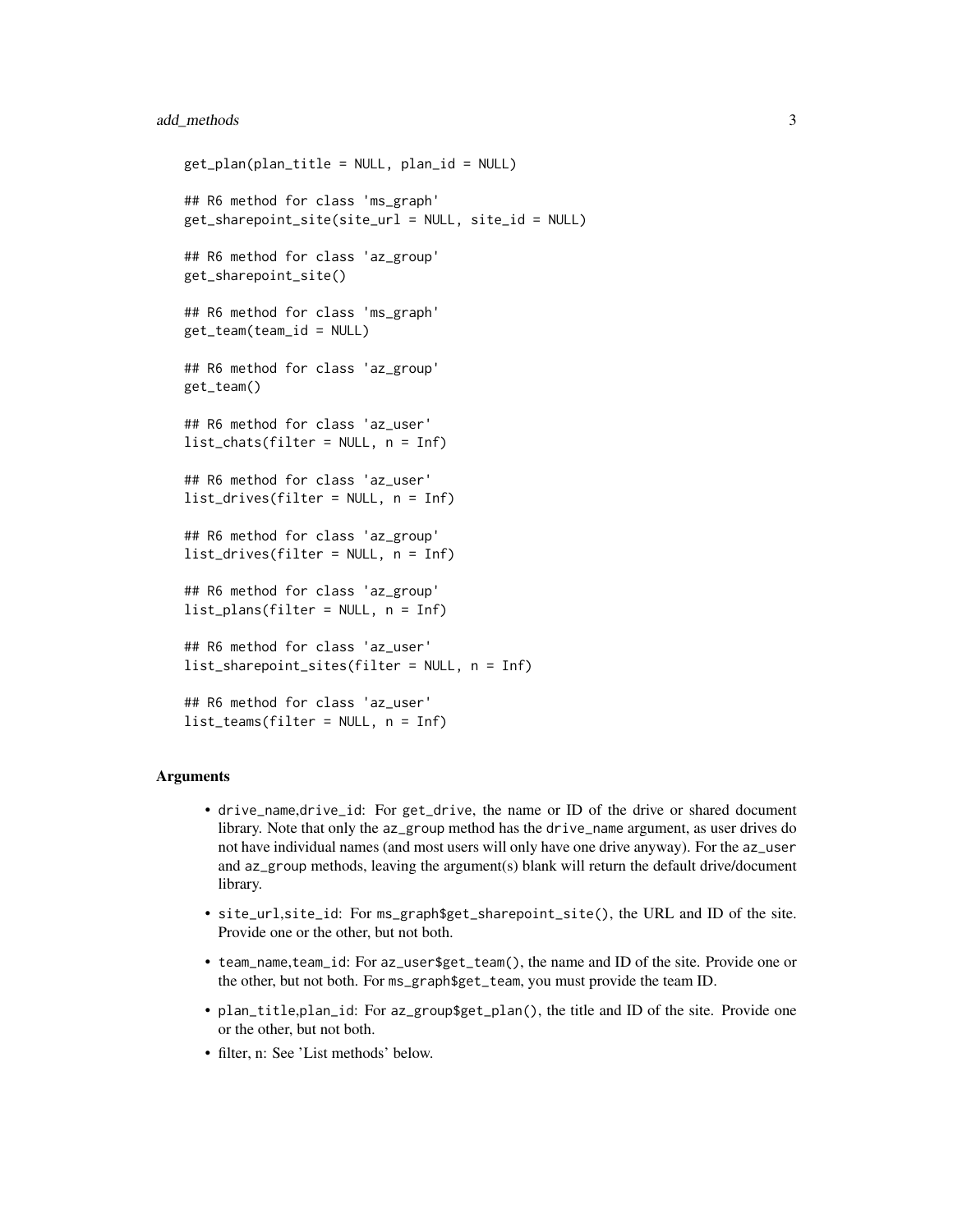# <span id="page-3-0"></span>Details

get\_sharepoint\_site retrieves a SharePoint site object. The method for the top-level Graph client class requires that you provide either the site URL or ID. The method for the az\_group class will retrieve the site associated with that group, if applicable.

get\_drive retrieves a OneDrive or shared document library, and list\_drives retrieves all such drives/libraries that the user or group has access to. Whether these are personal or business drives depends on the tenant that was specified in AzureGraph::get\_graph\_login()/create\_graph\_login(): if this was "consumers" or "9188040d-6c67-4c5b-b112-36a304b66dad" (the equivalent GUID), it will be the personal OneDrive. See the examples below.

get\_plan retrieves a plan (not to be confused with a Todo task list), and list\_plans retrieves all plans for a group.

get\_team retrieves a team. The method for the Graph client class requires the team ID. The method for the az\_user class requires either the team name or ID. The method for the az\_group class retrieves the team associated with the group, if it exists.

get\_chat retrieves a one-on-one, group or meeting chat, by ID. list\_chats retrieves all chats that the user is part of.

Note that Teams, SharePoint and OneDrive for Business require a Microsoft 365 Business license, and are available for organisational tenants only. Similarly, only Microsoft 365 groups can have associated sites/teams/plans/drives, not any other kind of group.

# List methods

All list\_\* methods have filter and n arguments to limit the number of results. The former should be an [OData expression](https://docs.microsoft.com/en-us/graph/query-parameters#filter-parameter) as a string to filter the result set on. The latter should be a number setting the maximum number of (filtered) results to return. The default values are filter=NULL and n=Inf. If n=NULL, the ms\_graph\_pager iterator object is returned instead to allow manual iteration over the results.

Support in the underlying Graph API for OData queries is patchy. Not all endpoints that return lists of objects support filtering, and if they do, they may not allow all of the defined operators. If your filtering expression results in an error, you can carry out the operation without filtering and then filter the results on the client side.

#### Value

For get\_sharepoint\_site, an object of class ms\_site.

For get\_drive, an object of class ms\_drive. For list\_drives, a list of ms\_drive objects.

For get\_plan, an object of class ms\_plan. For list\_plans, a list of ms\_plan objects.

For get\_team, an object of class ms\_team. For list\_teams, a list of ms\_team objects.

For get\_chat, an object of class ms\_chat. For list\_chats, a list of ms\_chat objects.

# See Also

[ms\\_site](#page-45-1), [ms\\_drive](#page-17-1), [ms\\_plan](#page-41-1), [ms\\_team](#page-46-1), [ms\\_chat](#page-12-1), [az\\_user](#page-0-0), [az\\_group](#page-0-0)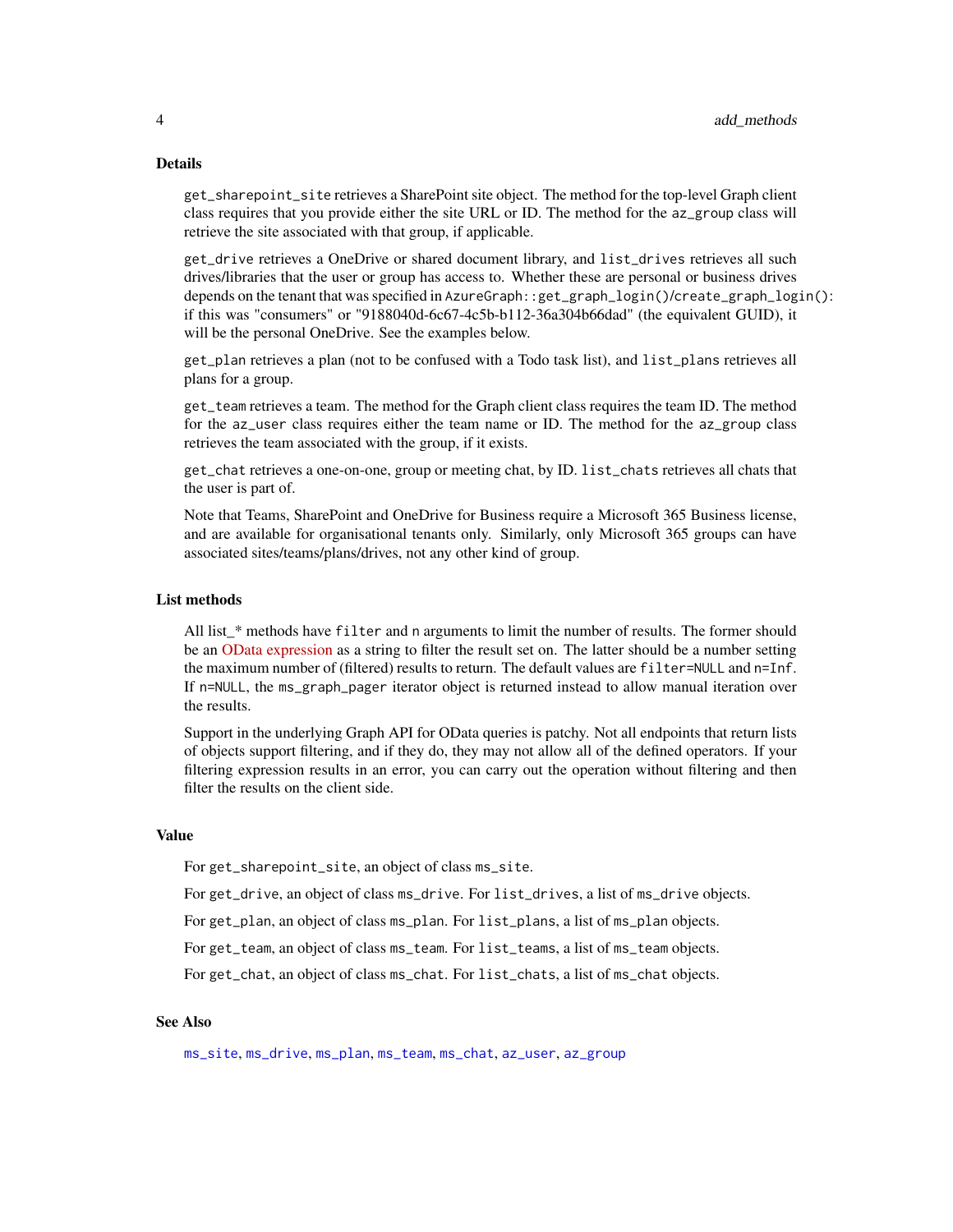# <span id="page-4-0"></span>get\_personal\_onedrive 5

# Examples

## Not run:

```
# 'consumers' tenant -> personal OneDrive for a user
gr <- AzureGraph::get_graph_login("consumers", app="myapp")
me <- gr$get_user()
me$get_drive()
```

```
# organisational tenant -> business OneDrive for a user
gr2 <- AzureGraph::get_graph_login("mycompany", app="myapp")
myuser <- gr2$get_user("username@mycompany.onmicrosoft.com")
myuser$get_drive()
```

```
# get a site/drive directly from a URL/ID
gr2$get_sharepoint_site("My site")
gr2$get_drive("drive-id")
```

```
# site/drive(s) for a group
grp <- gr2$get_group("group-id")
grp$get_sharepoint_site()
grp$list_drives()
grp$get_drive()
```
## End(Not run)

<span id="page-4-1"></span>get\_personal\_onedrive *Login clients for Microsoft 365*

# <span id="page-4-2"></span>Description

Microsoft365R provides functions for logging into each Microsoft 365 service.

# Usage

```
get_personal_onedrive(
  app = .microsoft365r_app_id,
  scopes = c("Files.ReadWrite.All", "User.Read"),
  token = NULL,
  ...
)
get_business_onedrive(
  tenant = Sys.getenv("CLIMICROSOFT365_TENANT", "common"),
  app = Sys.getenv("CLIMICROSOFT365_AADAPPID"),
  scopes = c("Files.ReadWrite.All", "User.Read"),
  token = NULL,
  ...
```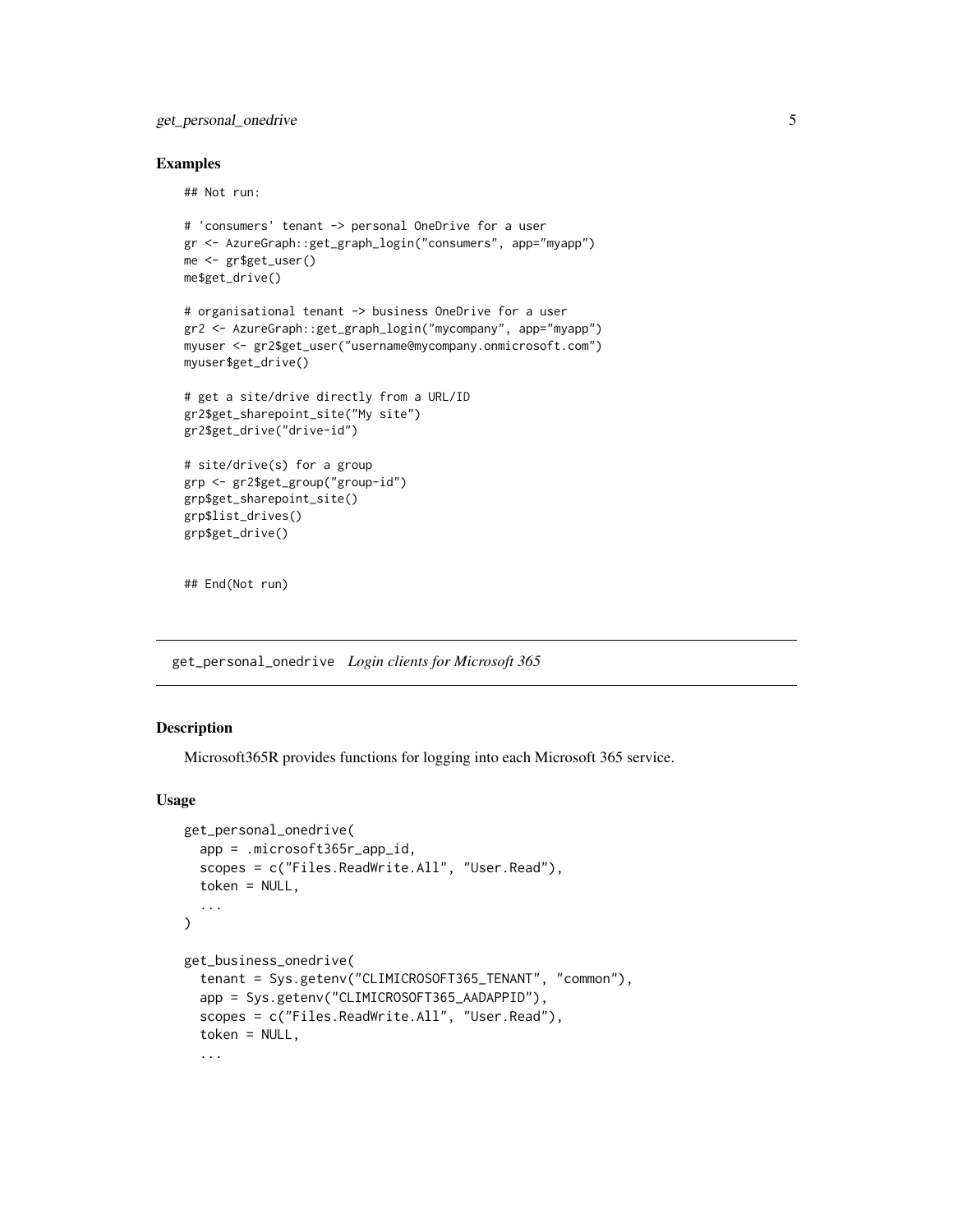```
get_sharepoint_site(
  site_name = NULL,
  site\_url = NULL,site_id = NULL,
  tenant = Sys.getenv("CLIMICROSOFT365_TENANT", "common"),
  app = Sys.getenv("CLIMICROSOFT365_AADAPPID"),
 scopes = c("Group.ReadWrite.All", "Directory.Read.All", "Sites.ReadWrite.All",
    "Sites.Manage.All"),
  token = NULL,
  ...
)
list_sharepoint_sites(
  tenant = Sys.getenv("CLIMICROSOFT365_TENANT", "common"),
  app = Sys.getenv("CLIMICROSOFT365_AADAPPID"),
 scopes = c("Group.ReadWrite.All", "Directory.Read.All", "Sites.ReadWrite.All",
    "Sites.Manage.All"),
  token = NULL,
  ...
\mathcal{L}get_team(
  team_name = NULL,
  team_id = NULL,tenant = Sys.getenv("CLIMICROSOFT365_TENANT", "common"),
  app = Sys.getenv("CLIMICROSOFT365_AADAPPID"),
  scopes = c("Group.ReadWrite.All", "Directory.Read.All"),
  token = NULL,
  ...
)
list_teams(
  tenant = Sys.getenv("CLIMICROSOFT365_TENANT", "common"),
  app = Sys.getenv("CLIMICROSOFT365_AADAPPID"),
  scopes = c("Group.ReadWrite.All", "Directory.Read.All"),
  token = NULL,
  ...
)
get_personal_outlook(
  app = .microsoft365r_app_id,
  scopes = c("Mail.Send", "Mail.ReadWrite", "User.Read"),
  token = NULL,
  ...
)
```
 $\mathcal{L}$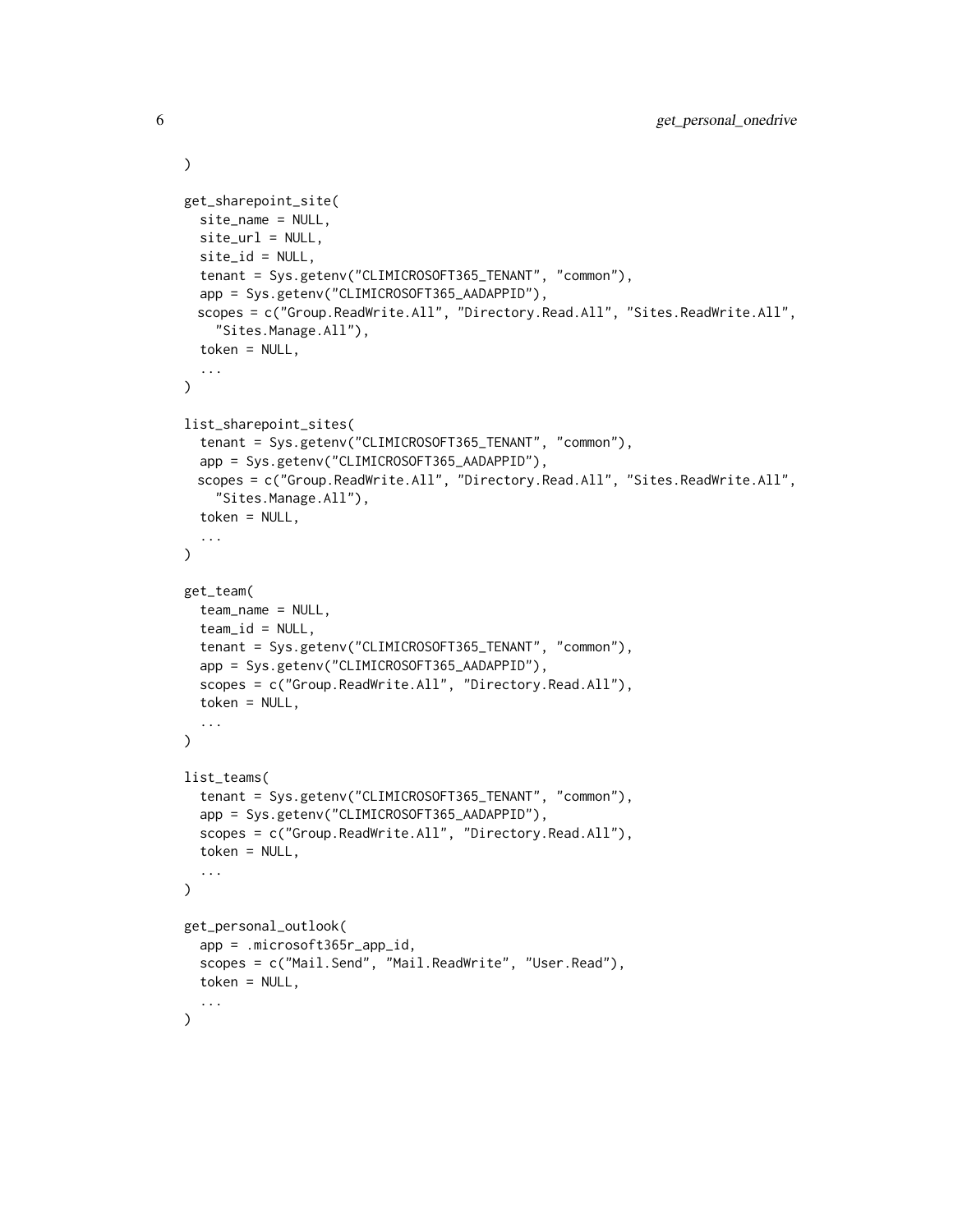```
get_business_outlook(
  tenant = Sys.getenv("CLIMICROSOFT365_TENANT", "common"),
  app = .microsoft365r_app_id,
  shared_mbox_id = NULL,
  shared_mbox_name = NULL,
  shared_mbox_email = NULL,
  scopes = c("User.Read", "Mail.Send", "Mail.ReadWrite"),
  token = NULL,
  ...
)
get_chat(
  chat_id,
  tenant = Sys.getenv("CLIMICROSOFT365_TENANT", "common"),
  app = .microsoft365r_app_id,
  scopes = c("User.Read", "Directory.Read.All", "Chat.ReadWrite"),
  token = NULL,
  ...
\lambdalist_chats(
  tenant = Sys.getenv("CLIMICROSOFT365_TENANT", "common"),
  app = .microsoft365r_app_id,
  scopes = c("User.Read", "Directory.Read.All", "Chat.ReadWrite"),
  token = NULL,
  ...
\mathcal{L}
```
# Arguments

| app                          | A custom app registration ID to use for authentication. See below.                                                                                                                                                                           |
|------------------------------|----------------------------------------------------------------------------------------------------------------------------------------------------------------------------------------------------------------------------------------------|
| scopes                       | The Microsoft Graph scopes (permissions) to obtain. It should never be neces-<br>sary to change these.                                                                                                                                       |
| token                        | An AAD OAuth token object, of class AzureAuth::AzureToken. If supplied,<br>the tenant, app, scopes and  arguments will be ignored. See "Authenticat-<br>ing with a token" below.                                                             |
| .                            | Optional arguments that will ultimately be passed to AzureAuth: : get_azure_token.                                                                                                                                                           |
| tenant                       | For get_business_onedrive, get_sharepoint_site and get_team, the name<br>of your Azure Active Directory (AAD) tenant. If not supplied, use the value of<br>the CLIMICROSOFT365_TENANT environment variable, or "common" if that is<br>unset. |
| site_name, site_url, site_id |                                                                                                                                                                                                                                              |
|                              | For get_sharepoint_site, either the name, web URL or ID of the SharePoint<br>site to retrieve. Supply exactly one of these.                                                                                                                  |
| team_name, team_id           | For get_team, either the name or ID of the team to retrieve. Supply exactly one<br>of these.                                                                                                                                                 |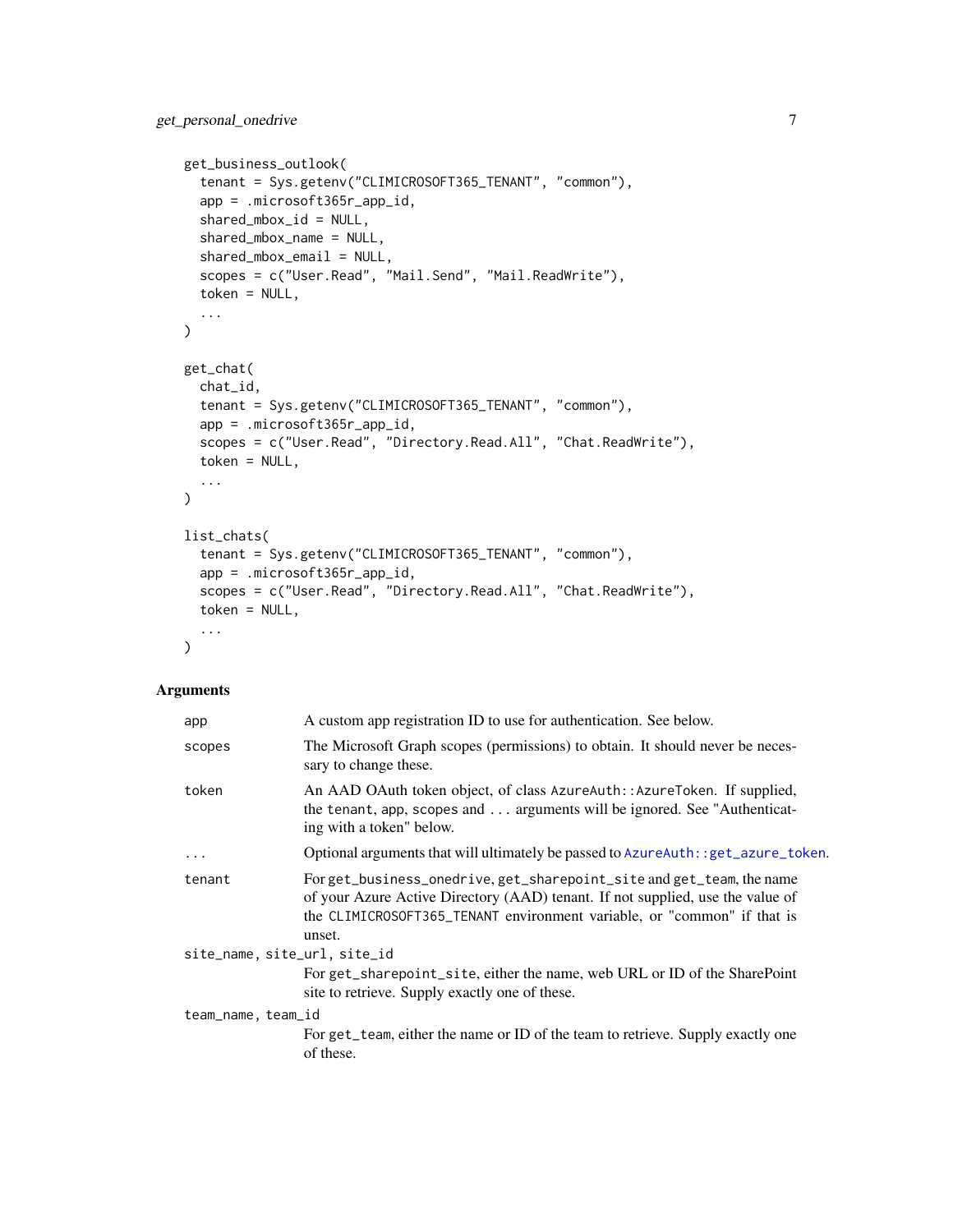|         | shared_mbox_id, shared_mbox_name, shared_mbox_email                                                           |
|---------|---------------------------------------------------------------------------------------------------------------|
|         | For get_business_outlook, an ID/principal name/email address. Supply ex-                                      |
|         | actly one of these to retrieve a shared mailbox. If all are NULL (the default),<br>retrieve your own mailbox. |
| chat_id | For get_chat, the ID of a group, one-on-one or meeting chat in Teams.                                         |

#### Details

These functions provide easy access to the various collaboration services that are part of Microsoft 365. On first use, they will call your web browser to authenticate with Azure Active Directory, in a similar manner to other web apps. You will get a dialog box asking for permission to access your information. You only have to authenticate once; your credentials will be saved and reloaded in subsequent sessions.

When authenticating, you can pass optional arguments in ... which will ultimately be received by AzureAuth::get\_azure\_token. In particular, if your machine doesn't have a web browser available to authenticate with (for example if you are in a remote RStudio Server session), pass auth\_type="device\_code" which is intended for such scenarios.

#### Authenticating to Microsoft 365 Business services:

Authenticating to Microsoft 365 Business services (Teams, SharePoint and business OneDrive/Outlook) has some specific complexities.

The default "common" tenant for get\_team, get\_business\_onedrive and get\_sharepoint\_site attempts to detect your actual tenant from your saved credentials in your browser. This may not always succeed, for example if you have a personal account that is also a guest account in a tenant. In this case, supply the actual tenant name, either in the tenant argument or in the CLIMICROSOFT365\_TENANT environment variable. The latter allows sharing authentication details with the [CLI for Microsoft 365.](https://pnp.github.io/cli-microsoft365/)

The default when authenticating to these services is for Microsoft365R to use its own internal app ID. As an alternative, you (or your admin) can create your own app registration in Azure: for use in a local session, it should have a native redirect URI of http://localhost:1410, and the "public client" option should be enabled if you want to use the device code authentication flow. You can supply your app ID either via the app argument, or in the environment variable CLIMICROSOFT365\_AADAPPID.

#### Authenticating with a token:

In some circumstances, it may be desirable to carry out authentication/authorization as a separate step prior to making requests to the Microsoft 365 REST API. This holds in a Shiny app, for example, since only the UI part can talk to the browser while the server part does the rest of the work. Another scenario is if the refresh token lifetime set by your org is too short, so that the token expires in between R sessions.

In this case, you can authenticate by obtaining a new token with AzureAuth::get\_azure\_token, and passing the token object to the client function. Note that the token is accepted as-is; no checks are performed that it has the correct permissions for the service you're using.

When calling get\_azure\_token, the scopes you should use are those given in the scopes argument for each client function, and the API host is https://graph.microsoft.com/. The Microsoft365R internal app ID is d44a05d5-c6a5-4bbb-82d2-443123722380, while that for the CLI for Microsoft 365 is 31359c7f-bd7e-475c-86db-fdb8c937548e. However, these app IDs only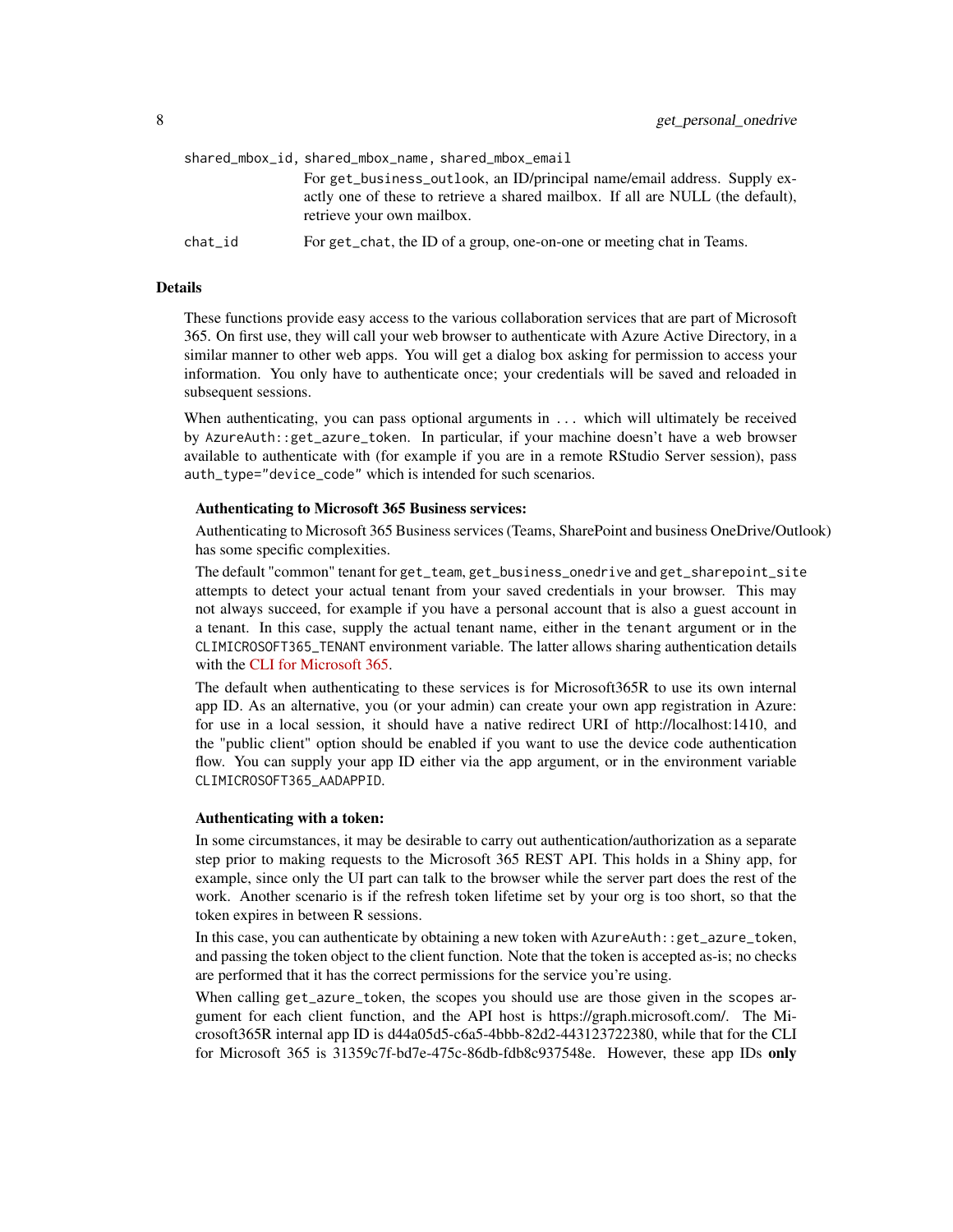# <span id="page-8-0"></span>get\_personal\_onedrive 9

work for a local R session; you must create your own app registration if you want to use the package inside a Shiny app.

See the examples below, and also the vignette "Using Microsoft365R in a Shiny app" for a more detailed rundown on combining Microsoft365R and Shiny.

# Clearing the cache:

Deleting your cached credentials is a way of rebooting the authentication process, if you are repeatedly encountering errors. To do this, call [AzureAuth::clean\\_token\\_directory](#page-0-0), then try logging in again. You may also need to clear your browser's cookies, if you are authenticating interactively.

# Value

For get\_personal\_onedrive and get\_business\_onedrive, an R6 object of class ms\_drive.

For get\_sharepoint\_site, an R6 object of class ms\_site; for list\_sharepoint\_sites, a list of such objects.

For get\_team, an R6 object of class ms\_team; for list\_teams, a list of such objects.

#### See Also

[ms\\_drive](#page-17-1), [ms\\_site](#page-45-1), [ms\\_team](#page-46-1), [ms\\_chat](#page-12-1)

[add\\_methods](#page-1-1) for the associated methods that this package adds to the base AzureGraph classes.

The "Authentication" vignette has more details on the authentication process, including troubleshooting and fixes for common problems. The "Using Microsoft365R in a Shiny app" vignette has further Shiny-specific information, including how to configure the necessary app registration in Azure Active Directory.

[CLI for Microsoft 365](https://pnp.github.io/cli-microsoft365/) – a commandline tool for managing Microsoft 365

# Examples

```
## Not run:
```
get\_personal\_onedrive()

# authenticating without a browser get\_personal\_onedrive(auth\_type="device\_code")

```
odb <- get_business_onedrive("mycompany")
odb$list_items()
```

```
mysite <- get_sharepoint_site("My site", tenant="mycompany")
mysite <- get_sharepoint_site(site_url="https://mycompany.sharepoint.com/sites/my-site-url")
mysite$get_drive()$list_items()
```

```
myteam <- get_team("My team", tenant="mycompany")
myteam$list_channels()
myteam$get_drive()$list_items()
```
# retrieving chats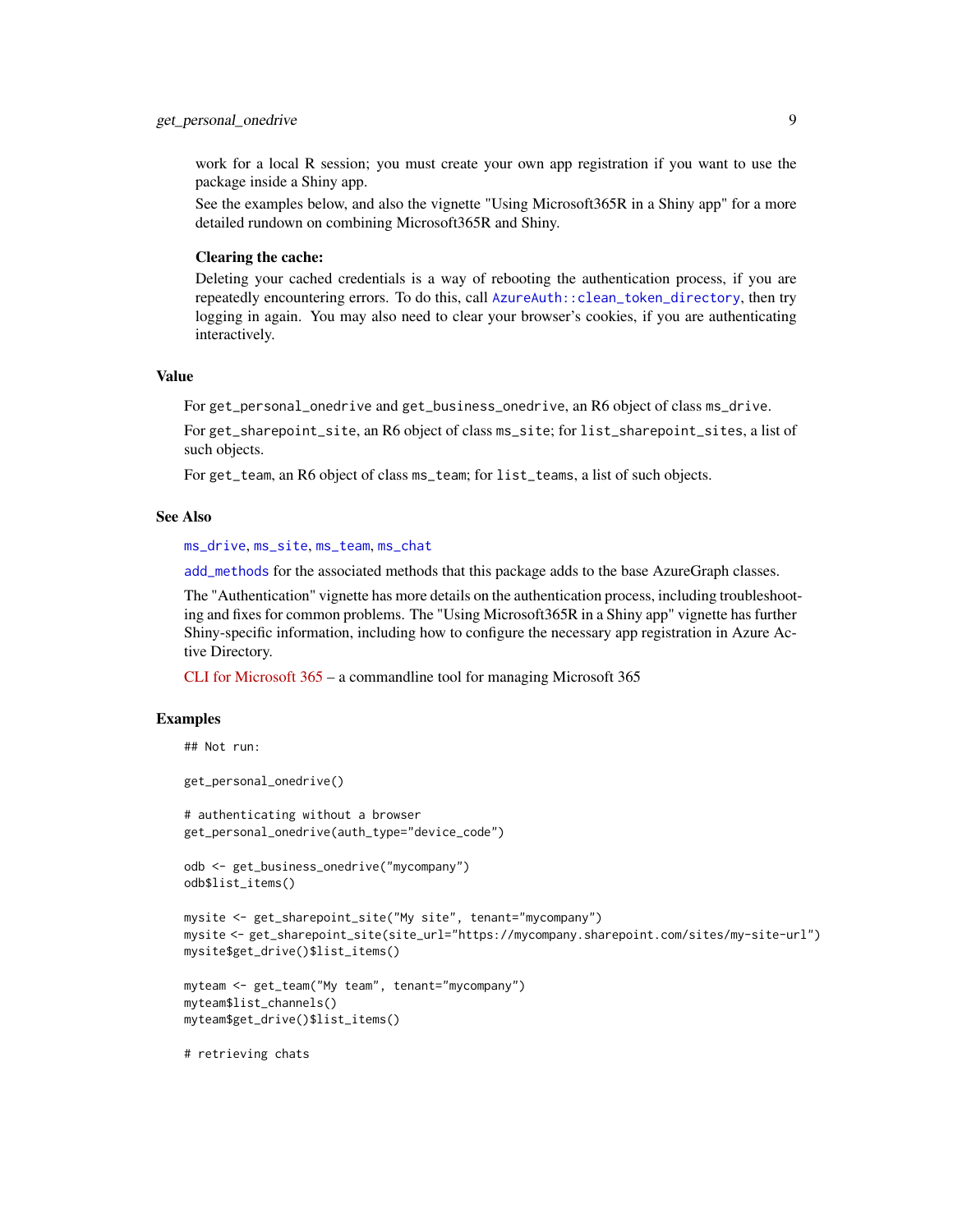```
get_chat("chat-id")
list_chats()
# you can also use your own app registration ID:
get_business_onedrive(app="app_id")
get_sharepoint_site("My site", app="app_id")
# using the app ID for the CLI for Microsoft 365: set a global option
options(microsoft365r_use_cli_app_id=TRUE)
get_business_onedrive()
get_sharepoint_site("My site")
get_team("My team")
# authenticating separately to working with the MS365 API
scopes <- c(
    "https://graph.microsoft.com/Files.ReadWrite.All",
    "https://graph.microsoft.com/User.Read",
    "openid", "offline_access"
)
app <- "d44a05d5-c6a5-4bbb-82d2-443123722380" # for local use only
token <- AzureAuth::get_azure_token(scopes, "mycompany", app, version=2)
get_business_onedrive(token=token)
```

```
## End(Not run)
```
<span id="page-9-1"></span>ms\_channel *Teams channel*

# Description

Class representing a Microsoft Teams channel.

# Format

An R6 object of class ms\_channel, inheriting from ms\_object.

# Fields

- token: The token used to authenticate with the Graph host.
- tenant: The Azure Active Directory tenant for the parent drive.
- type: Always "channel" for a channel object
- team\_id: The ID of the parent team.
- properties: The item properties (metadata).

<span id="page-9-0"></span>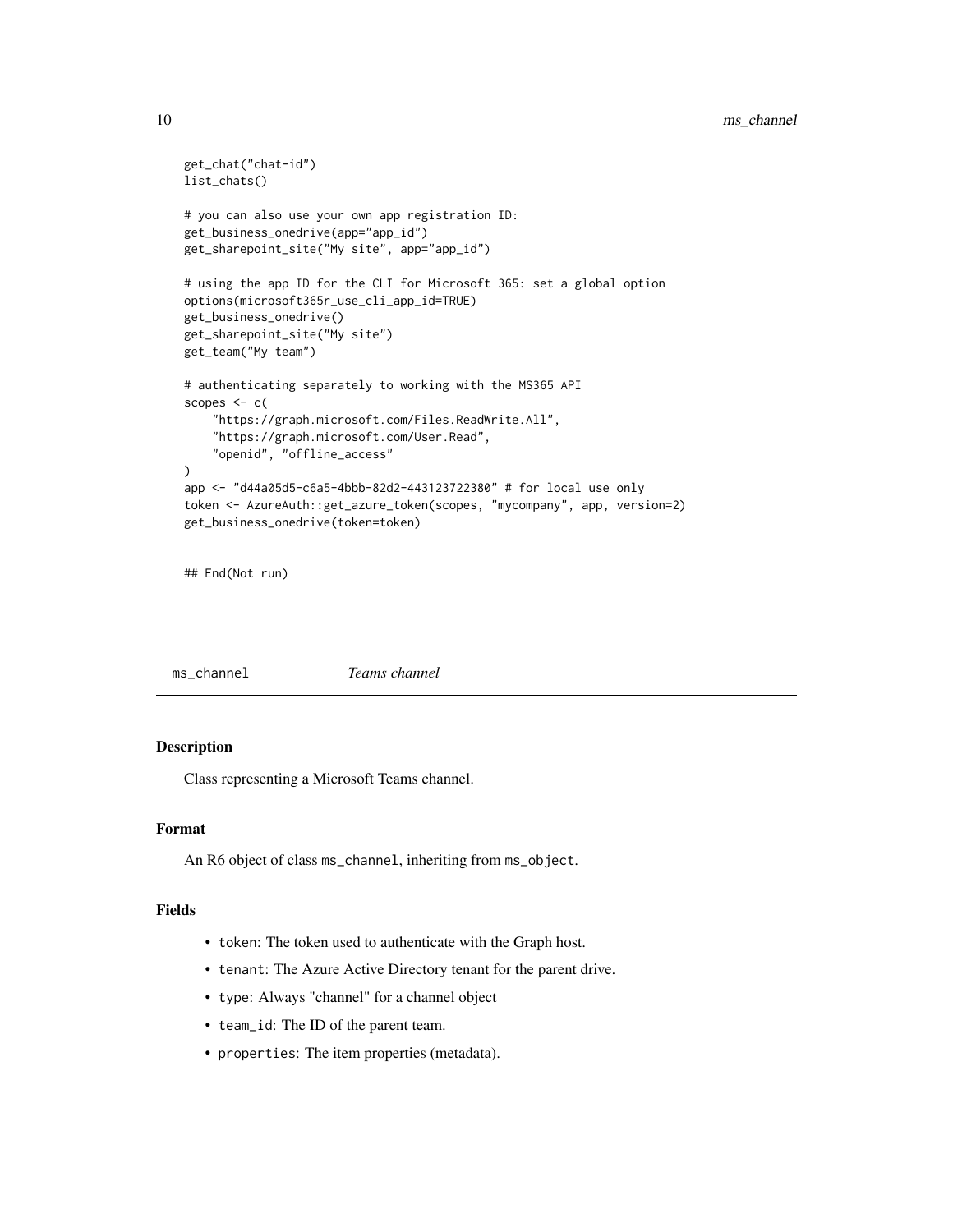#### <span id="page-10-0"></span>ms\_channel 11

#### Methods

- new(...): Initialize a new object. Do not call this directly; see 'Initialization' below.
- delete(confirm=TRUE): Delete this channel. By default, ask for confirmation first.
- update(...): Update the channel's properties (metadata) in Microsoft Graph.
- do\_operation(...): Carry out an arbitrary operation on the channel.
- sync\_fields(): Synchronise the R object with the channel metadata in Microsoft Graph.
- send\_message(body,content\_type,attachments): Sends a new message to the channel. See below.
- list\_messages(filter=NULL,n=50): Retrieves the messages in the channel. By default, this is limited to the 50 most recent messages; set the n argument to change this.
- get\_message(message\_id): Retrieves a specific message in the channel.
- delete\_message(message\_id,confirm=TRUE): Deletes a message. Currently the Graph API does not support deleting Teams messages, so this method is disabled.
- list\_files(): List the files for the channel. See [ms\\_drive](#page-17-1) for the arguments available for this and the file upload/download methods.
- upload\_file(): Uploads a file to the channel.
- download\_file(): Downloads a file from the channel.
- get\_folder(): Retrieves the files folder for the channel, as a [ms\\_drive\\_item](#page-20-1) object.
- list\_members(filter=NULL,n=Inf): Retrieves the members of the channel, as a list of [ms\\_team\\_member](#page-48-1) objects.
- get\_member(name,email,id): Retrieve a specific member of the channel, as a ms\_team\_member object. Supply only one of the member name, email address or ID.

#### Initialization

Creating new objects of this class should be done via the get\_channel and list\_channels methods of the [ms\\_team](#page-46-1) class. Calling the new() method for this class only constructs the R object; it does not call the Microsoft Graph API to retrieve or create the actual channel.

# **Messaging**

To send a message to a channel, use the send\_message() method. This has arguments:

- body: The body of the message. This should be a character vector, which will be concatenated into a single string with newline separators. The body can be either plain text or HTML formatted.
- content\_type: Either "text" (the default) or "html".
- attachments: Optional vector of filenames.
- inline: Optional vector of image filenames that will be inserted into the body of the message. The images must be PNG or JPEG, and the content\_type argument must be "html" to include inline content.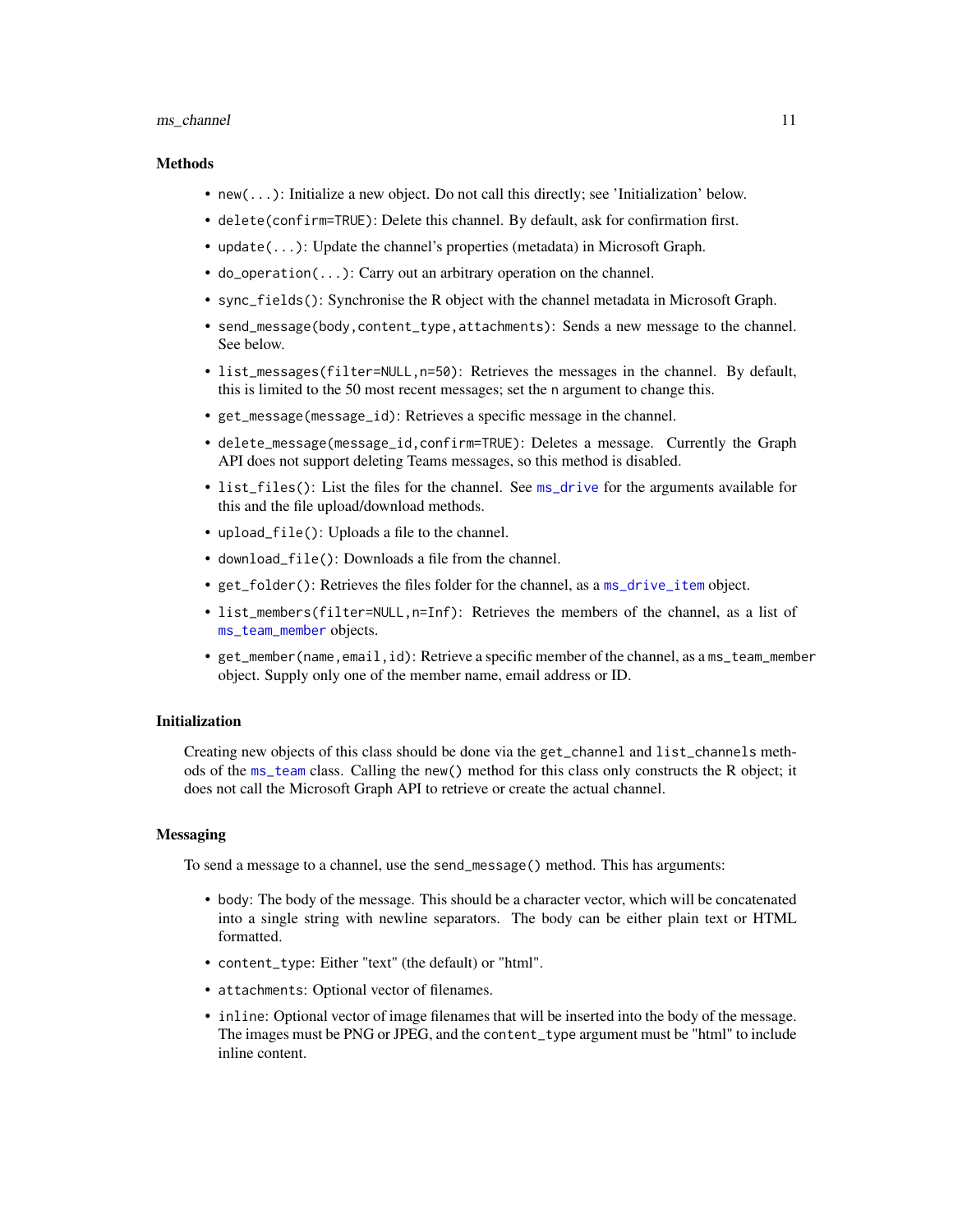<span id="page-11-0"></span>• mentions: Optional vector of @mentions that will be inserted into the body of the message. This should be either an object of one of the following classes, or a list of the same: [az\\_user](#page-0-0), [ms\\_team](#page-46-1), [ms\\_channel](#page-9-1), [ms\\_team\\_member](#page-48-1). The content\_type argument must be "html" to include mentions.

Note that message attachments are actually uploaded to the channel's file listing (a directory in the team's primary shared document folder). Support for attachments is somewhat experimental, so if you want to be sure that it works, upload the file separately using the upload\_file() method.

#### List methods

All list\_\* methods have filter and n arguments to limit the number of results. The former should be an [OData expression](https://docs.microsoft.com/en-us/graph/query-parameters#filter-parameter) as a string to filter the result set on. The latter should be a number setting the maximum number of (filtered) results to return. The default values are filter=NULL and n=Inf. If n=NULL, the ms\_graph\_pager iterator object is returned instead to allow manual iteration over the results.

Support in the underlying Graph API for OData queries is patchy. Not all endpoints that return lists of objects support filtering, and if they do, they may not allow all of the defined operators. If your filtering expression results in an error, you can carry out the operation without filtering and then filter the results on the client side.

# See Also

[ms\\_team](#page-46-1), [ms\\_drive](#page-17-1), [ms\\_chat\\_message](#page-14-1) [Microsoft Graph overview,](https://docs.microsoft.com/en-us/graph/overview) [Microsoft Teams API reference](https://docs.microsoft.com/en-us/graph/api/resources/teams-api-overview?view=graph-rest-1.0)

## Examples

```
## Not run:
myteam <- get_team("my team")
myteam$list_channels()
chan <- myteam$get_channel()
chan$list_messages()
chan$send_message("hello from R")
# a multi-line message with an attachment
msg_text <- c(
    "message line 1",
    "message line 2",
    "message line 3"
\lambdachan$send_message(msg_text, attachments="myfile.csv")
# sending an inline image
chan$send_message("", content_type="html", inline="graph.png")
# channel members
chan$list_members()
jane <- chan$get_member("Jane Smith")
```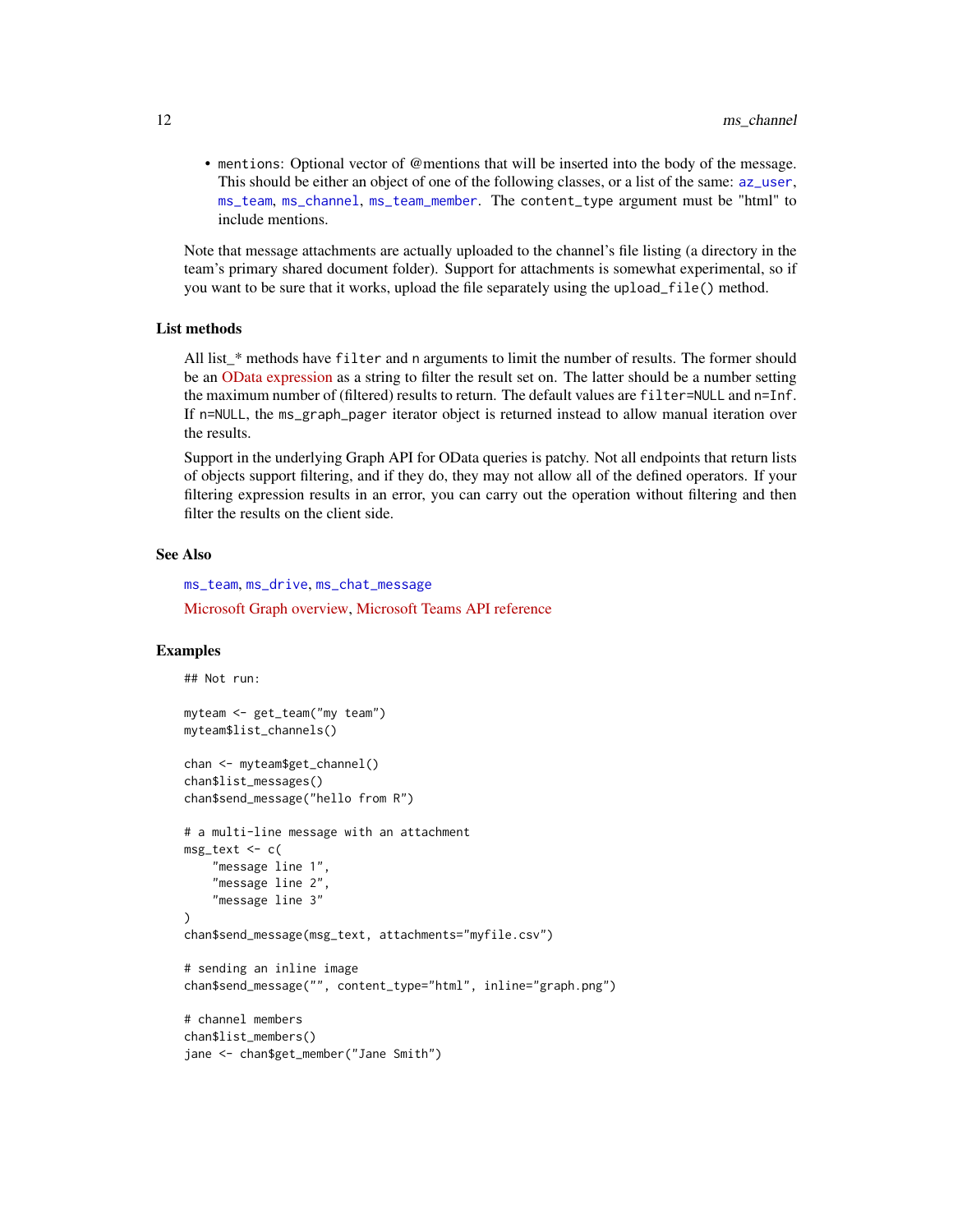#### <span id="page-12-0"></span>ms\_chat 13

```
bill <- chan$get_member(email="billg@mycompany.com")
# mentioning a team member
chan$send_message("Here is a message", content_type="html", mentions=jane)
# mentioning 2 or more members: use a list
chan$send_message("Here is another message", content_type="html",
   mentions=list(jane, bill))
# mentioning an entire channel or team
chan$send_message("FYI to channel", content_type="html", mentions=chan)
chan$send_message("FYI to everyone", content_type="html", mentions=myteam)
chan$list_files()
chan$upload_file("mydocument.docx")
## End(Not run)
```
<span id="page-12-1"></span>ms\_chat *Teams chat*

#### Description

Class representing a one-on-one, group or meeting chat in Microsoft Teams.

#### Format

An R6 object of class ms\_chat, inheriting from ms\_object.

# Fields

- token: The token used to authenticate with the Graph host.
- tenant: The Azure Active Directory tenant for the parent drive.
- type: Always "chat" for a chat object.
- properties: The item properties (metadata).

# Methods

- new(...): Initialize a new object. Do not call this directly; see 'Initialization' below.
- update(...): Update the chat's properties (metadata) in Microsoft Graph.
- do\_operation(...): Carry out an arbitrary operation on the chat.
- sync\_fields(): Synchronise the R object with the chat metadata in Microsoft Graph.
- send\_message(body,content\_type,attachments): Sends a new message to the chat. See below.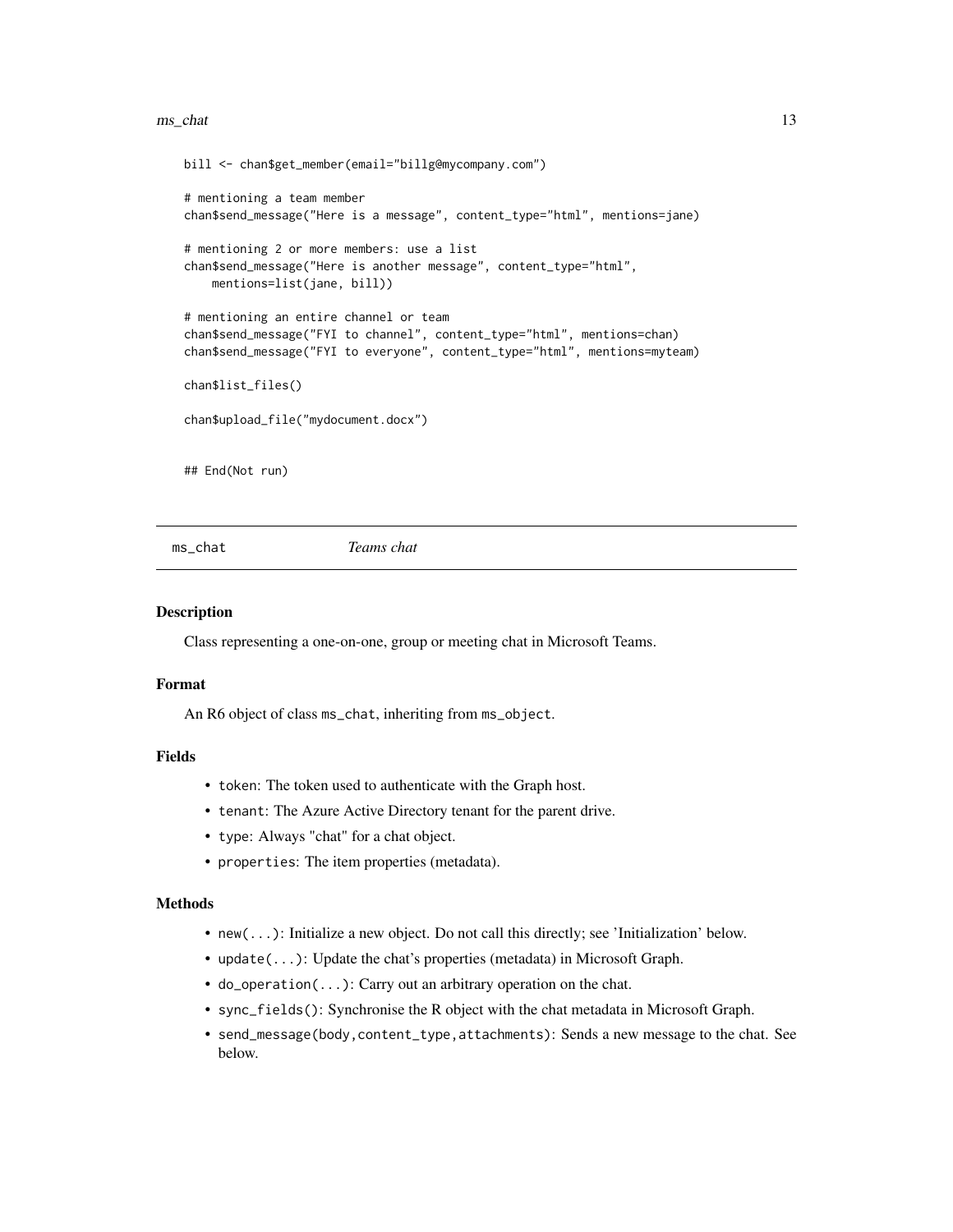- <span id="page-13-0"></span>• list\_messages(filter=NULL,n=50): Retrieves the messages in the chat. By default, this is limited to the 50 most recent messages; set the n argument to change this.
- get\_message(message\_id): Retrieves a specific message in the chat.
- delete\_message(message\_id,confirm=TRUE): Deletes a message. Currently the Graph API does not support deleting Teams messages, so this method is disabled.
- list\_members(filter=NULL,n=Inf): Retrieves the members of the chat, as a list of [ms\\_team\\_member](#page-48-1) objects.
- get\_member(name,email,id): Retrieve a specific member of the chat, as a ms\_team\_member object. Supply only one of the member name, email address or ID.

# Initialization

Creating new objects of this class should be done via the get\_chat and list\_chats methods of the [ms\\_team](#page-46-1) class. Calling the new() method for this class only constructs the R object; it does not call the Microsoft Graph API to retrieve or create the actual chat.

# Messaging

To send a message to a chat, use the send\_message() method. This has arguments:

- body: The body of the message. This should be a character vector, which will be concatenated into a single string with newline separators. The body can be either plain text or HTML formatted.
- content\_type: Either "text" (the default) or "html".
- attachments: Optional vector of filenames.
- inline: Optional vector of image filenames that will be inserted into the body of the message. The images must be PNG or JPEG, and the content\_type argument must be "html" to include inline content.
- mentions: Optional vector of @mentions that will be inserted into the body of the message. This should be either an object of one of the following classes, or a list of the same: [az\\_user](#page-0-0), [ms\\_team](#page-46-1), [ms\\_channel](#page-9-1), [ms\\_team\\_member](#page-48-1). The content\_type argument must be "html" to include mentions.

Message attachments are uploaded to your OneDrive for Business, in the folder "Microsoft Teams Chat Files". This is the same method as used by the regular Teams app. Unlike the Teams app, no localisation is performed, so the folder is always the same regardless of your language settings. As with channels, support for attachments is still somewhat experimental so please report any bugs found.

#### List methods

All list\_\* methods have filter and n arguments to limit the number of results. The former should be an [OData expression](https://docs.microsoft.com/en-us/graph/query-parameters#filter-parameter) as a string to filter the result set on. The latter should be a number setting the maximum number of (filtered) results to return. The default values are filter=NULL and n=Inf. If n=NULL, the ms\_graph\_pager iterator object is returned instead to allow manual iteration over the results.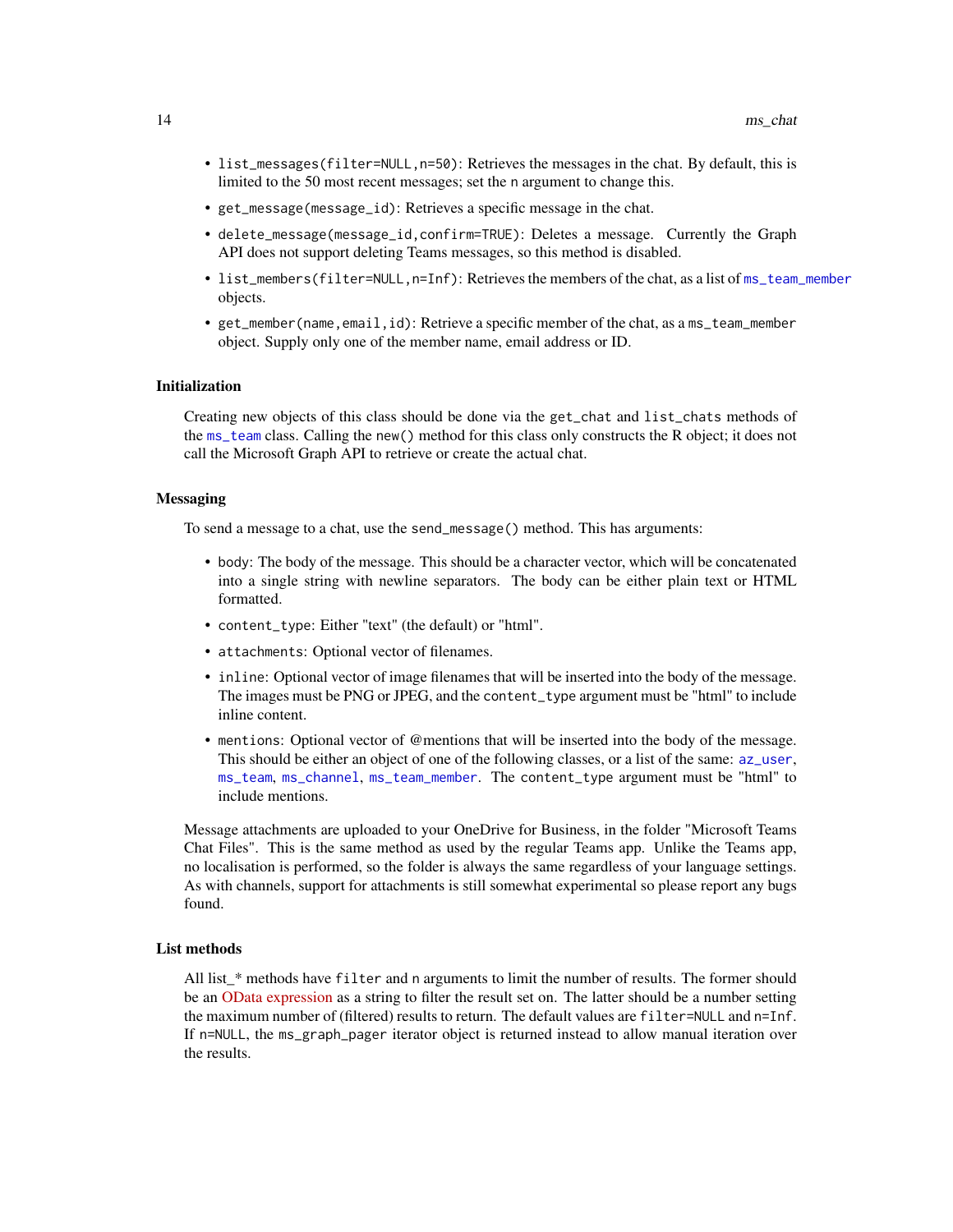<span id="page-14-0"></span>Support in the underlying Graph API for OData queries is patchy. Not all endpoints that return lists of objects support filtering, and if they do, they may not allow all of the defined operators. If your filtering expression results in an error, you can carry out the operation without filtering and then filter the results on the client side.

# See Also

[ms\\_team](#page-46-1), [ms\\_drive](#page-17-1), [ms\\_chat](#page-12-1), [ms\\_chat\\_message](#page-14-1) [Microsoft Graph overview,](https://docs.microsoft.com/en-us/graph/overview) [Microsoft Teams API reference](https://docs.microsoft.com/en-us/graph/api/resources/teams-api-overview?view=graph-rest-1.0)

# Examples

```
## Not run:
chat <- get_chat("chat-id")
# a multi-line message with an attachment
msg_text <- c(
    "message line 1",
    "message line 2",
    "message line 3"
)
chat$send_message(msg_text, attachments="myfile.csv")
# sending an inline image
chat$send_message("", content_type="html", inline="graph.png")
# chat members
chat$list_members()
jane <- chat$get_member("Jane Smith")
bill <- chat$get_member(email="billg@mycompany.com")
# mentioning a team member
chat$send_message("Here is a message", content_type="html", mentions=jane)
# mentioning 2 or more members: use a list
chat$send_message("Here is another message", content_type="html",
    mentions=list(jane, bill))
## End(Not run)
```
<span id="page-14-1"></span>ms\_chat\_message *Teams chat message*

#### Description

Class representing a message in a Teams channel. Currently Microsoft365R only supports channels, not chats between individuals.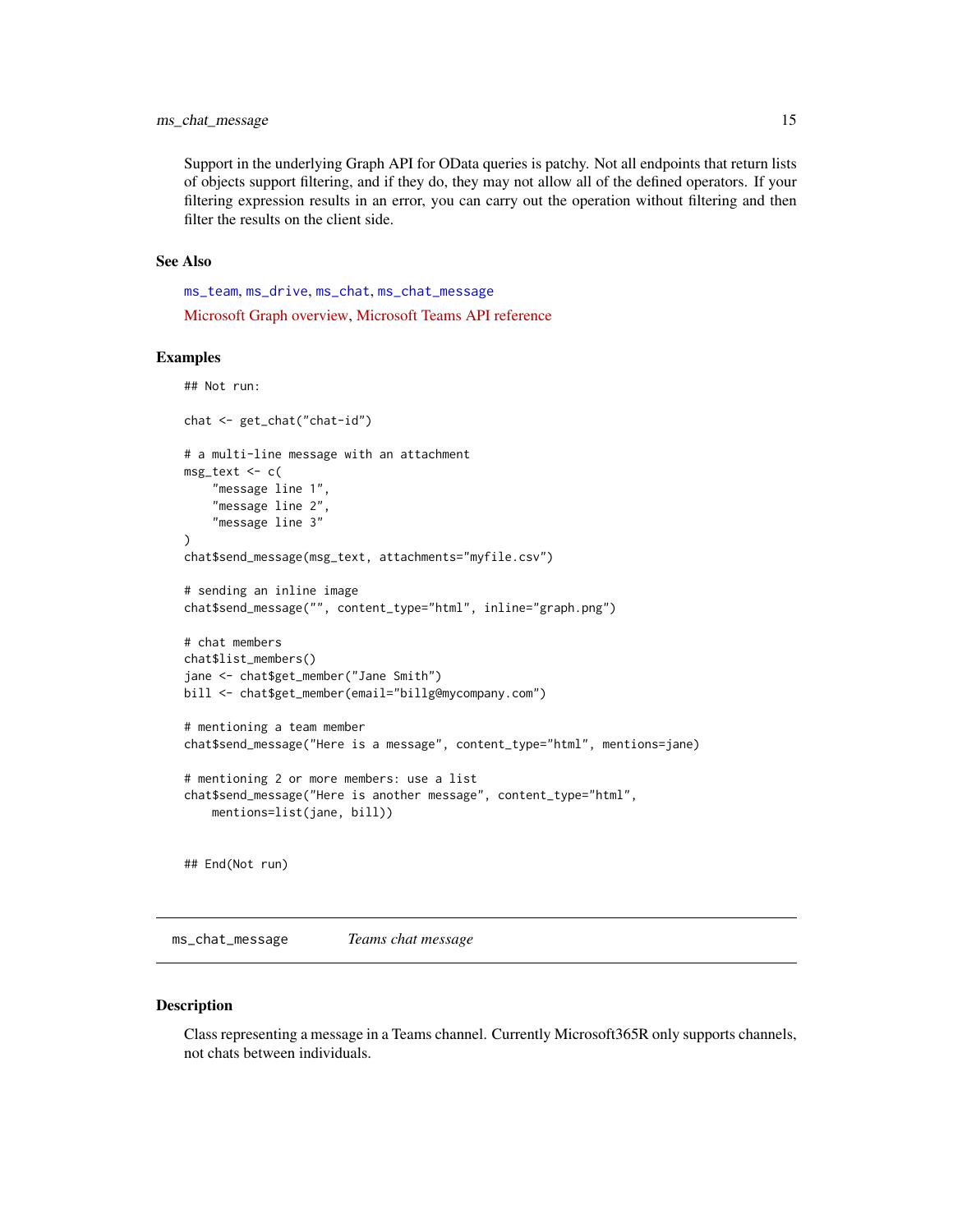# Format

An R6 object of class ms\_chat\_message, inheriting from ms\_object.

#### Fields

- token: The token used to authenticate with the Graph host.
- tenant: The Azure Active Directory tenant for the parent drive.
- type: Always "Teams message" for a chat message object.
- properties: The item properties (metadata).

#### **Methods**

- new(...): Initialize a new object. Do not call this directly; see 'Initialization' below.
- delete(confirm=TRUE): Delete this message. Currently the Graph API does not support deleting Teams messages, so this method is disabled.
- update(...): Update the message's properties (metadata) in Microsoft Graph.
- do\_operation(...): Carry out an arbitrary operation on the message.
- sync\_fields(): Synchronise the R object with the message metadata in Microsoft Graph.
- send\_reply(body,content\_type,attachments): Sends a reply to the message. See below.
- list\_replies(filter=NULL,n=50): List the replies to this message. By default, this is limited to the 50 most recent replies; set the n argument to change this.
- get\_reply(message\_id): Retrieves a specific reply to the message.
- delete\_reply(message\_id,confirm=TRUE): Deletes a reply to the message. Currently the Graph API does not support deleting Teams messages, so this method is disabled.

#### Initialization

Creating new objects of this class should be done via the get\_message and list\_messages method of the [ms\\_team](#page-46-1) class. Calling the new() method for this class only constructs the R object; it does not call the Microsoft Graph API to retrieve or create the actual message.

# Replying to a message

To reply to a message, use the send\_reply() method. This has arguments:

- body: The body of the message. This should be a character vector, which will be concatenated into a single string with newline separators. The body can be either plain text or HTML formatted.
- content\_type: Either "text" (the default) or "html".
- attachments: Optional vector of filenames.
- inline: Optional vector of image filenames that will be inserted into the body of the message. The images must be PNG or JPEG, and the content\_type argument must be "html" to include inline content.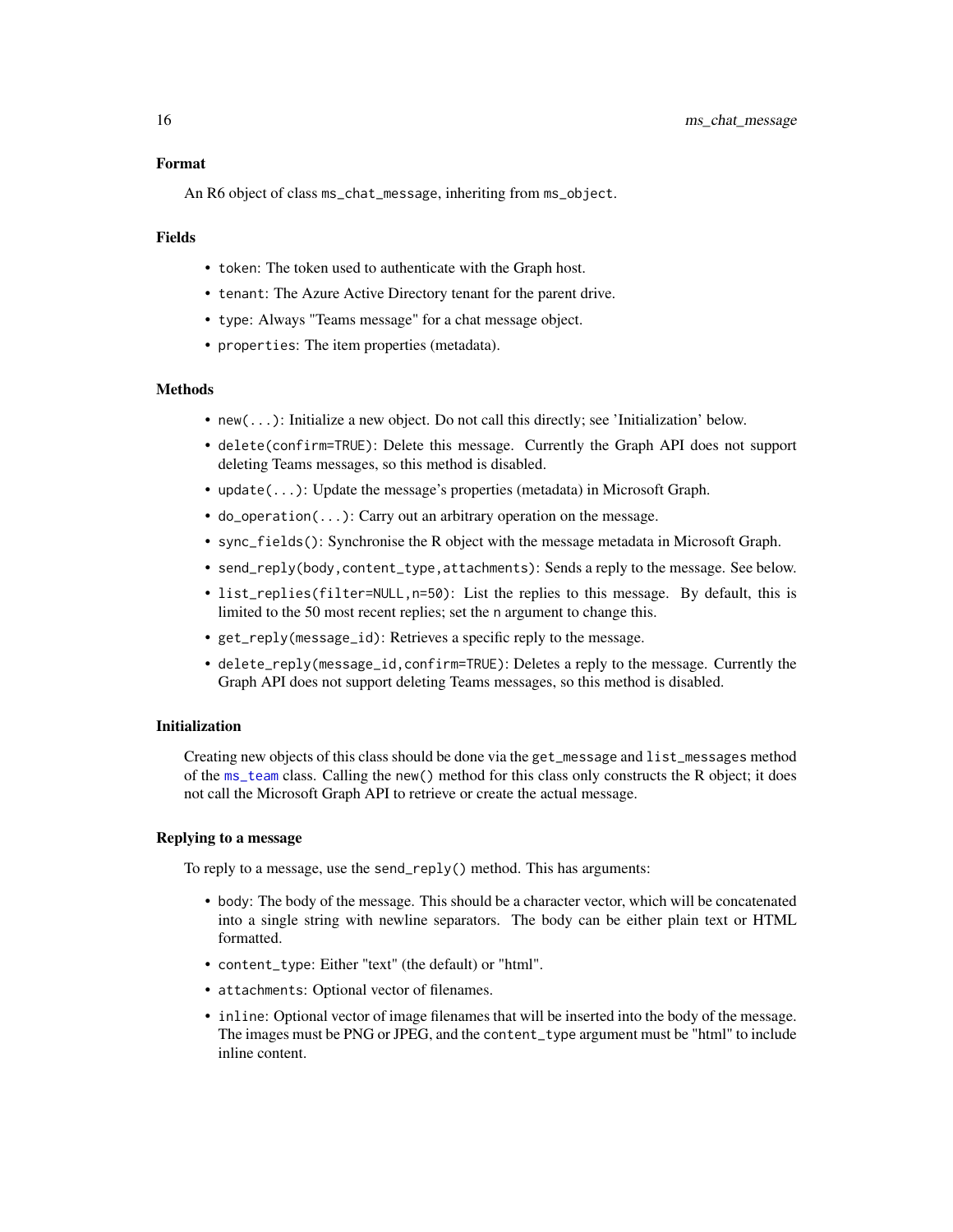<span id="page-16-0"></span>• mentions: Optional vector of @mentions that will be inserted into the body of the message. This should be either an object of one of the following classes, or a list of the same: [az\\_user](#page-0-0), [ms\\_team](#page-46-1), [ms\\_channel](#page-9-1), [ms\\_team\\_member](#page-48-1). The content\_type argument must be "html" to include mentions.

Teams channels don't support nested replies, so any methods dealing with replies will fail if the message object is itself a reply.

Note that message attachments are actually uploaded to the channel's file listing (a directory in the team's primary shared document folder). Support for attachments is somewhat experimental, so if you want to be sure that it works, upload the file separately using the channel's upload\_file() method.

# List methods

All list\_\* methods have filter and n arguments to limit the number of results. The former should be an [OData expression](https://docs.microsoft.com/en-us/graph/query-parameters#filter-parameter) as a string to filter the result set on. The latter should be a number setting the maximum number of (filtered) results to return. The default values are filter=NULL and n=Inf. If n=NULL, the ms\_graph\_pager iterator object is returned instead to allow manual iteration over the results.

Support in the underlying Graph API for OData queries is patchy. Not all endpoints that return lists of objects support filtering, and if they do, they may not allow all of the defined operators. If your filtering expression results in an error, you can carry out the operation without filtering and then filter the results on the client side.

# See Also

[ms\\_team](#page-46-1), [ms\\_channel](#page-9-1)

[Microsoft Graph overview,](https://docs.microsoft.com/en-us/graph/overview) [Microsoft Teams API reference](https://docs.microsoft.com/en-us/graph/api/resources/teams-api-overview?view=graph-rest-1.0)

#### Examples

```
## Not run:
myteam <- get_team("my team")
chan <- myteam$get_channel()
msg <- chan$list_messages()[[1]]
msg$list_replies()
msg$send_reply("Reply from R")
```
## End(Not run)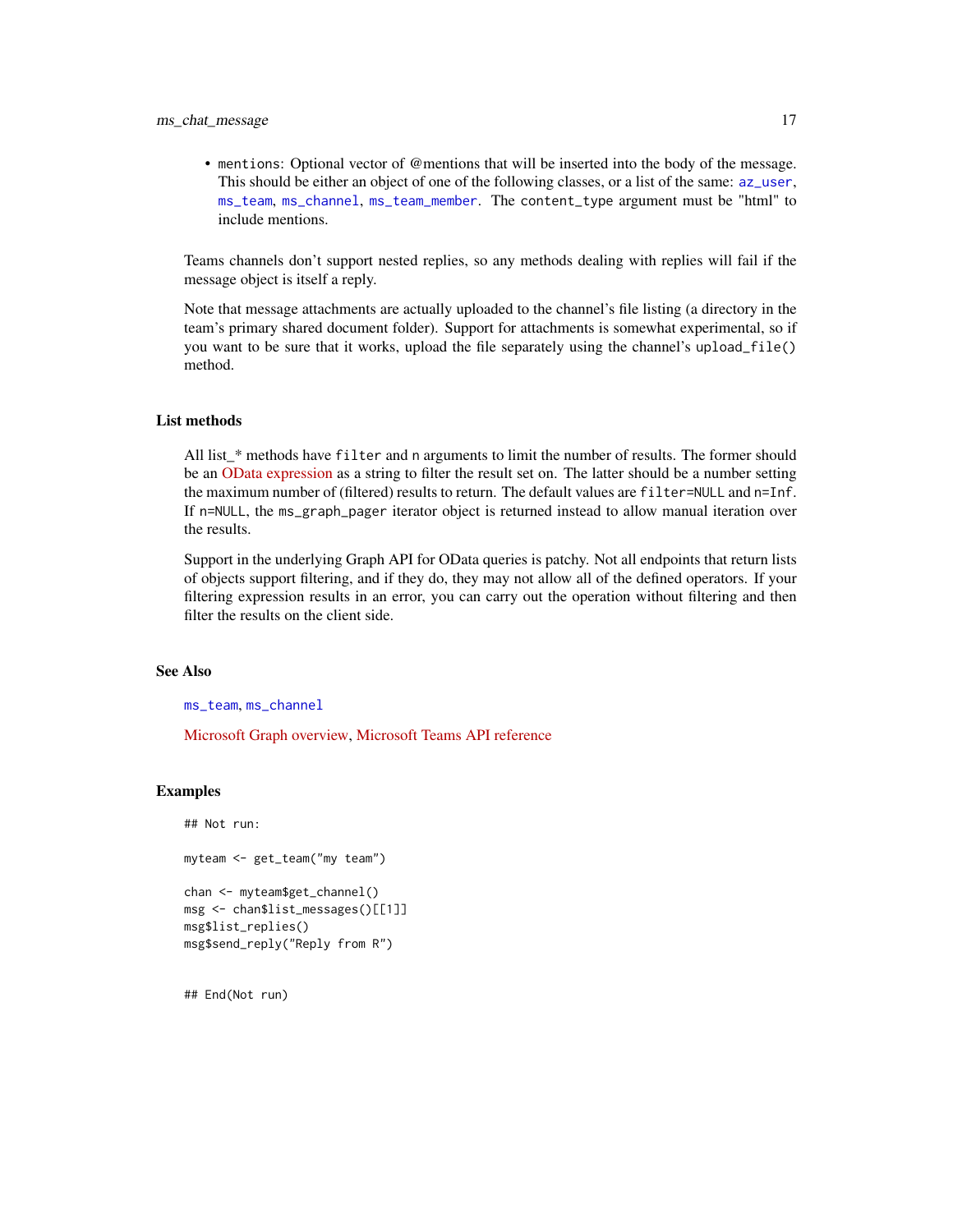<span id="page-17-1"></span><span id="page-17-0"></span>

# Description

Class representing a personal OneDrive or SharePoint document library.

#### Format

An R6 object of class ms\_drive, inheriting from ms\_object.

# Fields

- token: The token used to authenticate with the Graph host.
- tenant: The Azure Active Directory tenant for this drive.
- type: always "drive" for a drive object.
- properties: The drive properties.

#### Methods

- new(...): Initialize a new drive object. Do not call this directly; see 'Initialization' below.
- delete(confirm=TRUE): Delete a drive. By default, ask for confirmation first.
- update(...): Update the drive metadata in Microsoft Graph.
- do\_operation(...): Carry out an arbitrary operation on the drive.
- sync\_fields(): Synchronise the R object with the drive metadata in Microsoft Graph.
- list\_items(...), list\_files(...): List the files and folders under the specified path. See 'File and folder operations' below.
- download\_file(src,dest,overwrite): Download a file.
- upload\_file(src,dest,blocksize): Upload a file.
- create\_folder(path): Create a folder.
- open\_item(path): Open a file or folder.
- create\_share\_link(...): Create a shareable link for a file or folder.
- delete\_item(path,confirm,by\_item): Delete a file or folder. By default, ask for confirmation first. For personal OneDrive, deleting a folder will also automatically delete its contents; for business OneDrive or SharePoint document libraries, you may need to set by\_item=TRUE to delete the contents first depending on your organisation's policies. Note that this can be slow for large folders.
- get\_item(path): Get an item representing a file or folder.
- get\_item\_properties(path): Get the properties (metadata) for a file or folder.
- set\_item\_properties(path,...): Set the properties for a file or folder.
- list\_shared\_items(...), list\_shared\_files(...): List the drive items shared with you. See 'Shared items' below.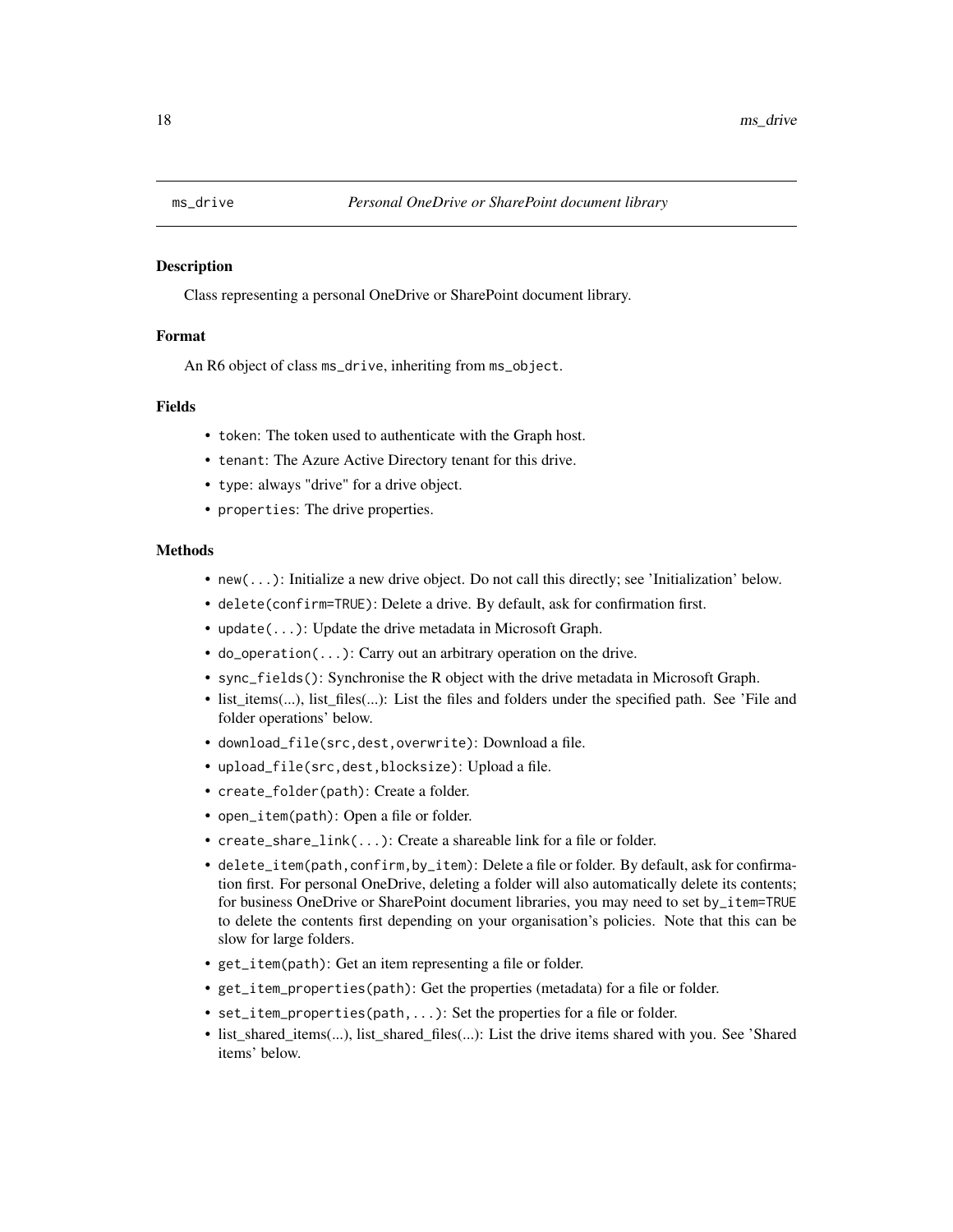#### <span id="page-18-0"></span>ms\_drive 19

# Initialization

Creating new objects of this class should be done via the get\_drive methods of the [ms\\_graph](#page-0-0), [az\\_user](#page-0-0) or [ms\\_site](#page-45-1) classes. Calling the new() method for this class only constructs the R object; it does not call the Microsoft Graph API to retrieve or create the actual drive.

#### File and folder operations

This class exposes methods for carrying out common operations on files and folders. They call down to the corresponding methods for the [ms\\_drive\\_item](#page-20-1) class. In this context, any paths to child items are relative to the root folder of the drive.

open\_item opens the given file or folder in your browser. If the file has an unrecognised type, most browsers will attempt to download it.

list\_items(path,info,full\_names,pagesize) lists the items under the specified path.

list\_files is a synonym for list\_items.

download\_file and upload\_file transfer files between the local machine and the drive. For download\_file, the default destination folder is the current (working) directory of your R session. For upload\_file, there is no default destination folder; make sure you specify the destination explicitly.

create\_folder creates a folder with the specified path. Trying to create an already existing folder is an error.

create\_share\_link(path,type,expiry,password,scope) returns a shareable link to the item.

delete\_item deletes a file or folder. By default, it will ask for confirmation first.

get\_item retrieves the file or folder with the given path, as an object of class [ms\\_drive\\_item](#page-20-1).

get\_item\_properties is a convenience function that returns the properties of a file or folder as a list.

set\_item\_properties sets the properties of a file or folder. The new properties should be specified as individual named arguments to the method. Any existing properties that aren't listed as arguments will retain their previous values or be recalculated based on changes to other properties, as appropriate. You can also call the update method on the corresponding ms\_drive\_item object.

#### Shared items

The list\_shared\_items method lists the files and folders that have been shared with you. This is similar to list\_items, modified to handle the fact that the listed items reside on another drive or document library. The arguments are:

- info: The information to return: either "partial", "items" or "all". If "partial", a data frame is returned containing the name, size, whether the item is a file or folder, and a list of drive item objects. If "items", only the list of drive items is returned. If "all", a data frame is returned containing all the properties for each item.
- allow\_external: Whether to include items that were shared from outside tenants. The default is FALSE.
- filter, n: See 'List methods' below.
- pagesize: The number of results to return for each call to the REST endpoint. You can try reducing this argument below the default of 1000 if you are experiencing timeouts.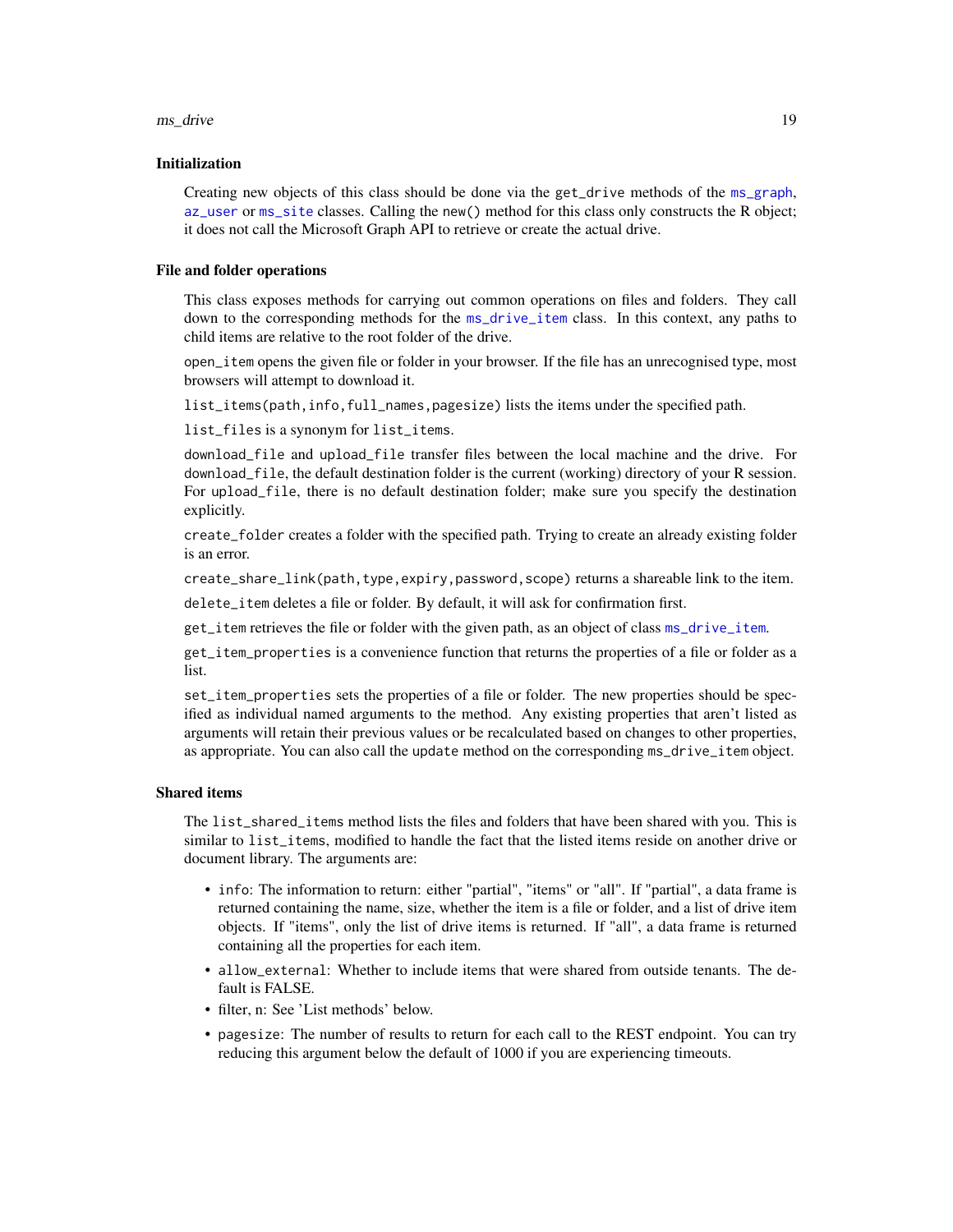<span id="page-19-0"></span>The returned object will contain a list of drive items, that you can use to access the shared files/folders. If info is "item", the returned object is the list; if "partial" or "all" it is the remoteItem column in the data frame.

list\_shared\_files is a synonym for list\_shared\_items.

#### List methods

All list\_\* methods have filter and n arguments to limit the number of results. The former should be an [OData expression](https://docs.microsoft.com/en-us/graph/query-parameters#filter-parameter) as a string to filter the result set on. The latter should be a number setting the maximum number of (filtered) results to return. The default values are filter=NULL and n=Inf. If n=NULL, the ms\_graph\_pager iterator object is returned instead to allow manual iteration over the results.

Support in the underlying Graph API for OData queries is patchy. Not all endpoints that return lists of objects support filtering, and if they do, they may not allow all of the defined operators. If your filtering expression results in an error, you can carry out the operation without filtering and then filter the results on the client side.

# See Also

```
get_personal_onedrive, get_business_onedrive, ms_site, ms_drive_item
```
[Microsoft Graph overview,](https://docs.microsoft.com/en-us/graph/overview) [OneDrive API reference](https://docs.microsoft.com/en-us/graph/api/resources/onedrive?view=graph-rest-1.0)

# Examples

## Not run:

```
# personal OneDrive
mydrv <- get_personal_onedrive()
```

```
# OneDrive for Business
busdrv <- get_business_onedrive("mycompany")
```

```
# shared document library for a SharePoint site
site <- get_sharepoint_site("My site")
drv <- site$get_drive()
```

```
## file/folder operationss
drv$list_files()
drv$list_files("path/to/folder", full_names=TRUE)
```

```
# download a file -- default destination filename is taken from the source
drv$download_file("path/to/folder/data.csv")
```

```
# shareable links
drv$create_share_link("myfile")
drv$create_share_link("myfile", type="edit", expiry="24 hours")
drv$create_share_link("myfile", password="Use-strong-passwords!")
```

```
# file metadata (name, date created, etc)
drv$get_item_properties("myfile")
```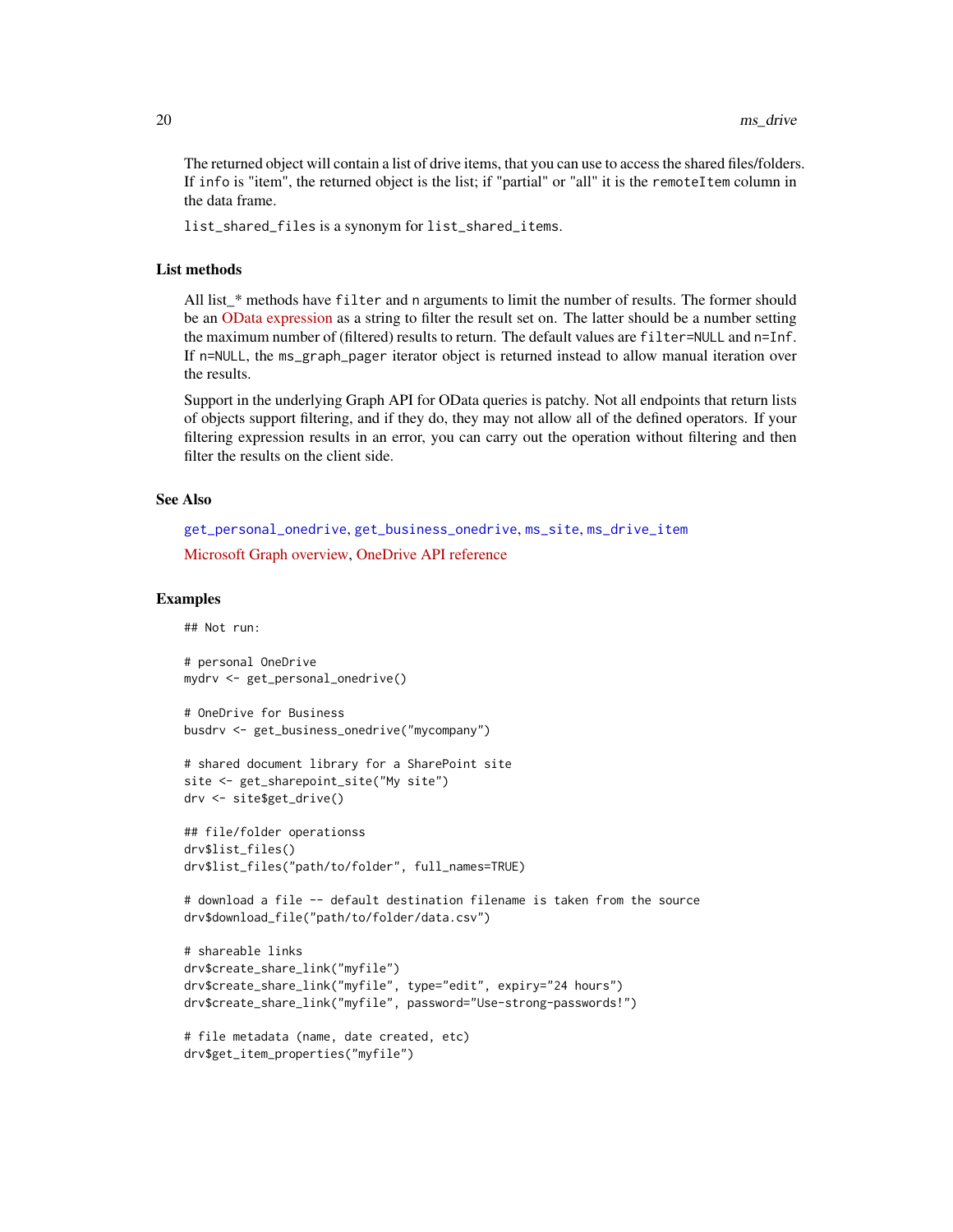<span id="page-20-0"></span>ms\_drive\_item 21

```
# rename a file
drv$set_item_properties("myfile", name="newname")
# accessing shared files
shared_df <- drv$list_shared_items()
shared_df$remoteItem[[1]]$open()
shared_items <- drv$list_shared_items(info="items")
shared_items[[1]]$open()
```
## End(Not run)

<span id="page-20-1"></span>ms\_drive\_item *File or folder in a drive*

#### **Description**

Class representing an item (file or folder) in a OneDrive or SharePoint document library.

#### Format

An R6 object of class ms\_drive\_item, inheriting from ms\_object.

# Fields

- token: The token used to authenticate with the Graph host.
- tenant: The Azure Active Directory tenant for the parent drive.
- type: always "drive item" for a drive item object.
- properties: The item properties (metadata).

# Methods

- new(...): Initialize a new object. Do not call this directly; see 'Initialization' below.
- delete(confirm=TRUE,by\_item=FALSE): Delete this item. By default, ask for confirmation first. For personal OneDrive, deleting a folder will also automatically delete its contents; for business OneDrive or SharePoint document libraries, you may need to set by\_item=TRUE to delete the contents first depending on your organisation's policies. Note that this can be slow for large folders.
- update(...): Update the item's properties (metadata) in Microsoft Graph.
- do\_operation(...): Carry out an arbitrary operation on the item.
- sync\_fields(): Synchronise the R object with the item metadata in Microsoft Graph.
- open(): Open the item in your browser.
- list\_items(...), list\_files(...): List the files and folders under the specified path.
- download(dest,overwrite): Download the file. Only applicable for a file item.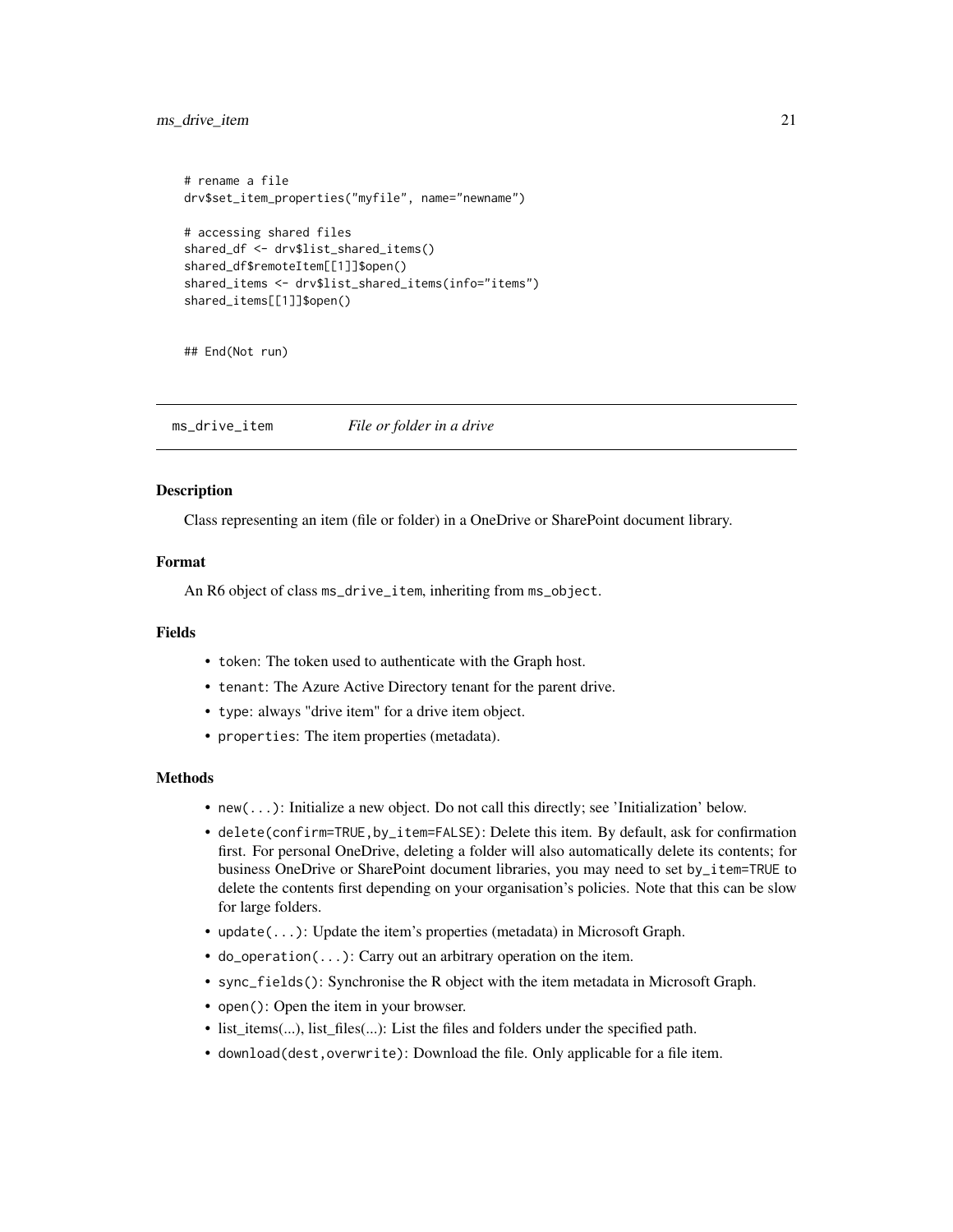- <span id="page-21-0"></span>• create\_share\_link(type,expiry,password,scope): Create a shareable link to the file or folder.
- upload(src,dest,blocksize): Upload a file. Only applicable for a folder item.
- create\_folder(path): Create a folder. Only applicable for a folder item.
- get\_item(path): Get a child item (file or folder) under this folder.
- get\_parent\_folder(): Get the parent folder for this item, as a drive item object. Returns the root folder for the root.
- get\_path(): Get the absolute path for this item, as a character string.
- is\_folder(): Information function, returns TRUE if this item is a folder.

# Initialization

Creating new objects of this class should be done via the get\_item method of the [ms\\_drive](#page-17-1) class. Calling the new() method for this class only constructs the R object; it does not call the Microsoft Graph API to retrieve or create the actual item.

#### File and folder operations

This class exposes methods for carrying out common operations on files and folders. Note that for the methods below, any paths to child items are relative to the folder's own path.

open opens this file or folder in your browser. If the file has an unrecognised type, most browsers will attempt to download it.

list\_items(path,info,full\_names,filter,n,pagesize) lists the items under the specified path. It is the analogue of base R's dir/list.files. Its arguments are

- path: The path.
- info: The information to return: either "partial", "name" or "all". If "partial", a data frame is returned containing the name, size, ID and whether the item is a file or folder. If "name", a vector of file/folder names is returned. If "all", a data frame is returned containing *all* the properties for each item (this can be large).
- full\_names: Whether to prefix the folder path to the names of the items.
- filter, n: See 'List methods' below.
- pagesize: The number of results to return for each call to the REST endpoint. You can try reducing this argument below the default of 1000 if you are experiencing timeouts.

list\_files is a synonym for list\_items.

download downloads the file item to the local machine. It is an error to try to download a folder item.

upload uploads a file from the local machine into the folder item, and returns another ms\_drive\_item object representing the uploaded file. The uploading is done in blocks of 32MB by default; you can change this by setting the blocksize argument. For technical reasons, the block size [must be a](https://docs.microsoft.com/en-us/graph/api/driveitem-createuploadsession?view=graph-rest-1.0#upload-bytes-to-the-upload-session) [multiple of 320KB.](https://docs.microsoft.com/en-us/graph/api/driveitem-createuploadsession?view=graph-rest-1.0#upload-bytes-to-the-upload-session) This returns an ms\_drive\_item object, invisibly.

It is an error to try to upload to a file item, or to upload a source directory.

get\_item retrieves the file or folder with the given path, as another object of class ms\_drive\_item.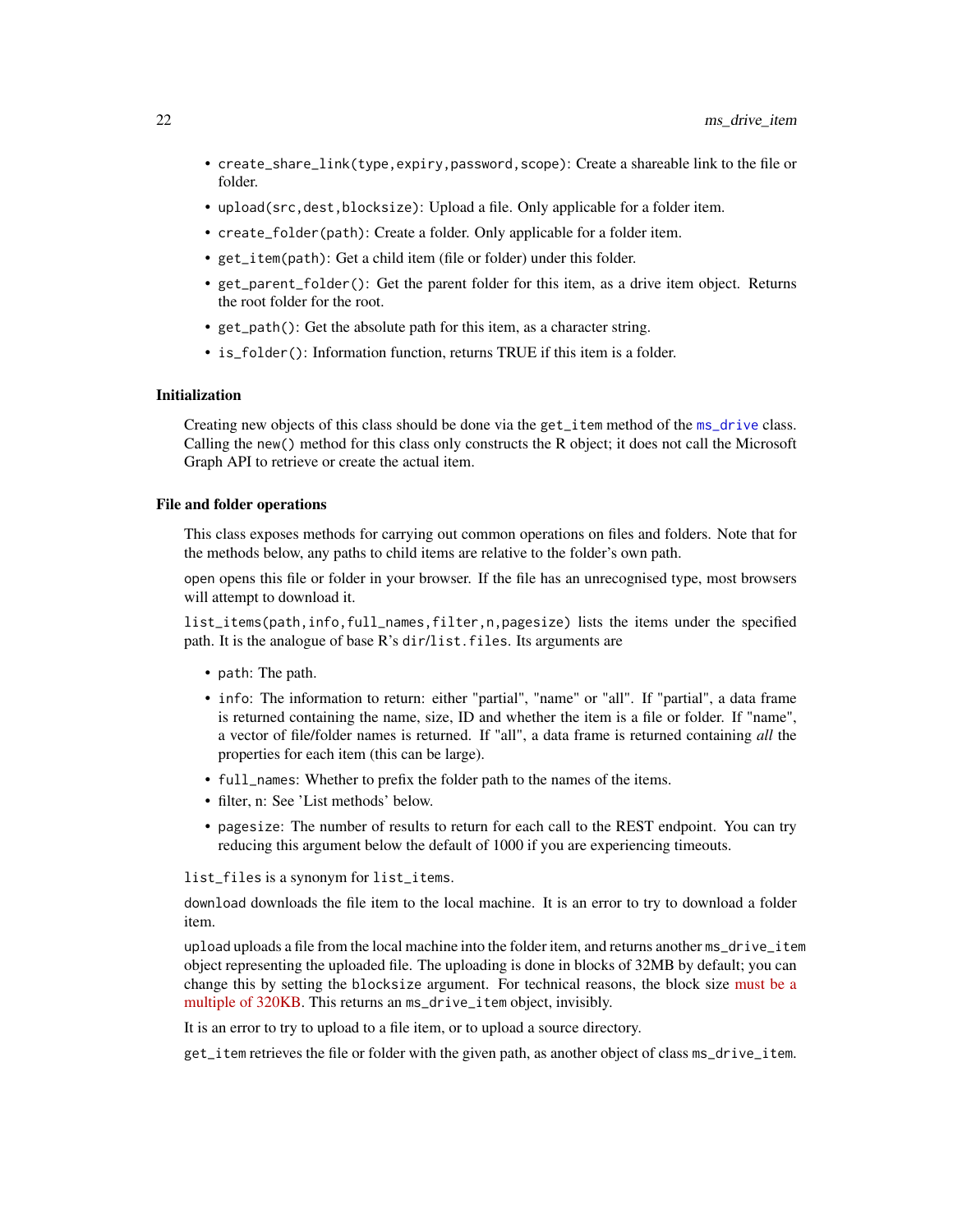<span id="page-22-0"></span>create\_folder creates a folder with the specified path. Trying to create an already existing folder is an error. This returns an ms\_drive\_item object, invisibly.

create\_share\_link(path,type,expiry,password,scope) returns a shareable link to the item. Its arguments are

- path: The path.
- type: Either "view" for a read-only link, "edit" for a read-write link, or "embed" for a link that can be embedded in a web page. The last one is only available for personal OneDrive.
- expiry: How long the link is valid for. The default is 7 days; you can set an alternative like "15 minutes", "24 hours", "2 weeks", "3 months", etc. To leave out the expiry date, set this to NULL.
- password: An optional password to protect the link.
- scope: Optionally the scope of the link, either "anonymous" or "organization". The latter allows only users in your AAD tenant to access the link, and is only available for OneDrive for Business or SharePoint.

This method returns a URL to access the item, for type="view" or "type=edit". For type="embed", it returns a list with components webUrl containing the URL, and webHtml containing a HTML fragment to embed the link in an IFRAME. The default is a viewable link, expiring in 7 days.

# List methods

All list \* methods have filter and n arguments to limit the number of results. The former should be an [OData expression](https://docs.microsoft.com/en-us/graph/query-parameters#filter-parameter) as a string to filter the result set on. The latter should be a number setting the maximum number of (filtered) results to return. The default values are filter=NULL and n=Inf. If n=NULL, the ms\_graph\_pager iterator object is returned instead to allow manual iteration over the results.

Support in the underlying Graph API for OData queries is patchy. Not all endpoints that return lists of objects support filtering, and if they do, they may not allow all of the defined operators. If your filtering expression results in an error, you can carry out the operation without filtering and then filter the results on the client side.

#### See Also

[ms\\_graph](#page-0-0), [ms\\_site](#page-45-1), [ms\\_drive](#page-17-1)

[Microsoft Graph overview,](https://docs.microsoft.com/en-us/graph/overview) [OneDrive API reference](https://docs.microsoft.com/en-us/graph/api/resources/onedrive?view=graph-rest-1.0)

#### Examples

```
## Not run:
```
# personal OneDrive mydrv <- get\_personal\_onedrive()

```
docs <- mydrv$get_item("Documents")
docs$list_files()
docs$list_items()
```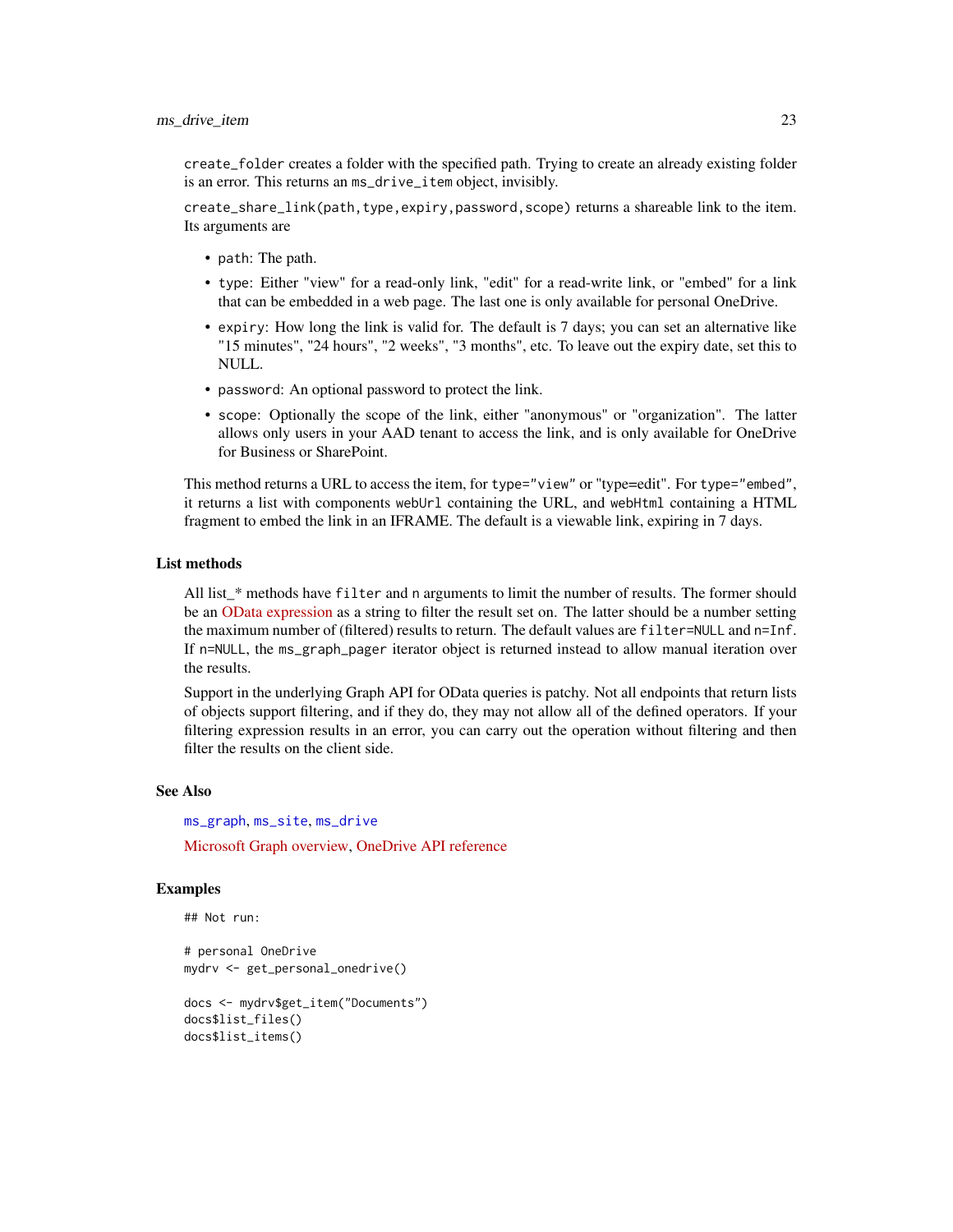```
# this is the file 'Documents/myfile.docx'
myfile <- docs$get_item("myfile.docx")
myfile$properties
# rename a file
myfile$update(name="newname.docx")
# open the file in the browser
myfile$open()
# download the file to the working directory
myfile$download()
# shareable links
myfile$create_share_link()
myfile$create_share_link(type="edit", expiry="24 hours")
myfile$create_share_link(password="Use-strong-passwords!")
# delete the file (will ask for confirmation first)
myfile$delete()
```
## End(Not run)

<span id="page-23-1"></span>ms\_list *Sharepoint list*

#### Description

Class representing a list in a SharePoint site.

# Format

An R6 object of class ms\_list, inheriting from ms\_object.

# Fields

- token: The token used to authenticate with the Graph host.
- tenant: The Azure Active Directory tenant for the parent drive.
- type: always "list" for a SharePoint list object.
- properties: The item properties (metadata).

# Methods

- new(...): Initialize a new object. Do not call this directly; see 'Initialization' below.
- delete(confirm=TRUE): Delete this list. By default, ask for confirmation first.
- update(...): Update the list's properties in Microsoft Graph.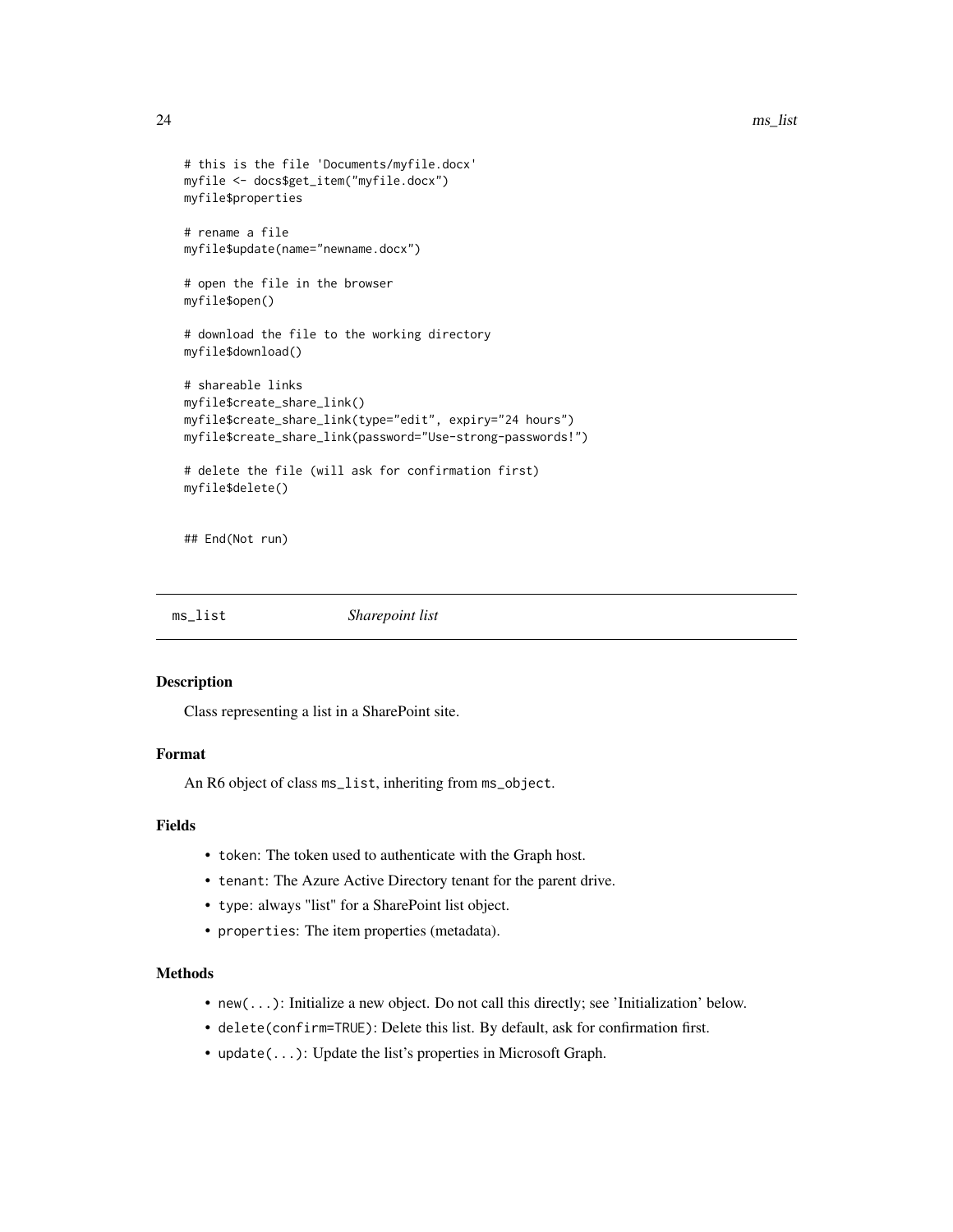- <span id="page-24-0"></span>• do\_operation(...): Carry out an arbitrary operation on the list.
- sync\_fields(): Synchronise the R object with the list metadata in Microsoft Graph.
- list\_items(filter,select,all\_metadata,as\_data\_frame,pagesize): Queries the list and returns items as a data frame. See 'List querying' below.
- get\_column\_info(): Return a data frame containing metadata on the columns (fields) in the list.
- get\_item(id): Get an individual list item.
- create\_item(...): Create a new list item, using the named arguments as fields.
- update\_item(id,...): Update the *data* fields in the given item, using the named arguments. To update the item's metadata, use get\_item() to retrieve the item object, then call its update() method.
- delete\_item(confirm=TRUE): Delete a list item. By default, ask for confirmation first.
- bulk\_import(data): Imports a data frame into the list.

#### Initialization

Creating new objects of this class should be done via the get\_list method of the [ms\\_site](#page-45-1) class. Calling the new() method for this class only constructs the R object; it does not call the Microsoft Graph API to retrieve or create the actual item.

#### List querying

list\_items supports the following arguments to customise results returned by the query.

- filter: A string giving an [OData expression](https://docs.microsoft.com/en-us/graph/query-parameters#filter-parameter) to filter the rows to return. Note that column names used in the expression must be prefixed with fields/ to distinguish them from item metadata.
- n: The maximum number of (filtered) results to return. If this is NULL, the ms\_graph\_pager iterator object is returned instead to allow manual iteration over the results.
- select: A string containing comma-separated column names to include in the returned data frame. If not supplied, includes all columns.
- all\_metadata: If TRUE, the returned data frame will contain extended metadata as separate columns, while the data fields will be in a nested data frame named fields. This is always set to FALSE if n=NULL or as\_data\_frame=FALSE.
- as\_data\_frame: If FALSE, return the result as a list of individual ms\_list\_item objects, rather than a data frame.
- pagesize: The number of results to return for each call to the REST endpoint. You can try reducing this argument below the default of 5000 if you are experiencing timeouts.

Note that the Graph API currently doesn't support retrieving item attachments.

# See Also

[get\\_sharepoint\\_site](#page-4-2), [ms\\_site](#page-45-1), [ms\\_list\\_item](#page-25-1) [Microsoft Graph overview,](https://docs.microsoft.com/en-us/graph/overview) [SharePoint sites API reference](https://docs.microsoft.com/en-us/graph/api/resources/sharepoint?view=graph-rest-1.0)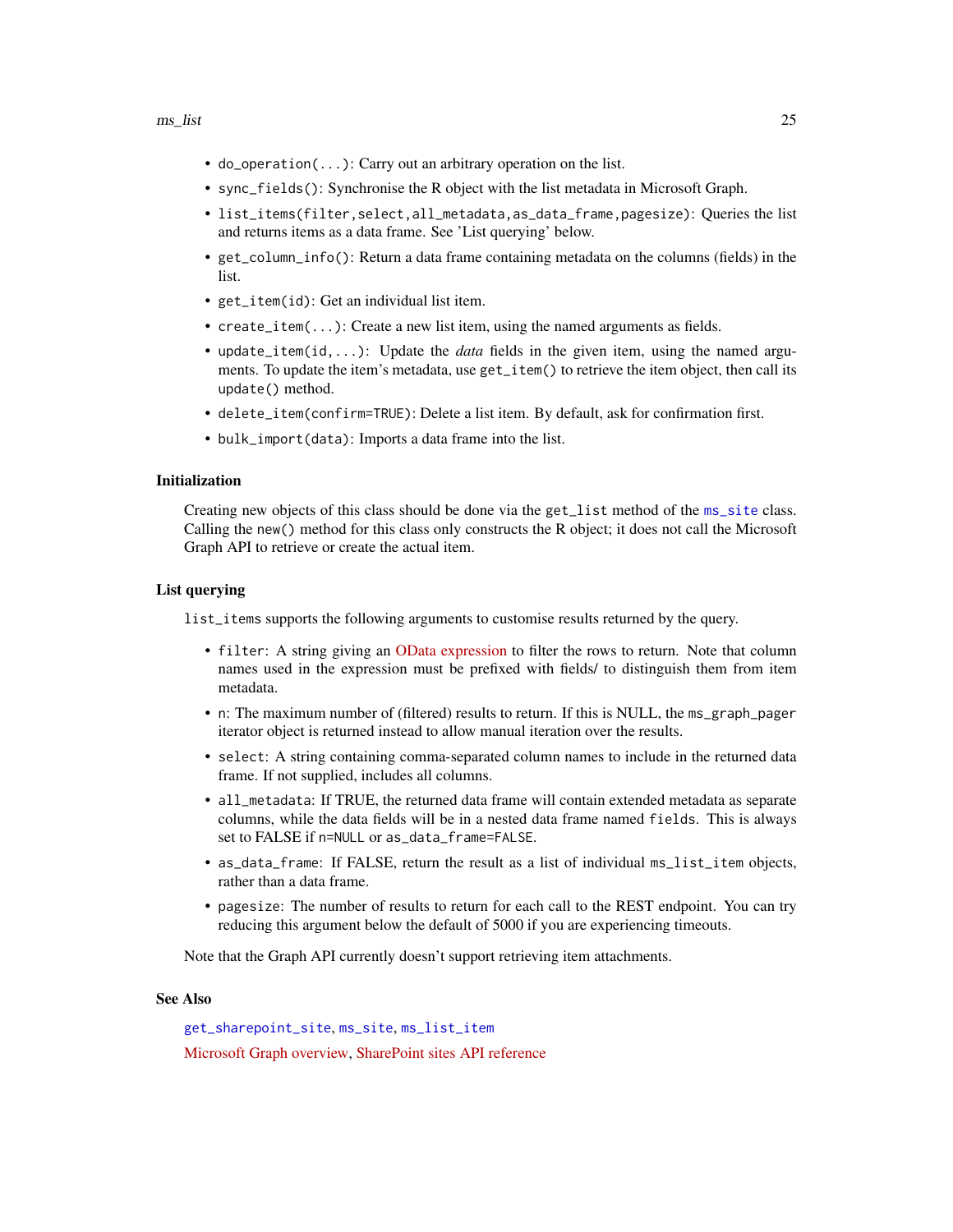# Examples

```
## Not run:
site <- get_sharepoint_site("My site")
lst <- site$get_list("mylist")
lst$get_column_info()
lst$list_items()
lst$list_items(filter="startswith(fields/firstname, 'John')", select="firstname,lastname")
lst$create_item(firstname="Mary", lastname="Smith")
lst$get_item("item-id")
lst$update_item("item_id", firstname="Eliza")
lst$delete_item("item_id")
df <- data.frame(
    firstname=c("Satya", "Mark", "Tim", "Jeff", "Sundar"),
    lastname=c("Nadella", "Zuckerberg", "Cook", "Bezos", "Pichai")
)
lst$bulk_import(df)
## End(Not run)
```
<span id="page-25-1"></span>ms\_list\_item *SharePoint list item*

# Description

Class representing an item in a SharePoint list.

#### Format

An R6 object of class ms\_list\_item, inheriting from ms\_object.

# Fields

- token: The token used to authenticate with the Graph host.
- tenant: The Azure Active Directory tenant for the parent drive.
- type: always "drive item" for a drive item object.
- properties: The item properties (data and metadata). This is a list; the item data can be found in the fields component.

<span id="page-25-0"></span>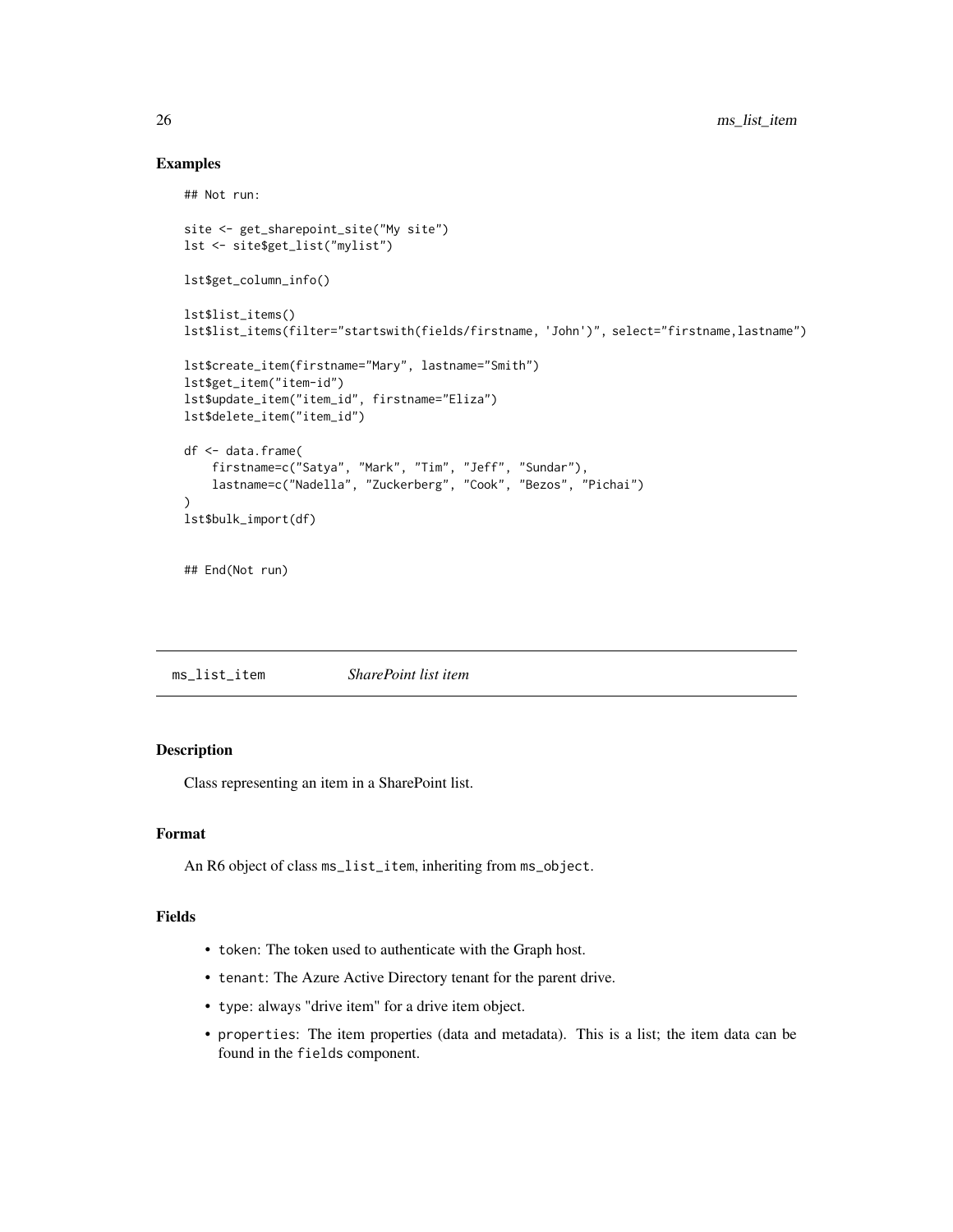# <span id="page-26-0"></span>ms\_list\_item 27

# Methods

- new(...): Initialize a new object. Do not call this directly; see 'Initialization' below.
- delete(confirm=TRUE): Delete this item. By default, ask for confirmation first.
- update(...): Update the item's properties (metadata) in Microsoft Graph. To update the list *data*, update the fields property. See the examples below.
- do\_operation(...): Carry out an arbitrary operation on the item.
- sync\_fields(): Synchronise the R object with the item data and metadata in Microsoft Graph.

# Initialization

Creating new objects of this class should be done via the get\_item method of the [ms\\_list](#page-23-1) class. Calling the new() method for this class only constructs the R object; it does not call the Microsoft Graph API to retrieve or create the actual item.

# See Also

[ms\\_graph](#page-0-0), [ms\\_site](#page-45-1), [ms\\_list](#page-23-1)

[Microsoft Graph overview,](https://docs.microsoft.com/en-us/graph/overview) [SharePoint sites API reference](https://docs.microsoft.com/en-us/graph/api/resources/sharepoint?view=graph-rest-1.0)

# Examples

```
## Not run:
site <- get_sharepoint_site("My site")
lst <- site$get_list("mylist")
lst_items <- lst$list_items(as_data_frame=FALSE)
item <- lst_items[[1]]
item$update(fields=list(firstname="Mary"))
# item data (plus some metadata mixed in)
item$properties$fields
item$delete()
```
## End(Not run)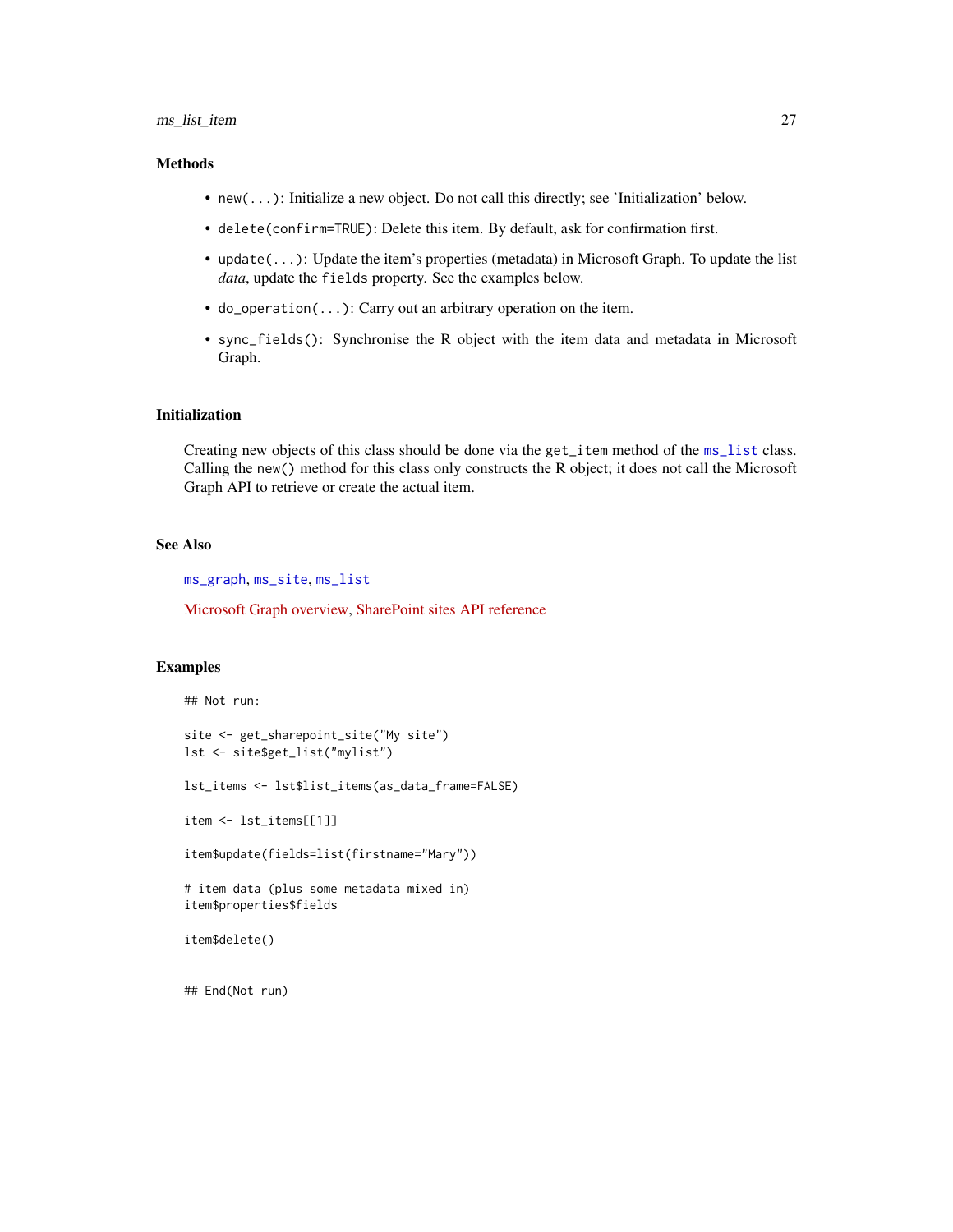<span id="page-27-1"></span><span id="page-27-0"></span>

# **Description**

Class representing a user's Outlook email account.

# Format

An R6 object of class ms\_outlook, inheriting from ms\_outlook\_object, which in turn inherits from ms\_object.

# Fields

- token: The token used to authenticate with the Graph host.
- tenant: The Azure Active Directory tenant for the email account.
- type: always "Outlook account" for an Outlook email account.
- properties: The item properties (metadata).

#### Methods

- new(...): Initialize a new object. Do not call this directly; see 'Initialization' below.
- update(...): Update the account's properties (metadata) in Microsoft Graph.
- do\_operation(...): Carry out an arbitrary operation on the account.
- sync\_fields(): Synchronise the R object with the account metadata in Microsoft Graph.
- create\_email(...): Creates a new email in the Drafts folder, optionally sending it as well. See 'Creating and sending emails'.
- list\_inbox\_emails(...): List the emails in the Inbox folder. See 'Listing emails'.
- get\_inbox(),get\_drafts(),get\_sent\_items(),get\_deleted\_items(): Gets the special folder of that name. These folders are created by Outlook and exist in every email account.
- list\_folders(filter=NULL,n=Inf): List all folders in this account.
- get\_folder(folder\_name,folder\_id): Get a folder, either by the name or ID.
- create\_folder(folder\_name): Create a new folder.
- delete\_folder(folder\_name,folder\_id,confirm=TRUE): Delete a folder. By default, ask for confirmation first. Note that special folders cannot be deleted.

#### Initialization

Creating new objects of this class should be done via the get\_personal\_outlook() or get\_business\_outlook() functions, or the get\_outlook method of the [az\\_user](#page-0-0) class. Calling the new() method for this class only constructs the R object; it does not call the Microsoft Graph API to retrieve the account information.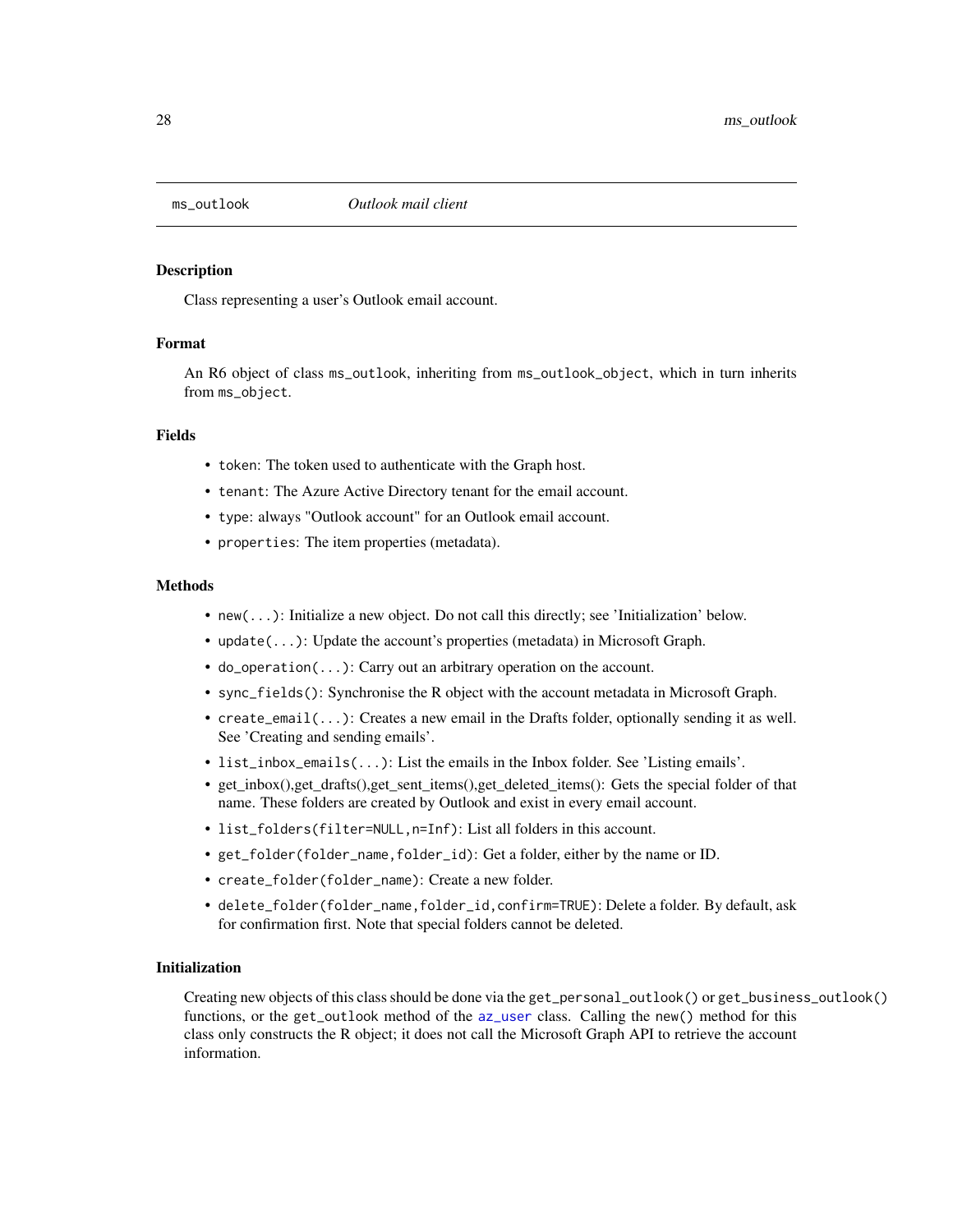#### <span id="page-28-0"></span>ms\_outlook 29

#### Creating and sending emails

To create a new email, call the create\_email() method. The default behaviour is to create a new draft email in the Drafts folder, which can then be edited further to add attachments, recipients etc; or the email can be sent immediately.

The create\_email() method has the following signature:

 $createst\_email(body = "", content_type = c("text", "html"), subject = "",$  $to$  = NULL,  $cc$  = NULL,  $bcc$  = NULL,  $reply_to$  = NULL,  $send_new$  = FALSE)

- body: The body of the message. This should be a string or vector of strings, which will be pasted together with newlines as separators. You can also supply a message object as created by the blastula or emayili packages—see the examples below.
- content\_type: The format of the body, either "text" (the default) or HTML.
- subject: The subject of the message.
- to,cc,bcc,reply\_to: These should be lists of email addresses, in standard "user@host" format. You can also supply objects of class [AzureGraph::az\\_user](#page-0-0) representing user accounts in Azure Active Directory.
- send\_now: Whether the email should be sent immediately, or saved as a draft. You can send a draft email later with its send() method.

This returns an object of class [ms\\_outlook\\_email](#page-32-1), which has methods for making further edits, attaching files, replying, forwarding, and (re-)sending.

You can also supply message objects as created by the blastula and emayili packages in the body argument. Note that blastula objects include attachments (if any), and emayili objects include attachments, recipients, and subject line; the corresponding arguments to create\_email() will not be used in this case.

# Listing emails

To list the emails in the Inbox, call the list\_emails() method. This returns a list of objects of class [ms\\_outlook\\_email](#page-32-1), and has the following signature:

```
list_emails(by = "received desc", n = 100, pagesize = 10)
```
- by: The sorting order of the message list. The possible fields are "received" (received date, the default), "from" and "subject". To sort in descending order, add a " desc". You can specify multiple sorting fields, with later fields used to break ties in earlier ones. The last sorting field is always "received desc" unless it appears earlier.
- filter, n: See below.
- pagesize: The number of emails per page. You can change this to a larger number to increase throughput, at the risk of running into timeouts.

#### List methods generally

All list\_\* methods have filter and n arguments to limit the number of results. The former should be an [OData expression](https://docs.microsoft.com/en-us/graph/query-parameters#filter-parameter) as a string to filter the result set on. The latter should be a number setting the maximum number of (filtered) results to return. The default values are filter=NULL and n=100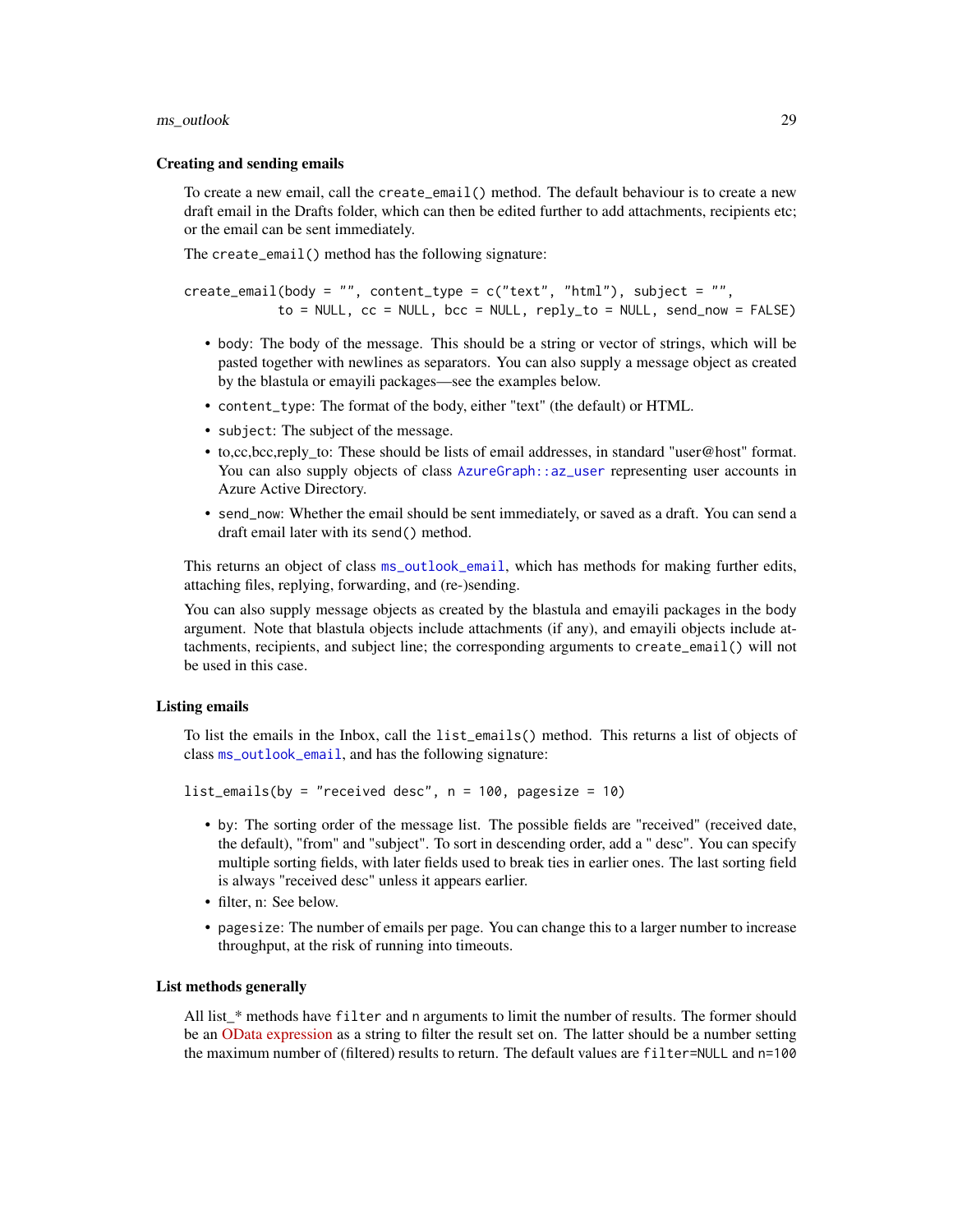for listing emails, and n=Inf for listing folders. If n=NULL, the ms\_graph\_pager iterator object is returned instead to allow manual iteration over the results.

Support in the underlying Graph API for OData queries is patchy. Not all endpoints that return lists of objects support filtering, and if they do, they may not allow all of the defined operators. If your filtering expression results in an error, you can carry out the operation without filtering and then filter the results on the client side.

# See Also

[ms\\_outlook\\_folder](#page-37-1), [ms\\_outlook\\_email](#page-32-1)

[Microsoft Graph overview,](https://docs.microsoft.com/en-us/graph/overview) [Outlook API reference](https://docs.microsoft.com/en-us/graph/api/resources/mail-api-overview?view=graph-rest-1.0)

# Examples

```
## Not run:
outl <- get_personal_outlook()
##
## listing emails and folders
##
# the default: 100 most recent messages in the inbox
outl$list_emails()
# sorted by subject, then by most recent received date
outl$list_emails(by="subject")
# retrieve a specific email:
# note the Outlook ID is NOT the same as the Internet message-id
email_id <- outl$list_emails()[[1]]$properties$id
outl$get_email(email_id)
# all folders in this account (including nested folders)
outl$list_folders()
# draft (unsent) emails
dr <- outl$get_drafts()
dr$list_emails()
# sent emails
sent <- outl$get_sent_items()
sent$list_emails()
##
## creating/sending emails
##
# a simple text email with just a body (can't be sent)
outl$create_email("Hello from R")
```
<span id="page-29-0"></span>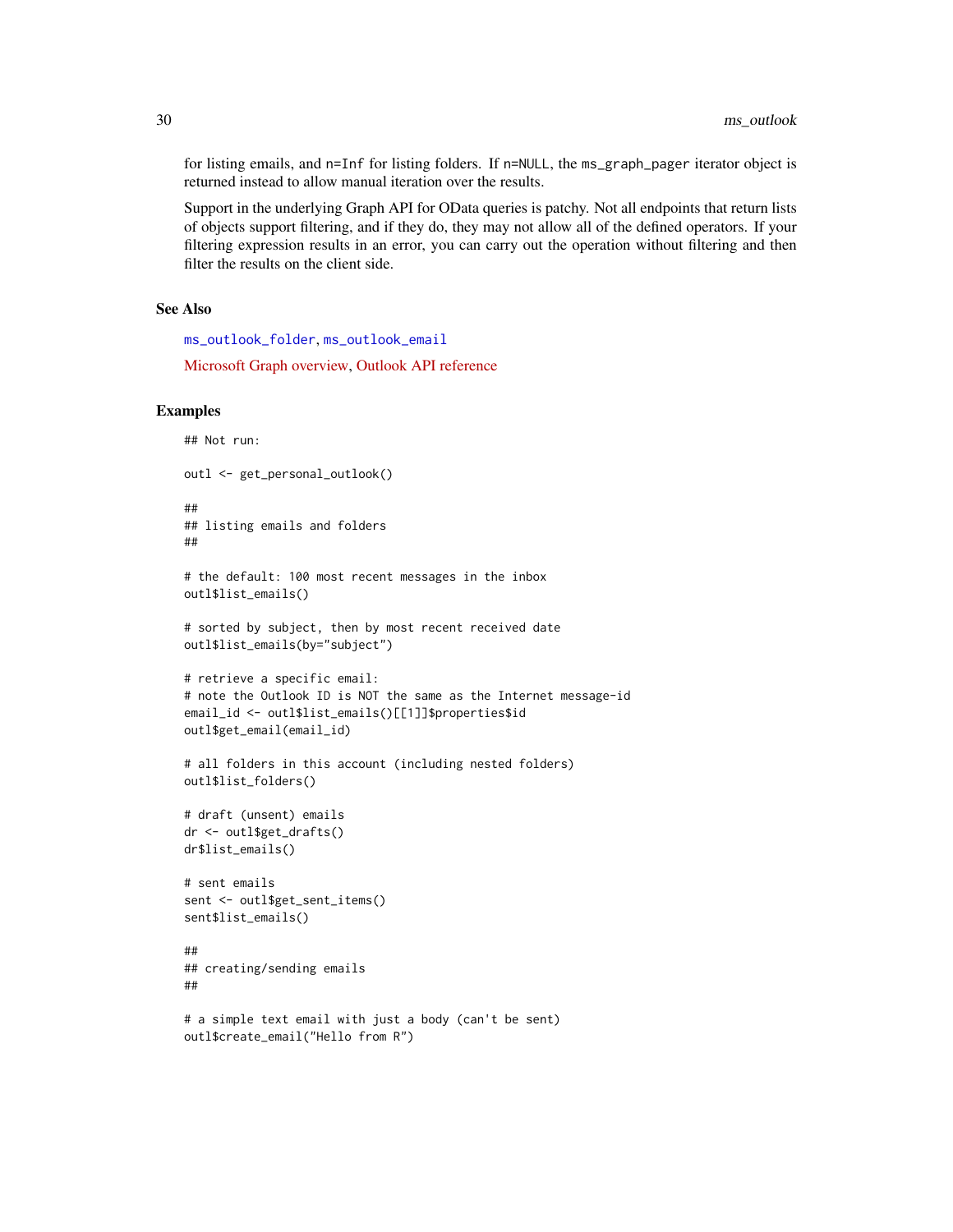```
# HTML-formatted email with all necessary fields, sent immediately
outl$create_email("<emph>Emphatic hello</emph> from R",
    content_type="html",
    to="user@example.com",
    subject="example email",
    send_now=TRUE)
# you can also create a blank email object and call its methods to add content
outl$create_email()$
    set_body("<emph>Emphatic hello</emph> from R", content_type="html")$
    set_recipients(to="user@example.com")$
    set_subject("example email")$
    add_attachment("mydocument.docx")$
    send()
# using blastula to create a HTML email with Markdown
bl_msg <- blastula::compose_email(md(
"
## Hello!
This is an email message that was generated by the blastula package.
We can use **Markdown** formatting with the 'md()' function.
Cheers,
The blastula team
"),
    footer=md("Sent via Microsoft365R"))
outl$create_email(bl_msg, subject="example blastula email")
# using emayili to create an email with attachments
ey_email <- emayili::envelope(
    text="Hello from emayili",
    to="user@example.com",
    subject="example emayili email") %>%
    emayili::attachment("mydocument.docx") %>%
    emayili::attachment("mydata.xlsx")
outl$create_email(ey_email)
```
## End(Not run)

<span id="page-30-1"></span>ms\_outlook\_attachment *Outlook mail attachment*

# Description

Class representing an attachment in Outlook.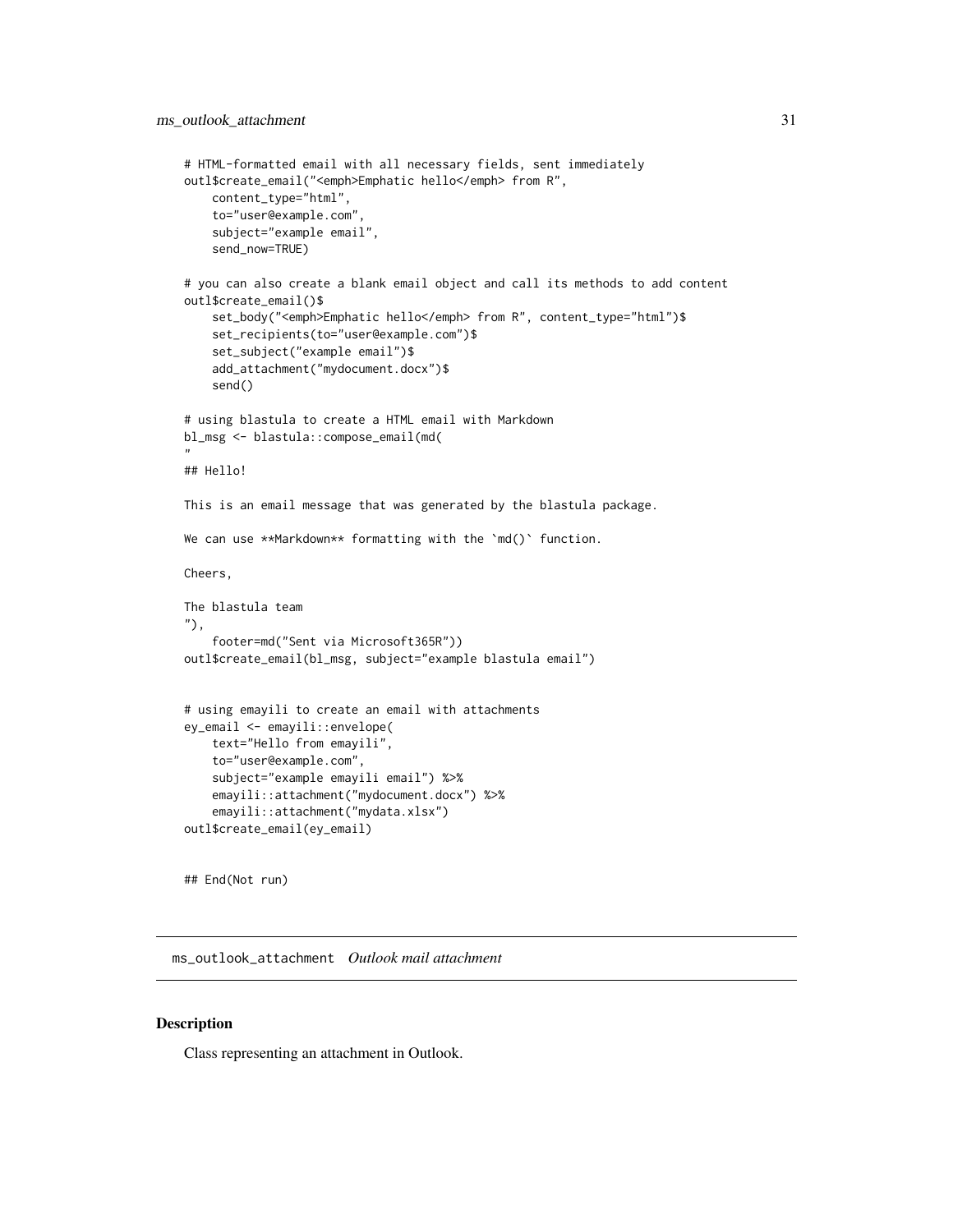#### <span id="page-31-0"></span>Format

An R6 object of class ms\_outlook\_attachment, inheriting from ms\_outlook\_object, which in turn inherits from ms\_object.

# Fields

- token: The token used to authenticate with the Graph host.
- tenant: The Azure Active Directory tenant for the email account.
- type: always "attachment" for an attachment.
- properties: The attachment properties (metadata).

# Methods

- new(...): Initialize a new object. Do not call this directly; see 'Initialization' below.
- delete(confirm=TRUE): Delete this attachment. By default, ask for confirmation first.
- update(...): Update the attachment's properties (metadata) in Microsoft Graph.
- do\_operation(...): Carry out an arbitrary operation on the attachment.
- sync\_fields(): Synchronise the R object with the attachment metadata in Microsoft Graph. This method does *not* transfer the attachment content for a file attachment.
- download(dest,overwrite): For a file attachment, downloads the content to a file. The default destination filename is the name of the attachment.

# Initialization

Creating new objects of this class should be done via the the get\_attachment(), list\_attachments() or create\_attachment() methods [ms\\_outlook\\_email](#page-32-1) class. Calling the new() method for this class only constructs the R object; it does not call the Microsoft Graph API to retrieve or create the actual attachment.

In general, you should not need to interact directly with this class, as the ms\_outlook\_email class exposes convenience methods for working with attachments. The only exception is to download an attachment in a reliable way (not involving the attachment name); see the example below.

#### See Also

[ms\\_outlook](#page-27-1), [ms\\_outlook\\_email](#page-32-1)

[Microsoft Graph overview,](https://docs.microsoft.com/en-us/graph/overview) [Outlook API reference](https://docs.microsoft.com/en-us/graph/api/resources/mail-api-overview?view=graph-rest-1.0)

# Examples

```
## Not run:
outl <- get_personal_outlook()
em <- outl$get_inbox$get_email("email_id")
# download the first attachment in an email
atts <- em$list_attachments()
```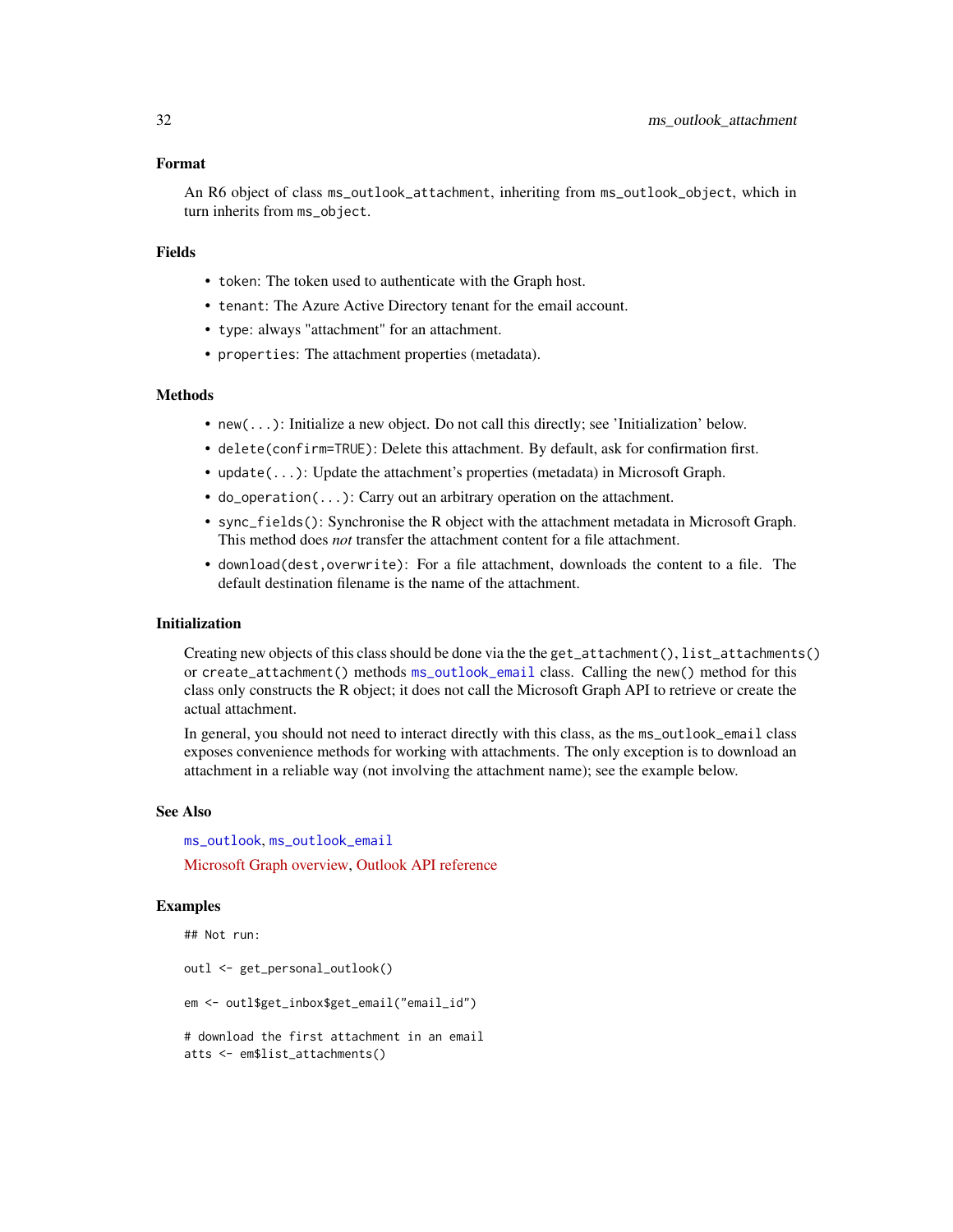<span id="page-32-0"></span>atts[[1]]\$download()

## End(Not run)

<span id="page-32-1"></span>ms\_outlook\_email *Outlook mail message*

#### Description

Class representing an Outlook mail message. The one class represents both sent and unsent (draft) emails.

# Format

An R6 object of class ms\_outlook\_email, inheriting from ms\_outlook\_object, which in turn inherits from ms\_object.

# Fields

- token: The token used to authenticate with the Graph host.
- tenant: The Azure Active Directory tenant for the email account.
- type: always "email" for an Outlook mail message.
- properties: The item properties (metadata).

#### Methods

- new(...): Initialize a new object. Do not call this directly; see 'Initialization' below.
- delete(confirm=TRUE): Delete this email. By default, ask for confirmation first.
- update(...): Update the email's properties (metadata) in Microsoft Graph.
- do\_operation(...): Carry out an arbitrary operation on the email.
- sync\_fields(): Synchronise the R object with the email metadata in Microsoft Graph.
- set\_body(body=NULL, content\_type=NULL): Update the email body. See 'Editing an email' below.
- set\_subject(subject): Update the email subject line.
- set\_recipients(to=NULL,cc=NULL,bcc=NULL): Set the recipients for the email, overwriting any existing recipients.
- add\_recipients(to=NULL,cc=NULL,bcc=NULL): Adds recipients for the email, leaving existing ones unchanged.
- set\_reply\_to(reply\_to=NULL): Sets the reply-to field for the email.
- add\_attachment(object,...): Adds an attachment to the email. See 'Attachments' below.
- add\_image(object): Adds an inline image to the email.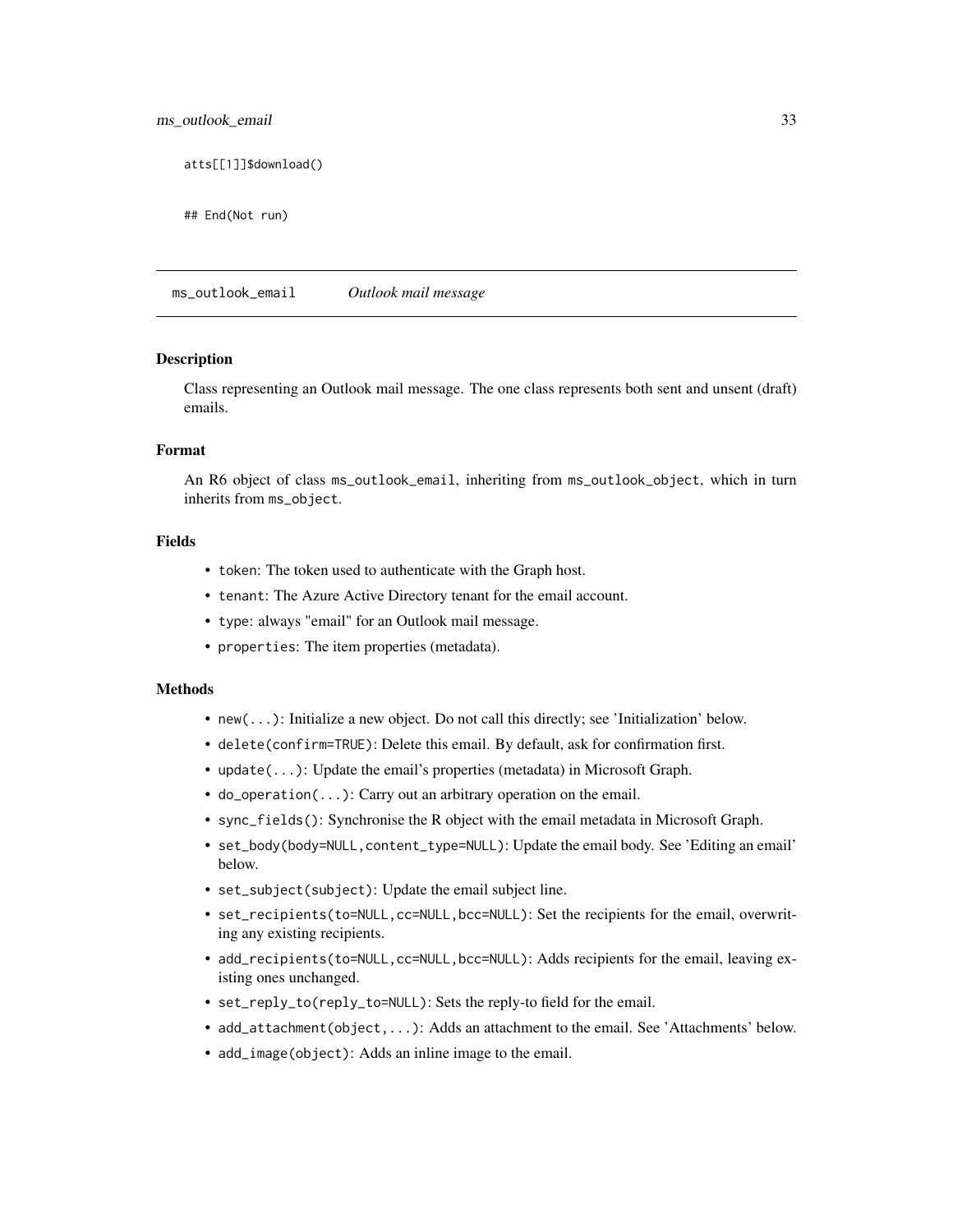- <span id="page-33-0"></span>• get\_attachment(attachment\_name=NULL,attachment\_id=NULL): Gets an attachment, either by name or ID. Note that attachments don't need to have unique names; if multiple attachments share the same name, the method throws an error.
- list\_attachments(filter=NULL,n=Inf): Lists the current attachments for the email.
- remove\_attachment(attachment\_name=NULL,attachment\_id=NULL,confirm=TRUE): Removes an attachment from the email. By default, ask for confirmation first.
- download\_attachment(attachment\_name=NULL,attachment\_id=NULL,...): Downloads an attachment. This is only supported for file attachments (not URLs).
- send(): Sends an email. See 'Sending, replying and forwarding'.
- create\_reply(comment="", send\_now=FALSE): Replies to the sender of an email.
- create\_reply\_all(comment="",send\_now=FALSE): Replies to the sender and all recipients of an email.
- create\_forward(comment="",to=NULL,cc=NULL,bcc=NULL,send\_now=FALSE): Forwards the email to other recipients.
- copy(dest),move(dest): Copies or moves the email to the destination folder.
- get\_message\_headers: Retrieves the Internet message headers for an email, as a named character vector.

# Initialization

Creating new objects of this class should be done via the the appropriate methods for the [ms\\_outlook](#page-27-1) or [ms\\_outlook\\_folder](#page-37-1) classes. Calling the new() method for this class only constructs the R object; it does not call the Microsoft Graph API to retrieve or create the actual folder.

#### Editing an email

This class exposes several methods for updating the properties of an email. They should work both for unsent (draft) emails and sent ones, although they make most sense in the context of editing drafts.

set\_body(body,content\_type) updates the message body of the email. This has 2 arguments: body which is the body text itself, and content\_type which should be either "text" or "html". For both arguments, you can set the value to NULL to leave the current property unchanged. The body argument can also be a message object from either the blastula or emayili packages, much like when creating a new email.

set\_subject(subject) sets the subject line of the email.

set\_recipients(to,cc,bcc) sets or clears the recipients of the email. The to, cc and bcc arguments should be lists of either email addresses as character strings, or objects of class az\_user representing a user account in Azure Active Directory. The default behaviour is to overwrite any existing recipients; to avoid this, pass NA as the value for the relevant argument. Alternatively, you can use the add\_recipients() method.

add\_recipients(to,cc,bcc) is like set\_recipients() but leaves existing recipients unchanged.

set\_reply\_to(reply\_to) sets or clears the reply-to address for the email. Leave the reply\_to argument at its default NULL value to clear this property.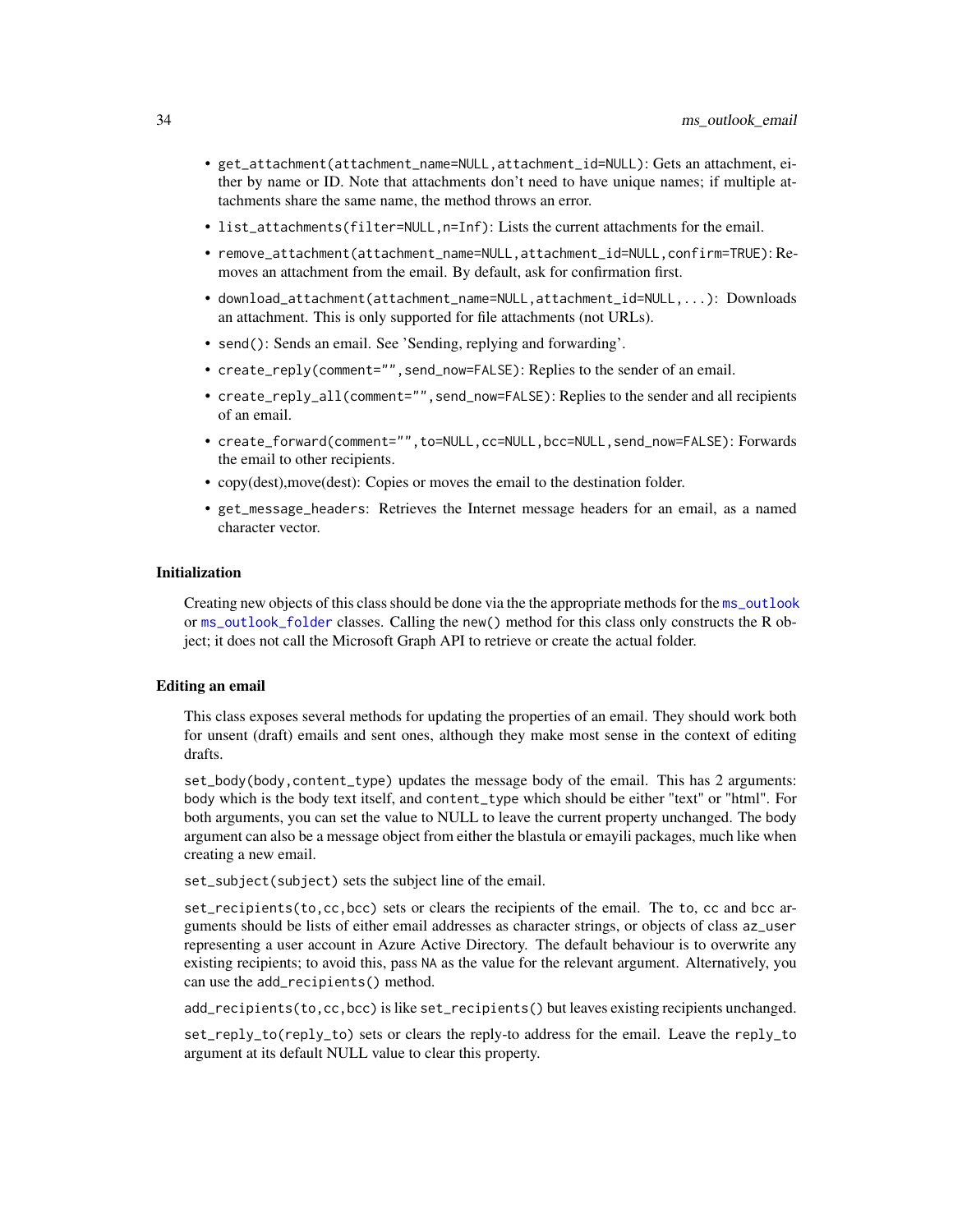#### <span id="page-34-0"></span>**Attachments**

This class exposes the following methods for working with attachments.

add\_attachment(object,type,expiry,password,scope) adds an attachment to the email. The arguments are as follows:

- object: A character string containing a filename or URL, or an object of class [ms\\_drive\\_item](#page-20-1) representing a file in OneDrive or SharePoint. In the latter case, a shareable link to the drive item will be attached to the email, with the link details given by the other arguments.
- type, expiry, password, scope: The specifics for the shareable link to attach to the email, if object is a drive item. See the create\_share\_link() method of the [ms\\_drive\\_item](#page-20-1) class; the default is to create a read-only link valid for 7 days.

add\_image(object) adds an image as an *inline* attachment, ie, as part of the message body. The object argument should be a filename, and the message content type will be set to "html" if it is not already. Currently Microsoft365R does minimal formatting of the image; consider using a package like blastula for more control over the layout of inline images.

list\_attachments() lists the attachments for the email, including inline images. This will be a list of objects of class [ms\\_outlook\\_attachment](#page-30-1) containing the metadata for the attachments.

get\_attachment(attachment\_name,attachment\_id): Retrieves the metadata for an attachment, as an object of class ms\_outlook\_attachment. Note that multiple attachments can share the same name; in this case, you must specify the ID of the attachment.

download\_attachment(attachment\_name,attachment\_id,dest,overwrite): Downloads a file attachment. The default destination filename is the name of the attachment.

remove\_attachment(attachment\_name,attachment\_id) removes (deletes) an attachment.

# Sending, replying and forwarding

Microsoft365R's default behaviour when creating, replying or forwarding emails is to create a draft message object, to allow for further edits. The draft is saved in the Drafts folder by default, and can be sent later by calling its send() method.

The methods for replying and forwarding are create\_reply(), create\_reply\_all() and create\_forward(). The first argument to these is the reply text, which will appear above the current message text in the body of the reply. For create\_forward(), the other arguments are to, cc and bcc to specify the recipients of the forwarded email.

#### Other methods

The copy() and move() methods copy and move an email to a different folder. The destination should be an object of class ms\_outlook\_folder.

The get\_message\_headers() method retrieves the Internet message headers for the email, as a named character vector.

# List methods

All list\_\* methods have filter and n arguments to limit the number of results. The former should be an [OData expression](https://docs.microsoft.com/en-us/graph/query-parameters#filter-parameter) as a string to filter the result set on. The latter should be a number setting the maximum number of (filtered) results to return. The default values are filter=NULL and n=Inf.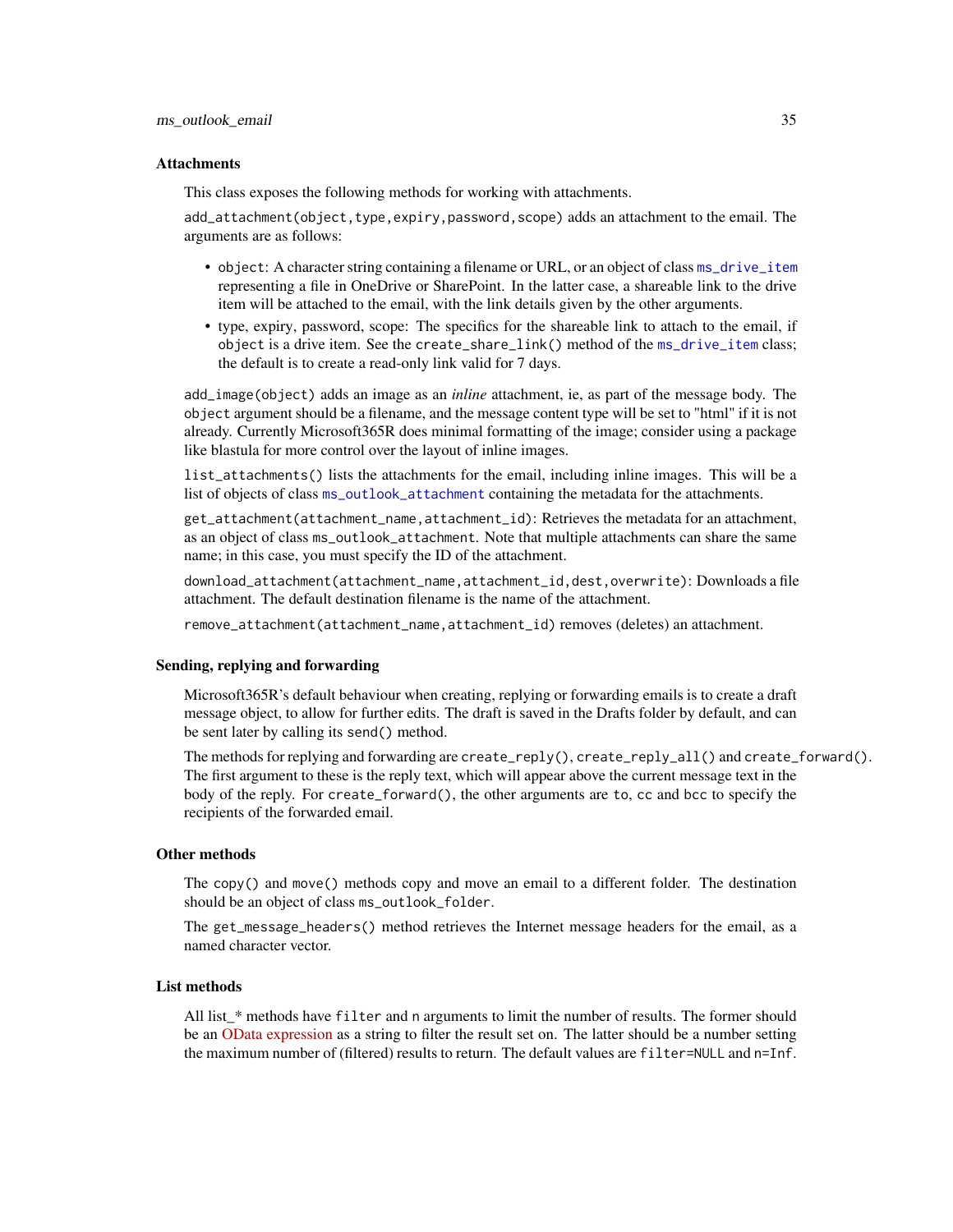<span id="page-35-0"></span>If n=NULL, the ms\_graph\_pager iterator object is returned instead to allow manual iteration over the results.

Support in the underlying Graph API for OData queries is patchy. Not all endpoints that return lists of objects support filtering, and if they do, they may not allow all of the defined operators. If your filtering expression results in an error, you can carry out the operation without filtering and then filter the results on the client side.

# See Also

[ms\\_outlook](#page-27-1), [ms\\_outlook\\_folder](#page-37-1), [ms\\_outlook\\_attachment](#page-30-1)

[Microsoft Graph overview,](https://docs.microsoft.com/en-us/graph/overview) [Outlook API reference](https://docs.microsoft.com/en-us/graph/api/resources/mail-api-overview?view=graph-rest-1.0)

# Examples

```
## Not run:
outl <- get_personal_outlook()
##
## creating a new email
##
# a blank text email
em <- outl$create_email()
# add a body
em$set_body("Hello from R", content_type="html")
# add recipients
em$set_recipients(to="user@example.com")
# add subject line
em$set_subject("example email")
# add an attachment
em$add_attachment("mydocument.docx")
# add a shareable link to a file in OneDrive
mysheet <- get_personal_onedrive()$get_item("documents/mysheet.xlsx")
em$add_attachment(mysheet)
# add an inline image
em$add_image("myggplot.jpg")
# oops, wrong recipient, it should be someone else
# this removes user@example.com from the to: field
em$set_recipients(to="user2@example.com")
# and we should also cc a third user
```

```
em$add_recipients(cc="user3@example.com")
```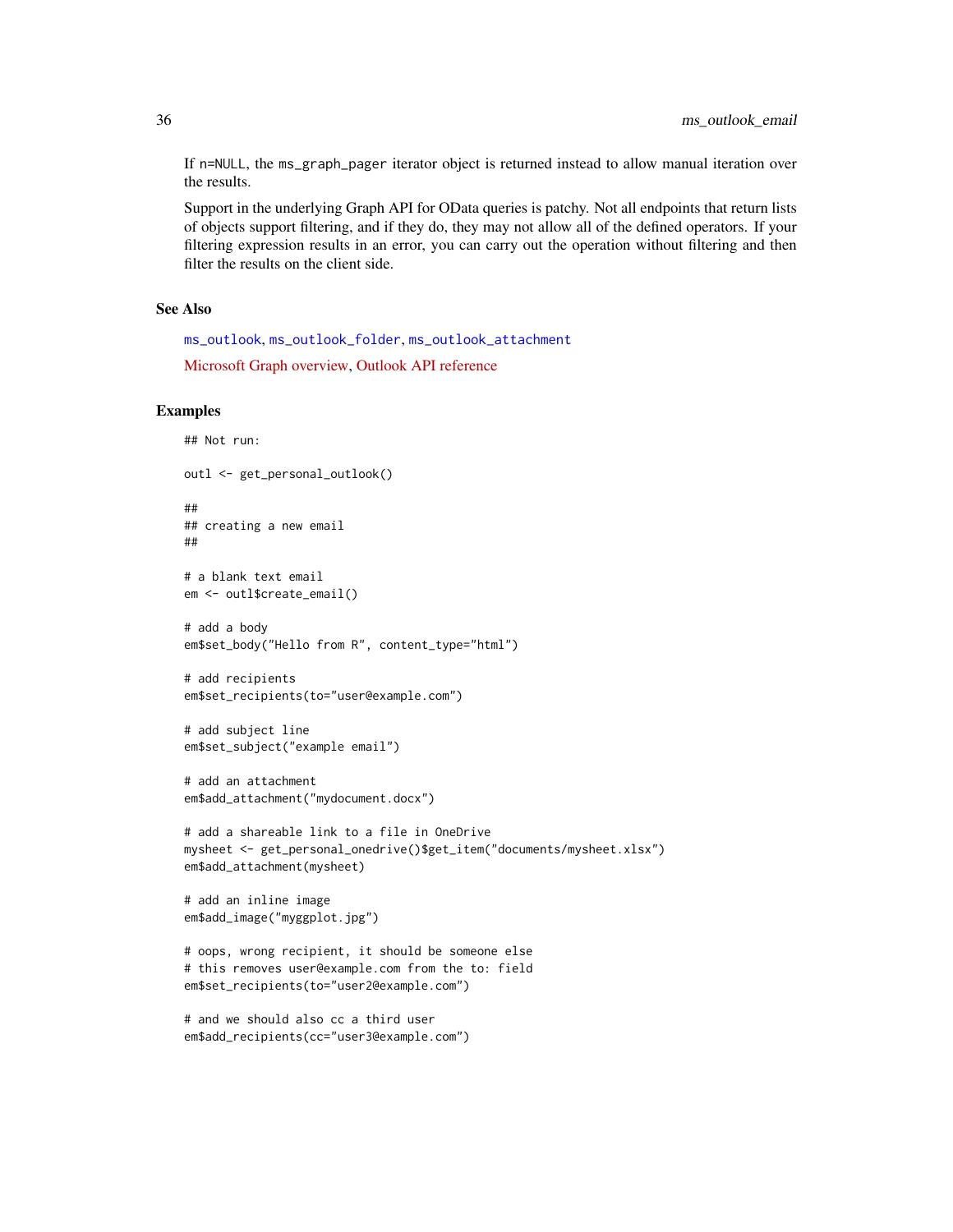```
# send it
em$send()
# you can also compose an email as a pipeline
outl$create_email()$
   set_body("Hello from R")$
    set_recipients(to="user2@example.com", cc="user3@example.com")$
    set_subject("example email")$
    add_attachment("mydocument.docx")$
    send()
# using blastula to create a HTML email with Markdown
bl_msg <- blastula::compose_email(md(
"
## Hello!
This is an email message that was generated by the blastula package.
We can use **Markdown** formatting with the 'md()' function.
Cheers,
The blastula team
"),
    footer=md("Sent via Microsoft365R"))
outl$create_email()
    set_body(bl_msg)$
    set_subject("example blastula email")
##
## replying and forwarding
##
# get the most recent email in the Inbox
em <- outl$list_emails()[[1]]
# reply to the message sender, cc'ing Carol
em$create_reply("I agree")$
    add_recipients(cc="carol@example.com")$
    send()
# reply to everyone, setting the reply-to address
em$create_reply_all("Please do not reply")$
    set_reply_to("do_not_reply@example.com")$
    send()
# forward to Dave
em$create_forward("FYI", to="dave@example.com")$
    send()
```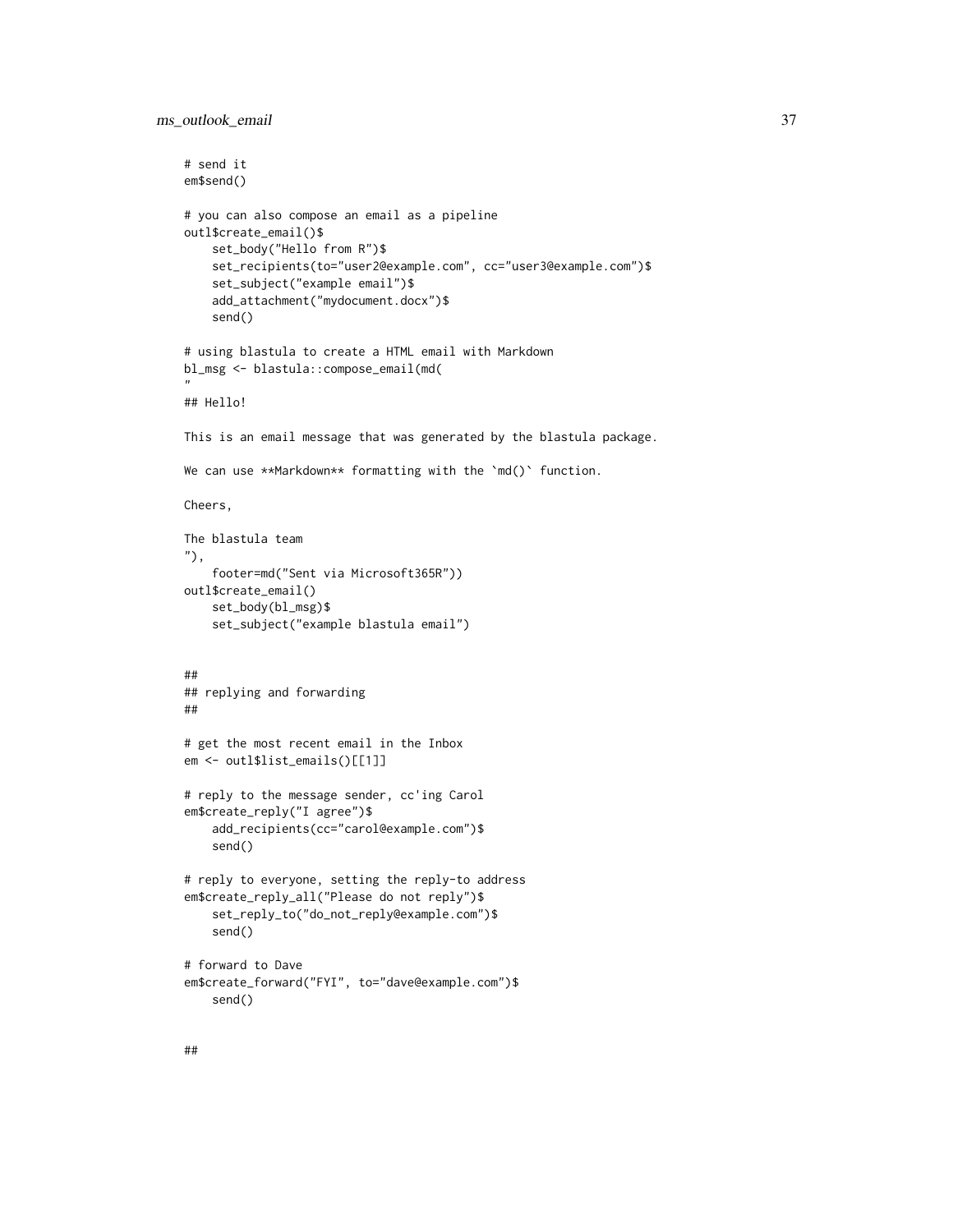```
## attachments
##
# download an attachment by name (assumes there is only one 'myfile.docx')
em$download_attachment("myfile.docx")
# a more reliable way: get the list of attachments, and download via the object
atts <- em$list_attachments()
atts[[1]]$download()
# add and remove an attachment
em$add_attachment("anotherfile.pptx")
em$remove_attachment("anotherfile.pptx")
##
## moving and copying
##
# copy an email to a nested folder: /folder1/folder2
dest <- outl$get_folder("folder1")$get_folder("folder2")
em$copy(dest)
# move it instead
em$move(dest)
## End(Not run)
```
<span id="page-37-1"></span>ms\_outlook\_folder *Outlook mail folder*

#### Description

Class representing a folder in Outlook.

# Format

An R6 object of class ms\_outlook\_folder, inheriting from ms\_outlook\_object, which in turn inherits from ms\_object.

# Fields

- token: The token used to authenticate with the Graph host.
- tenant: The Azure Active Directory tenant for the email account.
- type: always "mail folder" for an Outlook folder object.
- user\_id: the user ID of the Outlook account.
- properties: The item properties (metadata).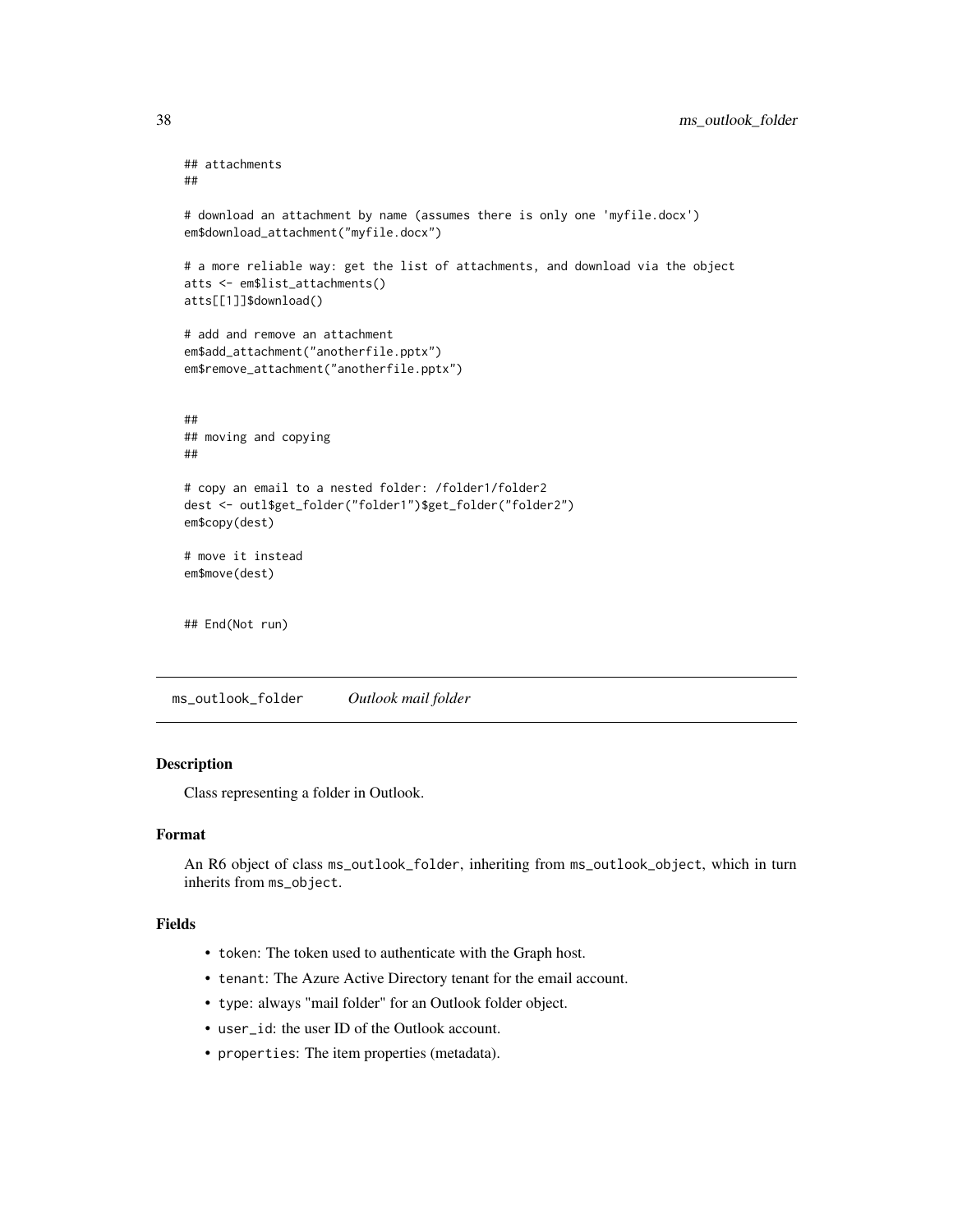#### <span id="page-38-0"></span>**Methods**

- new(...): Initialize a new object. Do not call this directly; see 'Initialization' below.
- delete(confirm=TRUE): Delete this folder. By default, ask for confirmation first. Note that special folders cannot be deleted.
- update(...): Update the item's properties (metadata) in Microsoft Graph.
- do\_operation(...): Carry out an arbitrary operation on the item.
- sync\_fields(): Synchronise the R object with the item metadata in Microsoft Graph.
- list\_emails(...): List the emails in this folder.
- get\_email(message\_id): Get the email with the specified ID.
- create\_email(...): Creates a new draft email in this folder, optionally sending it as well. See 'Creating and sending emails'.
- delete\_email(message\_id,confim=TRUE): Deletes the specified email. By default, ask for confirmation first.
- list\_folders(filter=NULL,n=Inf): List subfolders of this folder.
- get\_folder(folder\_name,folder\_id): Get a subfolder, either by the name or ID.
- create\_folder(folder\_name): Create a new subfolder of this folder.
- delete\_folder(folder\_name,folder\_id,confirm=TRUE): Delete a subfolder. By default, ask for confirmation first.
- copy(dest), move(dest): Copies or moves this folder to another folder. All the contents of the folder will also be copied/moved. The destination should be an object of class ms\_outlook\_folder.

#### Initialization

Creating new objects of this class should be done via the get\_folder, list\_folders or create\_folder methods of this class or the [ms\\_outlook](#page-27-1) class. Calling the new() method for this class only constructs the R object; it does not call the Microsoft Graph API to retrieve or create the actual folder.

# Creating and sending emails

Outlook allows creating new draft emails in any folder, not just the Drafts folder (although that is the default location for the Outlook app, and the ms\_outlook client class). To create a new email, call the create\_email() method, which has the following signature:

 $createst\_email(body = "", content_type = c("text", "html"), subject = "",$  $to = NULL$ ,  $cc = NULL$ ,  $bcc = NULL$ ,  $reply_to = NULL$ ,  $send_new = FALSE$ )

- body: The body of the message. This should be a string or vector of strings, which will be pasted together with newlines as separators. You can also supply a message object as created by the blastula or emayili packages—see the examples below.
- content\_type: The format of the body, either "text" (the default) or HTML.
- subject: The subject of the message.
- to,cc,bcc,reply\_to: These should be lists of email addresses, in standard "user@host" format. You can also supply objects of class [AzureGraph::az\\_user](#page-0-0) representing user accounts in Azure Active Directory.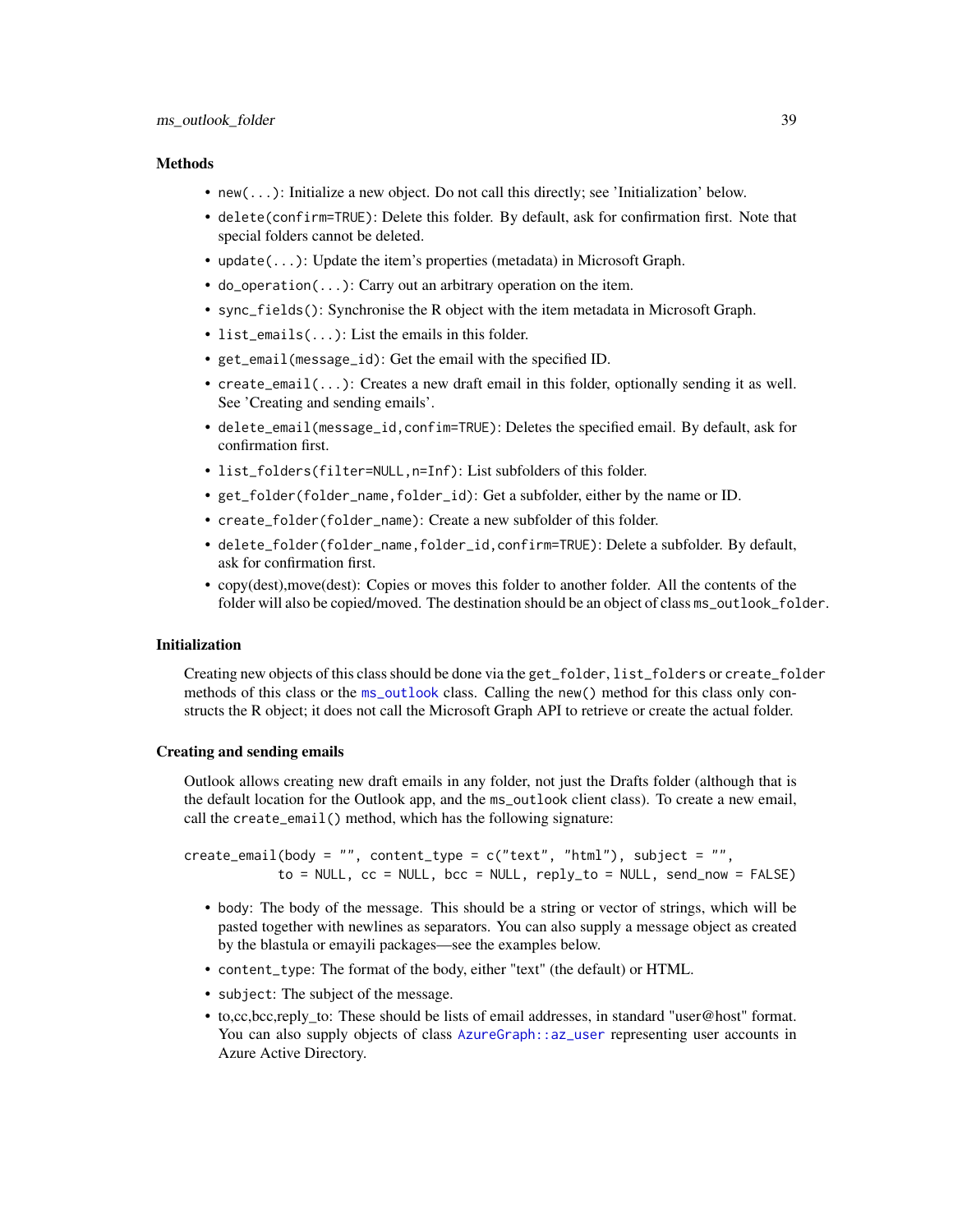• send\_now: Whether the email should be sent immediately, or saved as a draft. You can send a draft email later with its send() method.

This returns an object of class [ms\\_outlook\\_email](#page-32-1), which has methods for making further edits and attaching files.

You can also supply message objects as created by the blastula and emayili packages in the body argument. Note that blastula objects include attachments (if any), and emayili objects include attachments, recipients, and subject line; the corresponding arguments to create\_email() will not be used in this case.

To reply to or forward an email, first retrieve it using get\_email() or list\_emails(), and then call its create\_reply(),  $create\_reply\_all()$  or create\_forward() methods.

#### Listing emails

To list the emails in a folder, call the list\_emails() method. This returns a list of objects of class [ms\\_outlook\\_email](#page-32-1), and has the following signature:

list\_emails(by = "received desc", search = NULL, filter = NULL, n = 100, pagesize = 10)

- by: The sorting order of the message list. The possible fields are "received" (received date, the default), "from" and "subject". To sort in descending order, add a " desc". You can specify multiple sorting fields, with later fields used to break ties in earlier ones. The last sorting field is always "received desc" unless it appears earlier.
- search: An optional string to search for. Only emails that contain the search string will be returned. See the [description of this parameter](https://docs.microsoft.com/en-us/graph/query-parameters#search-parameter) for more information.
- filter, n: See below.
- pagesize: The number of emails per page. You can change this to a larger number to increase throughput, at the risk of running into timeouts.

Currently, searching and filtering the message list is subject to some limitations. You can only specify one of search and filter; searching and filtering at the same time will not work. Ordering the results is only allowed if neither a search term nor a filtering expression is present. If searching or filtering is done, the result is always sorted by date.

# List methods generally

All list\_\* methods have filter and n arguments to limit the number of results. The former should be an [OData expression](https://docs.microsoft.com/en-us/graph/query-parameters#filter-parameter) as a string to filter the result set on. The latter should be a number setting the maximum number of (filtered) results to return. The default values are filter=NULL and n=100 for listing emails, and n=Inf for listing folders. If n=NULL, the ms\_graph\_pager iterator object is returned instead to allow manual iteration over the results.

Support in the underlying Graph API for OData queries is patchy. Not all endpoints that return lists of objects support filtering, and if they do, they may not allow all of the defined operators. If your filtering expression results in an error, you can carry out the operation without filtering and then filter the results on the client side.

<span id="page-39-0"></span>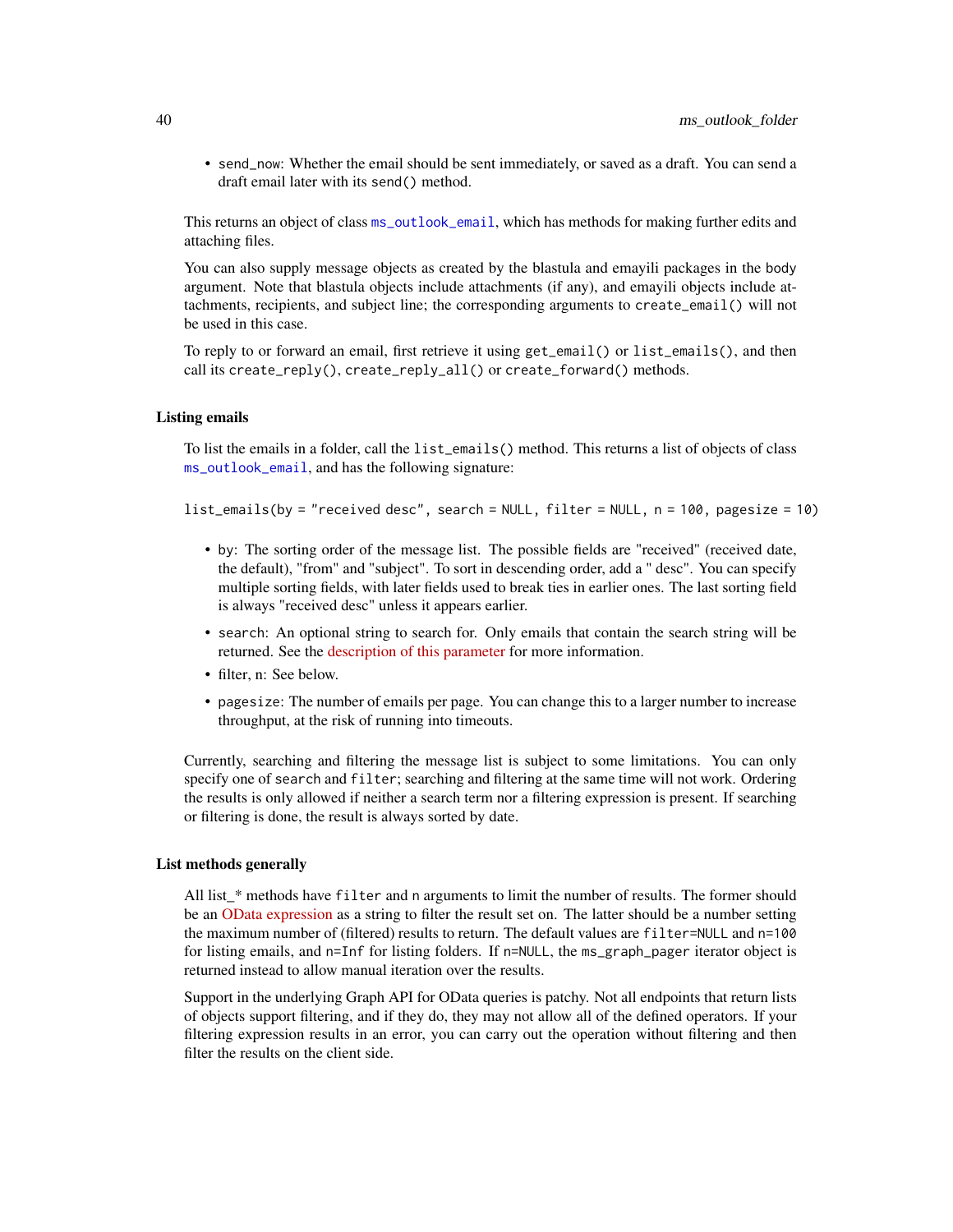<span id="page-40-0"></span>ms\_outlook\_folder 41

# See Also

[ms\\_outlook](#page-27-1), [ms\\_outlook\\_email](#page-32-1)

[Microsoft Graph overview,](https://docs.microsoft.com/en-us/graph/overview) [Outlook API reference](https://docs.microsoft.com/en-us/graph/api/resources/mail-api-overview?view=graph-rest-1.0)

#### Examples

```
## Not run:
outl <- get_personal_outlook()
folder <- outl$get_folder("My folder")
##
## listing emails
##
# the default: 100 most recent messages
folder$list_emails()
# sorted by subject, then by most recent received date
folder$list_emails(by="subject")
# sorted by from name in descending order, then by most recent received date
folder$list_emails(by="from desc")
# searching the list
folder$list_emails(search="important information")
# retrieve a specific email:
# note the Outlook ID is NOT the same as the Internet message-id
email_id <- folder$list_emails()[[1]]$properties$id
folder$get_email(email_id)
##
## creating/sending emails
##
# a simple text email with just a body:
# you can add other properties by calling the returned object's methods
folder$create_email("Hello from R")
# HTML-formatted email with all necessary fields, sent immediately
folder$create_email("<emph>Emphatic hello</emph> from R",
    content_type="html",
    to="user@example.com",
    subject="example email",
    send_now=TRUE)
# using blastula to create a HTML email with Markdown
bl_msg <- blastula::compose_email(md(
"
## Hello!
```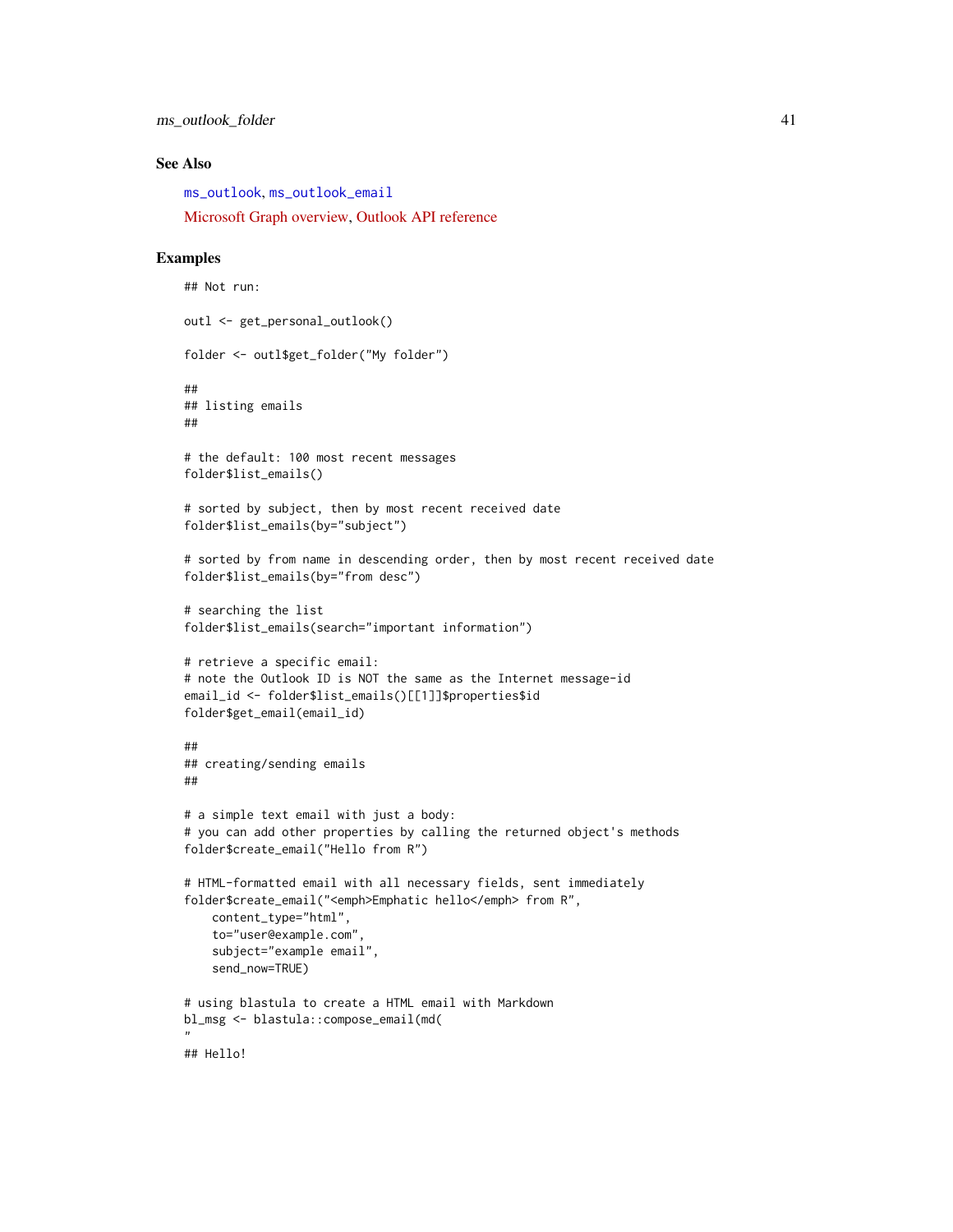```
This is an email message that was generated by the blastula package.
We can use **Markdown** formatting with the 'md()' function.
Cheers,
The blastula team
"),
    footer=md("Sent via Microsoft365R"))
folder$create_email(bl_msg, subject="example blastula email")
# using emayili to create an email with attachments
ey_email <- emayili::envelope(
    text="Hello from emayili",
   to="user@example.com",
   subject="example emayili email") %>%
   emayili::attachment("mydocument.docx") %>%
   emayili::attachment("mydata.xlsx")
folder$create_email(ey_email)
```
## End(Not run)

<span id="page-41-1"></span>ms\_plan *Microsoft Planner Plan*

# Description

Class representing one plan withing a Microsoft Planner.

# Format

An R6 object of class ms\_plan, inheriting from ms\_object.

# Details

The plans belong to a group.

# Fields

- token: The token used to authenticate with the Graph host.
- tenant: The Azure Active Directory tenant for this drive.
- type: always "plan" for plan object.
- properties: The plan properties.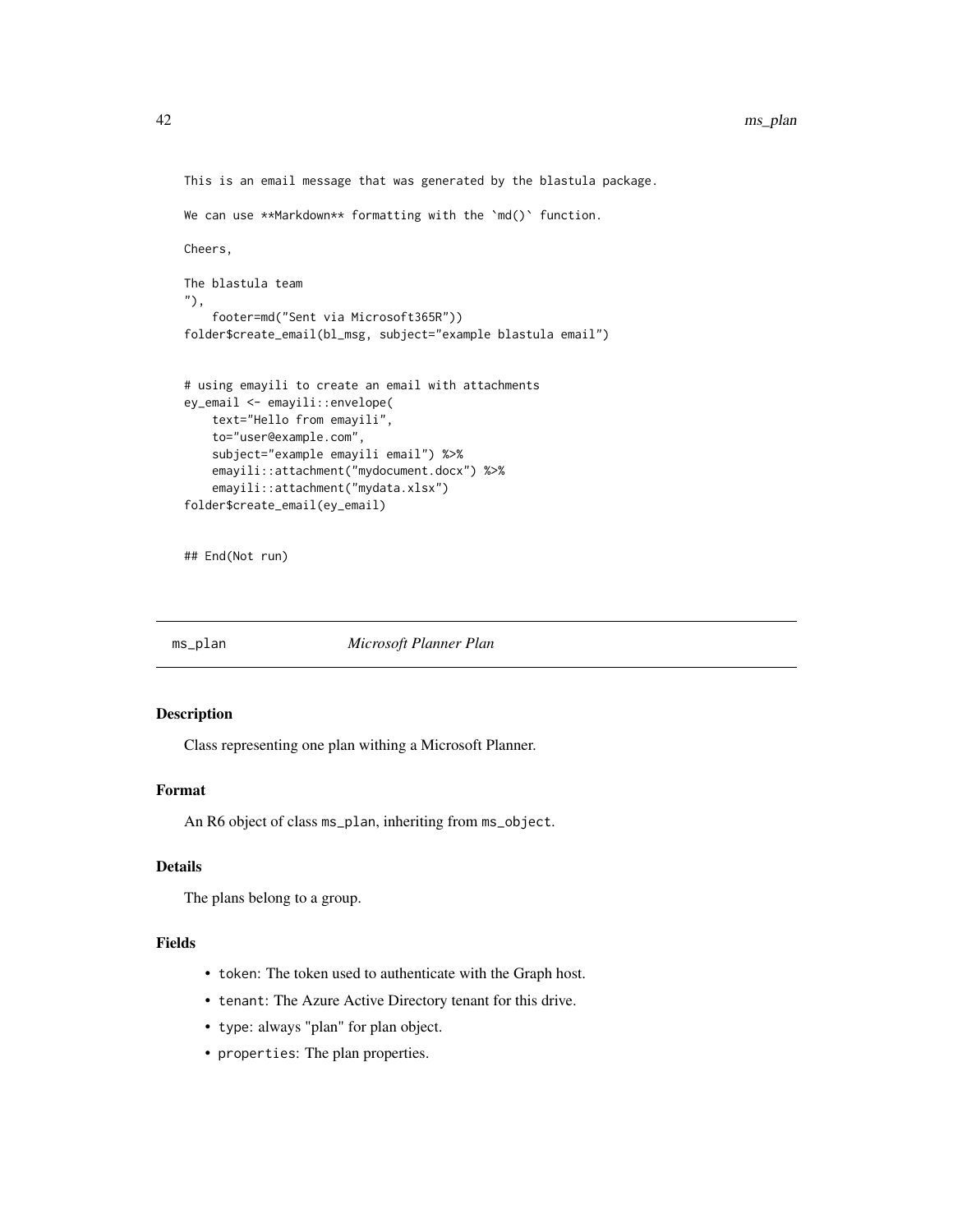#### <span id="page-42-0"></span>ms\_plan 43

# Methods

- new(...): Initialize a new plan object. Do not call this directly; see 'Initialization' below.
- update(...): Update the plan metadata in Microsoft Graph.
- do\_operation(...): Carry out an arbitrary operation on the plan
- sync\_fields(): Synchronise the R object with the plan metadata in Microsoft Graph.
- list\_tasks(filter=NULL,n=Inf): List the tasks under the specified plan.
- get\_task(task\_title,task\_id): Get a task, either by title or ID.
- list\_buckets(filter=NULL,n=Inf): List the buckets under the specified plan.
- get\_bucket(bucket\_name,bucket\_id): Get a bucket, either by name or ID.
- get\_details(): Get the plan details.

# Initialization

Creating new objects of this class should be done via the list\_plans methods of the [az\\_group](#page-0-0) class. Calling the new() method for this class only constructs the R object; it does not call the Microsoft Graph API to retrieve or create the actual plan.

# Planner operations

This class exposes methods for carrying out common operations on a plan. Currently only read operations are supported.

Call list\_tasks() to list the tasks under the plan, and get\_task() to retrieve a specific task. Similarly, call list\_buckets() to list the buckets, and get\_bucket() to retrieve a specific bucket.

Call get\_details() to get a list containing the details for the plan.

# List methods

All list \* methods have filter and n arguments to limit the number of results. The former should be an [OData expression](https://docs.microsoft.com/en-us/graph/query-parameters#filter-parameter) as a string to filter the result set on. The latter should be a number setting the maximum number of (filtered) results to return. The default values are filter=NULL and n=Inf. If n=NULL, the ms\_graph\_pager iterator object is returned instead to allow manual iteration over the results.

Support in the underlying Graph API for OData queries is patchy. Not all endpoints that return lists of objects support filtering, and if they do, they may not allow all of the defined operators. If your filtering expression results in an error, you can carry out the operation without filtering and then filter the results on the client side.

# See Also

[ms\\_plan\\_task](#page-44-1), [ms\\_plan\\_bucket](#page-43-1)

[Microsoft Graph overview,](https://docs.microsoft.com/en-us/graph/overview) [Plans overview](https://docs.microsoft.com/en-us/graph/api/resources/planner-overview?view=graph-rest-beta)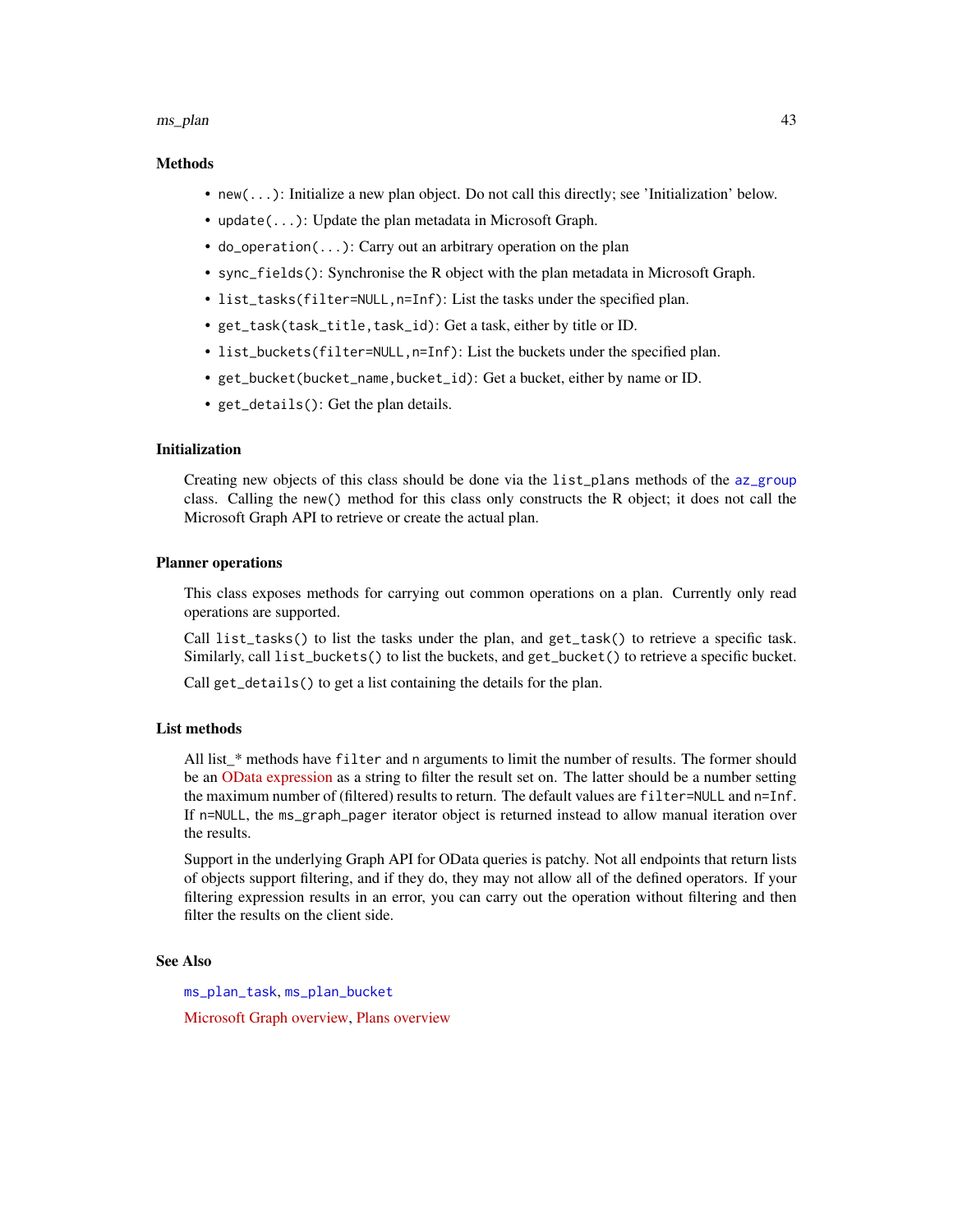<span id="page-43-1"></span><span id="page-43-0"></span>

# Description

Class representing a bucket within a plan of a Microsoft Planner.

# Format

An R6 object of class ms\_plan\_bucket, inheriting from ms\_object.

#### Fields

- token: The token used to authenticate with the Graph host.
- tenant: The Azure Active Directory tenant for this bucket
- type: always "plan\_bucket" for plan bucket object.
- properties: The plan bucket properties.

# Methods

- new(...): Initialize a new plan bucket object. Do not call this directly; see 'Initialization' below.
- update(...): Update the plan bucket metadata in Microsoft Graph.
- do\_operation(...): Carry out an arbitrary operation on the plan bucket
- sync\_fields(): Synchronise the R object with the plan bucket metadata in Microsoft Graph.
- list\_tasks(filter=NULL,n=Inf): List the tasks for this bucket.

# Initialization

Creating new objects of this class should be done via the list\_buckets method of the [ms\\_plan](#page-41-1) class. Calling the new() method for this class only constructs the R object; it does not call the Microsoft Graph API to retrieve or create the actual plan bucket.

# List methods

All list\_\* methods have filter and n arguments to limit the number of results. The former should be an [OData expression](https://docs.microsoft.com/en-us/graph/query-parameters#filter-parameter) as a string to filter the result set on. The latter should be a number setting the maximum number of (filtered) results to return. The default values are filter=NULL and n=Inf. If n=NULL, the ms\_graph\_pager iterator object is returned instead to allow manual iteration over the results.

Support in the underlying Graph API for OData queries is patchy. Not all endpoints that return lists of objects support filtering, and if they do, they may not allow all of the defined operators. If your filtering expression results in an error, you can carry out the operation without filtering and then filter the results on the client side.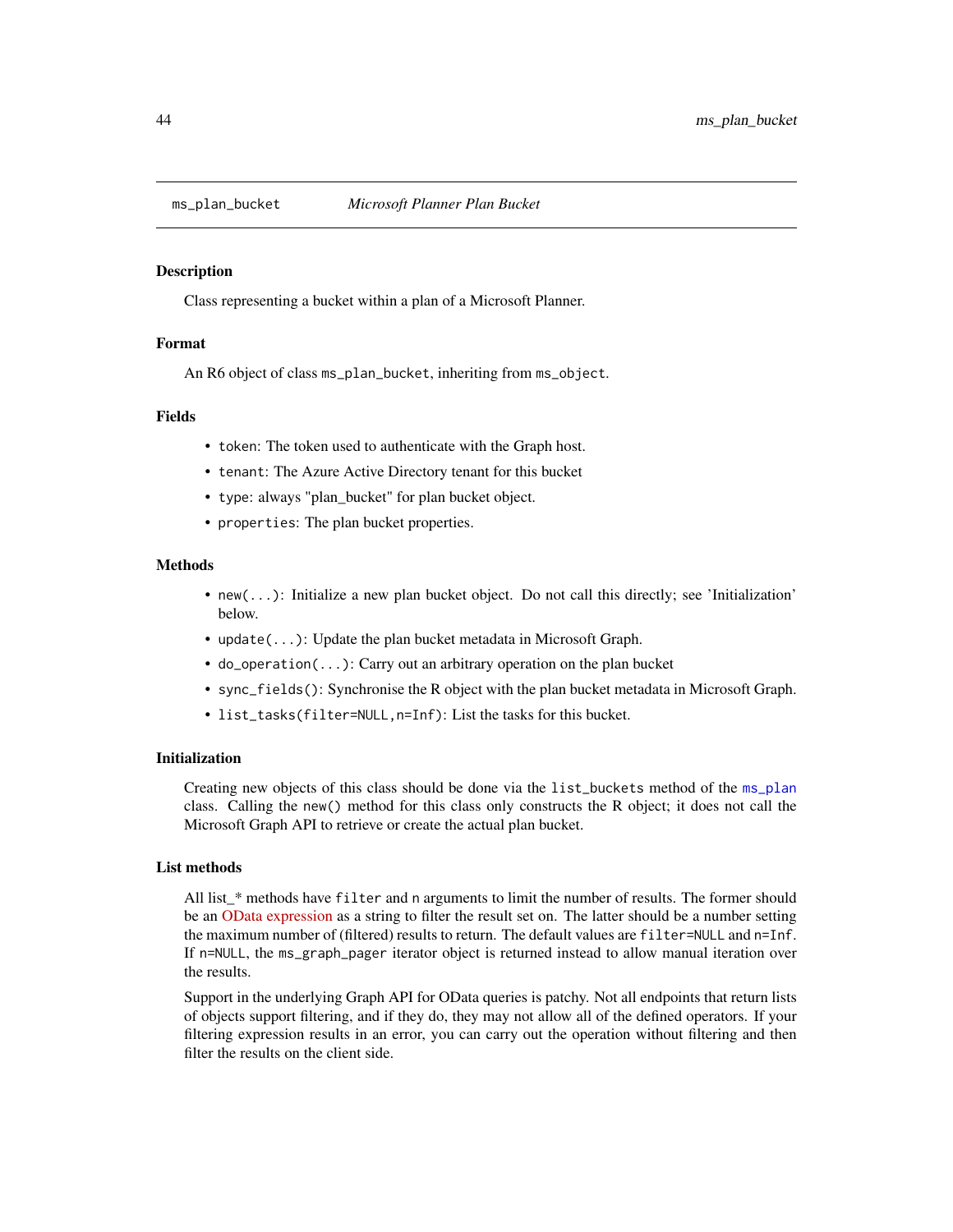<span id="page-44-0"></span>ms\_plan\_task 45

# See Also

[ms\\_plan](#page-41-1), [ms\\_plan\\_task](#page-44-1) [Microsoft Graph overview,](https://docs.microsoft.com/en-us/graph/overview) [Plans overview](https://docs.microsoft.com/en-us/graph/api/resources/planner-overview?view=graph-rest-beta)

<span id="page-44-1"></span>ms\_plan\_task *Microsoft Planner Plan Task*

# Description

Class representing a task within a plan of a Microsoft Planner.

# Format

An R6 object of class ms\_plan\_task, inheriting from ms\_object.

#### Fields

- token: The token used to authenticate with the Graph host.
- tenant: The Azure Active Directory tenant for this task.
- type: always "plan\_task" for plan task object.
- properties: The task properties.

#### Methods

- new(...): Initialize a new plan task object. Do not call this directly; see 'Initialization' below.
- update(...): Update the plan task metadata in Microsoft Graph.
- do\_operation(...): Carry out an arbitrary operation on the plan task
- sync\_fields(): Synchronise the R object with the plan task metadata in Microsoft Graph.

# Initialization

Creating new objects of this class should be done via the list\_tasks methods of the [ms\\_plan](#page-41-1) class. Calling the new() method for this class only constructs the R object; it does not call the Microsoft Graph API to retrieve or create the actual plan task.

# List methods

All list\_\* methods have filter and n arguments to limit the number of results. The former should be an [OData expression](https://docs.microsoft.com/en-us/graph/query-parameters#filter-parameter) as a string to filter the result set on. The latter should be a number setting the maximum number of (filtered) results to return. The default values are filter=NULL and n=Inf. If n=NULL, the ms\_graph\_pager iterator object is returned instead to allow manual iteration over the results.

Support in the underlying Graph API for OData queries is patchy. Not all endpoints that return lists of objects support filtering, and if they do, they may not allow all of the defined operators. If your filtering expression results in an error, you can carry out the operation without filtering and then filter the results on the client side.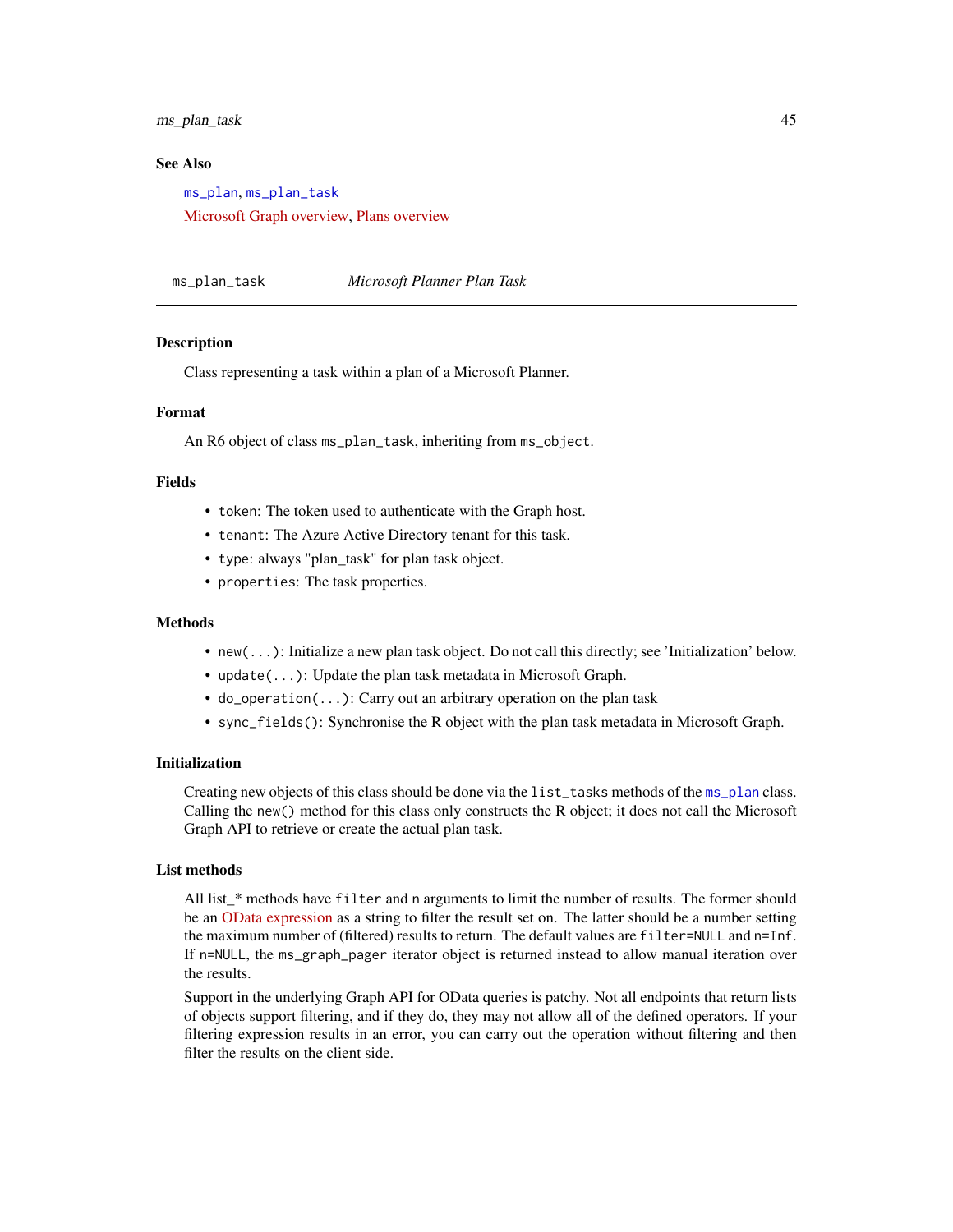# See Also

[ms\\_plan](#page-41-1), [ms\\_plan\\_bucket](#page-43-1)

[Microsoft Graph overview,](https://docs.microsoft.com/en-us/graph/overview) [Plans overview](https://docs.microsoft.com/en-us/graph/api/resources/planner-overview?view=graph-rest-beta)

# <span id="page-45-1"></span>ms\_site *Office 365 SharePoint site*

# Description

Class representing a SharePoint site.

#### Format

An R6 object of class ms\_site, inheriting from ms\_object.

#### Fields

- token: The token used to authenticate with the Graph host.
- tenant: The Azure Active Directory tenant for this site.
- type: always "site" for a site object.
- properties: The site properties.

# Methods

- new(...): Initialize a new site object. Do not call this directly; see 'Initialization' below.
- delete(confirm=TRUE): Delete a site. By default, ask for confirmation first.
- update(...): Update the site metadata in Microsoft Graph.
- do\_operation(...): Carry out an arbitrary operation on the site.
- sync\_fields(): Synchronise the R object with the site metadata in Microsoft Graph.
- list\_drives(filter=NULL,n=Inf): List the drives (shared document libraries) associated with this site.
- get\_drive(drive\_name,drive\_id): Retrieve a shared document library for this site. If the name and ID are not specified, this returns the default document library.
- list\_subsites(filter=NULL,n=Inf): List the subsites of this site.
- get\_lists(filter=NULL,n=Inf): Returns the lists that are part of this site.
- get\_list(list\_name,list\_id): Returns a specific list, either by name or ID.
- get\_group(): Retrieve the Microsoft 365 group associated with the site, if it exists. A site that backs a private Teams channel will not have a group associated with it.

# Initialization

Creating new objects of this class should be done via the get\_sharepoint\_site method of the [ms\\_graph](#page-0-0) or [az\\_group](#page-0-0) classes. Calling the new() method for this class only constructs the R object; it does not call the Microsoft Graph API to retrieve or create the actual site.

<span id="page-45-0"></span>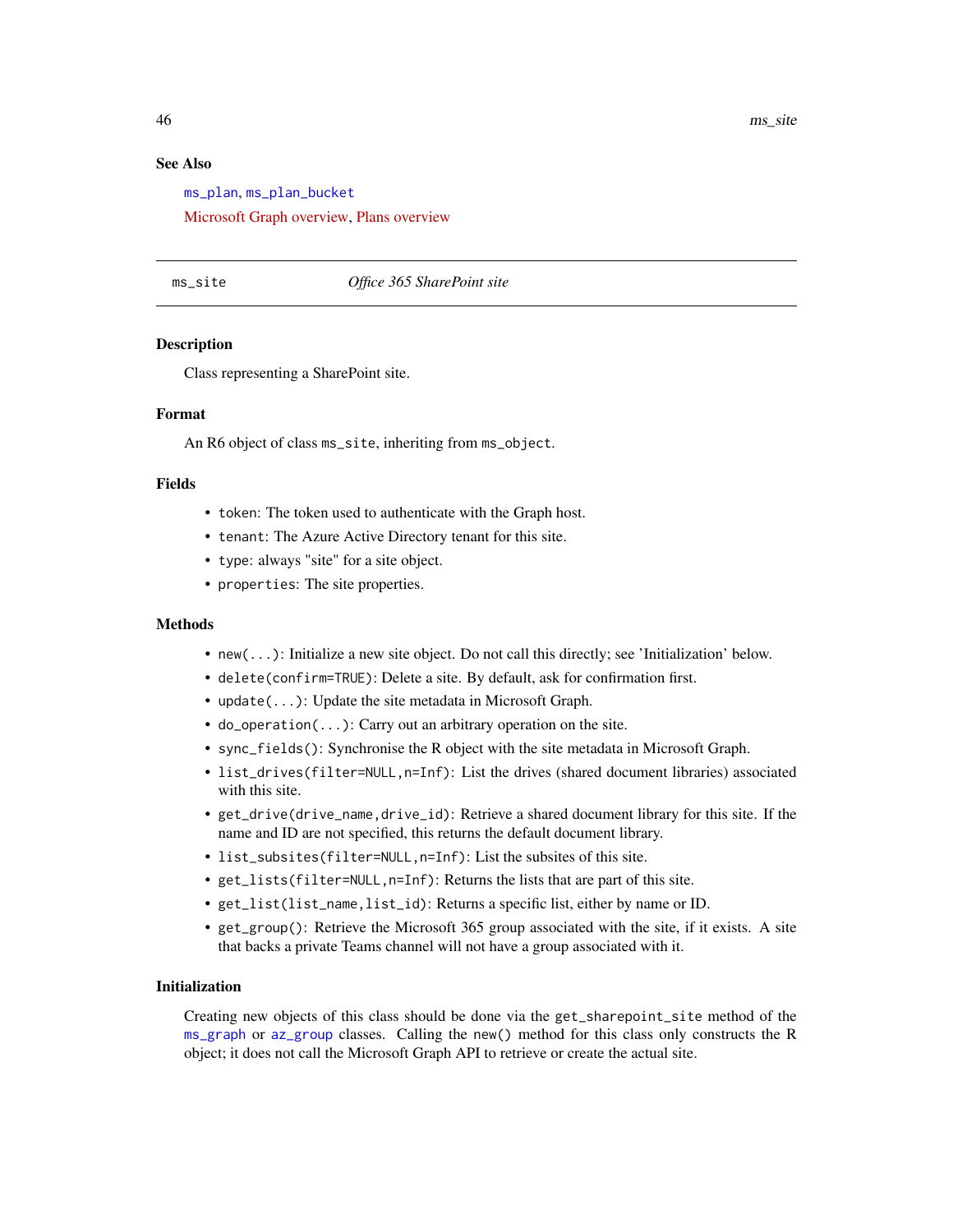#### <span id="page-46-0"></span>ms\_team 47

#### List methods

All list\_\* methods have filter and n arguments to limit the number of results. The former should be an [OData expression](https://docs.microsoft.com/en-us/graph/query-parameters#filter-parameter) as a string to filter the result set on. The latter should be a number setting the maximum number of (filtered) results to return. The default values are filter=NULL and n=Inf. If n=NULL, the ms\_graph\_pager iterator object is returned instead to allow manual iteration over the results.

Support in the underlying Graph API for OData queries is patchy. Not all endpoints that return lists of objects support filtering, and if they do, they may not allow all of the defined operators. If your filtering expression results in an error, you can carry out the operation without filtering and then filter the results on the client side.

# See Also

[ms\\_graph](#page-0-0), [ms\\_drive](#page-17-1), [az\\_user](#page-0-0)

[Microsoft Graph overview,](https://docs.microsoft.com/en-us/graph/overview) [SharePoint sites API reference](https://docs.microsoft.com/en-us/graph/api/resources/sharepoint?view=graph-rest-1.0)

# Examples

## Not run:

```
site <- get_sharepoint_site("My site")
site$list_drives()
site$get_drive()
```
## End(Not run)

<span id="page-46-1"></span>ms\_team *Microsoft Teams team*

# Description

Class representing a team in Microsoft Teams.

# Format

An R6 object of class ms\_team, inheriting from ms\_object.

#### Fields

- token: The token used to authenticate with the Graph host.
- tenant: The Azure Active Directory tenant for this team.
- type: Always "team" for a team object.
- properties: The team properties.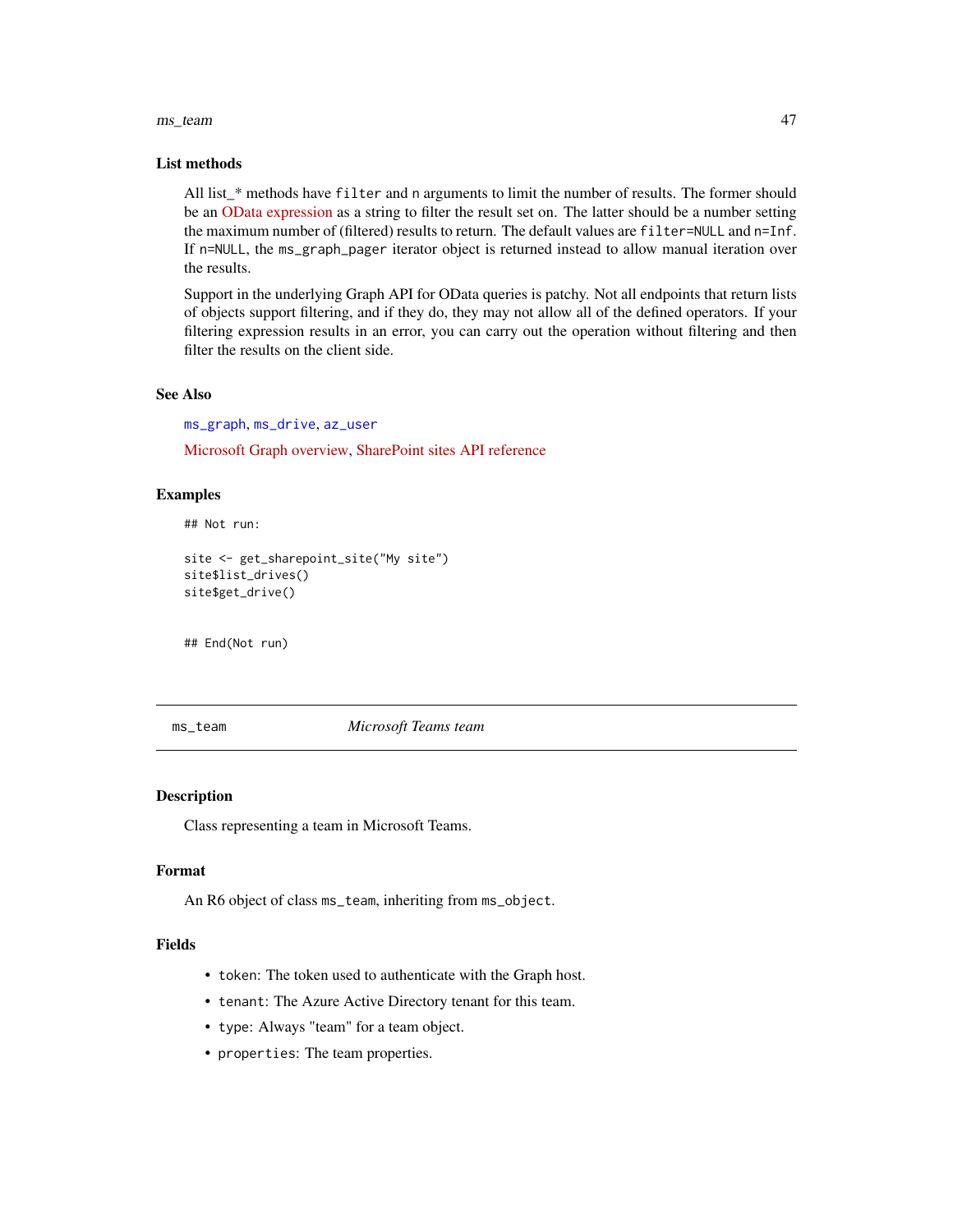# <span id="page-47-0"></span>Methods

- new(...): Initialize a new team object. Do not call this directly; see 'Initialization' below.
- delete(confirm=TRUE): Delete a team. By default, ask for confirmation first.
- update(...): Update the team metadata in Microsoft Graph.
- do\_operation(...): Carry out an arbitrary operation on the team.
- sync\_fields(): Synchronise the R object with the team metadata in Microsoft Graph.
- list\_channels(filter=NULL,n=Inf): List the channels for this team.
- get\_channel(channel\_name,channel\_id): Retrieve a channel. If the name and ID are not specified, returns the primary channel.
- create\_channel(channel\_name,description,membership): Create a new channel. Optionally, you can specify a short text description of the channel, and the type of membership: either standard or private (invitation-only).
- delete\_channel(channel\_name,channel\_id,confirm=TRUE): Delete a channel; by default, ask for confirmation first. You cannot delete the primary channel of a team. Note that Teams keeps track of all channels ever created, even if you delete them (you can see the deleted channels by going to the "Manage team" pane for a team, then the "Channels" tab, and expanding the "Deleted" entry); therefore, try not to create and delete channels unnecessarily.
- list\_drives(filter=NULL,n=Inf): List the drives (shared document libraries) associated with this team.
- get\_drive(drive\_name,drive\_id): Retrieve a shared document library for this team. If the name and ID are not specified, this returns the default document library.
- get\_sharepoint\_site(): Get the SharePoint site associated with the team.
- get\_group(): Retrieve the Microsoft 365 group associated with the team.
- list\_members(filter=NULL,n=Inf): Retrieves the members of the team, as a list of [ms\\_team\\_member](#page-48-1) objects.
- get\_member(name,email,id): Retrieve a specific member of the channel, as a ms\_team\_member object. Supply only one of the member name, email address or ID.

# Initialization

Creating new objects of this class should be done via the get\_team and list\_teams methods of the [ms\\_graph](#page-0-0), [az\\_user](#page-0-0) or [az\\_group](#page-0-0) classes. Calling the new() method for this class only constructs the R object; it does not call the Microsoft Graph API to retrieve or create the actual team.

# List methods

All list\_\* methods have filter and n arguments to limit the number of results. The former should be an [OData expression](https://docs.microsoft.com/en-us/graph/query-parameters#filter-parameter) as a string to filter the result set on. The latter should be a number setting the maximum number of (filtered) results to return. The default values are filter=NULL and n=Inf. If n=NULL, the ms\_graph\_pager iterator object is returned instead to allow manual iteration over the results.

Support in the underlying Graph API for OData queries is patchy. Not all endpoints that return lists of objects support filtering, and if they do, they may not allow all of the defined operators. If your filtering expression results in an error, you can carry out the operation without filtering and then filter the results on the client side.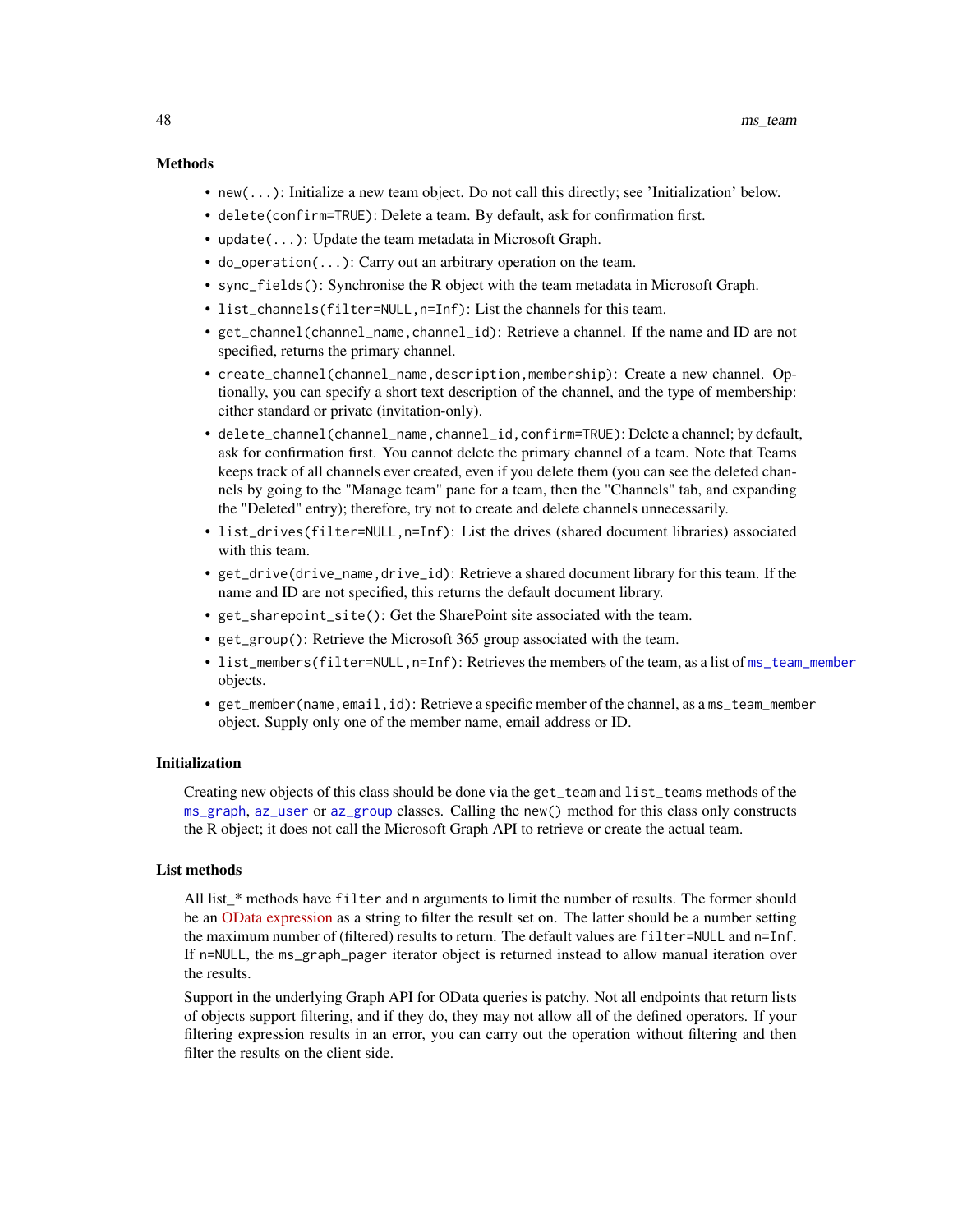<span id="page-48-0"></span>ms\_team\_member 49

# See Also

[ms\\_graph](#page-0-0), [az\\_group](#page-0-0), [ms\\_channel](#page-9-1), [ms\\_site](#page-45-1), [ms\\_drive](#page-17-1)

[Microsoft Graph overview,](https://docs.microsoft.com/en-us/graph/overview) [Microsoft Teams API reference](https://docs.microsoft.com/en-us/graph/api/resources/teams-api-overview?view=graph-rest-1.0)

# Examples

```
## Not run:
myteam <- get_team("my team")
myteam$list_channels()
myteam$get_channel()
myteam$get_drive()
myteam$create_channel("Test channel", description="A channel for testing")
myteam$delete_channel("Test channel")
# team members
myteam$list_members()
myteam$get_member("Jane Smith")
myteam$get_member(email="billg@mycompany.com")
```

```
## End(Not run)
```
<span id="page-48-1"></span>ms\_team\_member *Teams/channel member*

# Description

Class representing a member of a team or channel (which will normally be a user in Azure Active Directory).

# Format

An R6 object of class ms\_team\_member, inheriting from ms\_object.

# Fields

- token: The token used to authenticate with the Graph host.
- tenant: The Azure Active Directory tenant for the parent object.
- type: One of "team member", "channel member" or "chat member" depending on the parent object.
- properties: The item properties (metadata).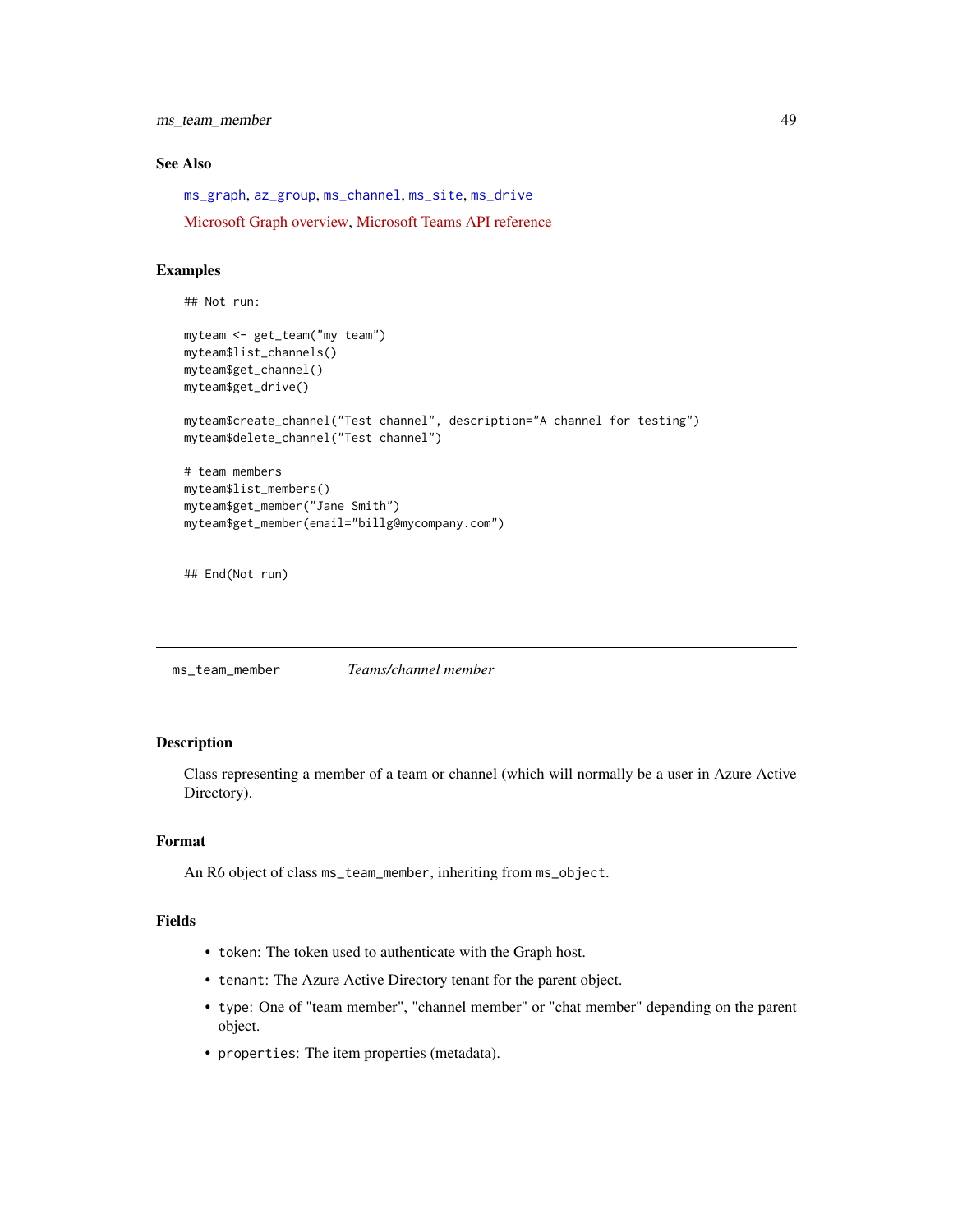# <span id="page-49-0"></span>Methods

- new(...): Initialize a new object. Do not call this directly; see 'Initialization' below.
- delete(confirm=TRUE): Delete this member.
- update(...): Update the member's properties (metadata) in Microsoft Graph.
- do\_operation(...): Carry out an arbitrary operation on the member.
- sync\_fields(): Synchronise the R object with the member metadata in Microsoft Graph.
- get\_aaduser(): Get the AAD information for the member; returns an object of class [AzureGraph::az\\_user](#page-0-0).

# Initialization

Creating new objects of this class should be done via the get\_member and list\_members methods of the [ms\\_team](#page-46-1)and [ms\\_channel](#page-9-1) classes. Calling the new() method for this class only constructs the R object; it does not call the Microsoft Graph API to retrieve or create the actual member.

# See Also

[ms\\_team](#page-46-1), [ms\\_channel](#page-9-1)

[Microsoft Graph overview,](https://docs.microsoft.com/en-us/graph/overview) [Microsoft Teams API reference](https://docs.microsoft.com/en-us/graph/api/resources/teams-api-overview?view=graph-rest-1.0)

personal\_onedrive *Deprecated client functions*

# Description

Deprecated client functions

# Usage

```
personal_onedrive(
  app = .microsoft365r_app_id,
  scopes = c("Files.ReadWrite.All", "User.Read"),
  ...
\mathcal{L}business_onedrive(
  tenant = Sys.getenv("CLIMICROSOFT365_TENANT", "common"),
  app = Sys.getenv("CLIMICROSOFT365_AADAPPID"),
  scopes = ".default",
  ...
\lambdasharepoint_site(
  site_url = NULL,
  site_id = NULL,
  tenant = Sys.getenv("CLIMICROSOFT365_TENANT", "common"),
```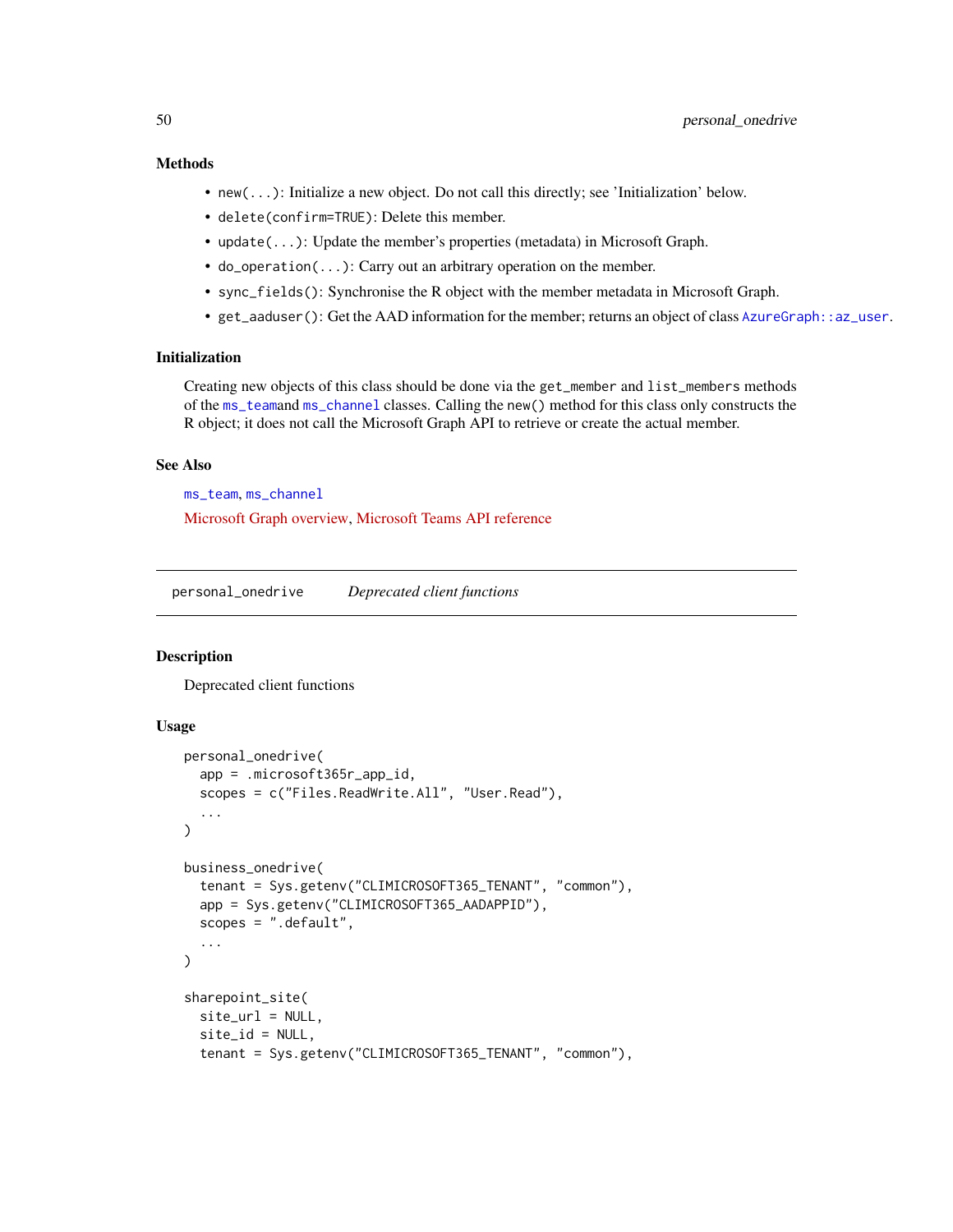```
app = Sys.getenv("CLIMICROSOFT365_AADAPPID"),
  scopes = ".default",
  ...
\mathcal{L}
```
# Arguments

| app               | A custom app registration ID to use for authentication. For personal_onedrive,<br>the default is to use Microsoft365R's internal app ID. For business_onedrive<br>and sharepoint_site, see below.                         |
|-------------------|---------------------------------------------------------------------------------------------------------------------------------------------------------------------------------------------------------------------------|
| scopes            | The Microsoft Graph scopes (permissions) to obtain.                                                                                                                                                                       |
| $\ddots$          | Optional arguments to be passed to AzureGraph: : create_graph_login.                                                                                                                                                      |
| tenant            | For business_onedrive and sharepoint_site, the name of your Azure Ac-<br>tive Directory (AAD) tenant. If not supplied, use the value of the CLIMICROSOFT365_TENANT<br>environment variable, or "common" if that is unset. |
| site_url, site_id |                                                                                                                                                                                                                           |
|                   | For sharepoint site, the web URL and ID of the SharePoint site to retrieve.<br>Supply one or the other, but not both.                                                                                                     |

# Details

These functions have been replaced by [get\\_personal\\_onedrive](#page-4-1), [get\\_business\\_onedrive](#page-4-2) and [get\\_sharepoint\\_site](#page-4-2). They will be removed in a later version of the package.